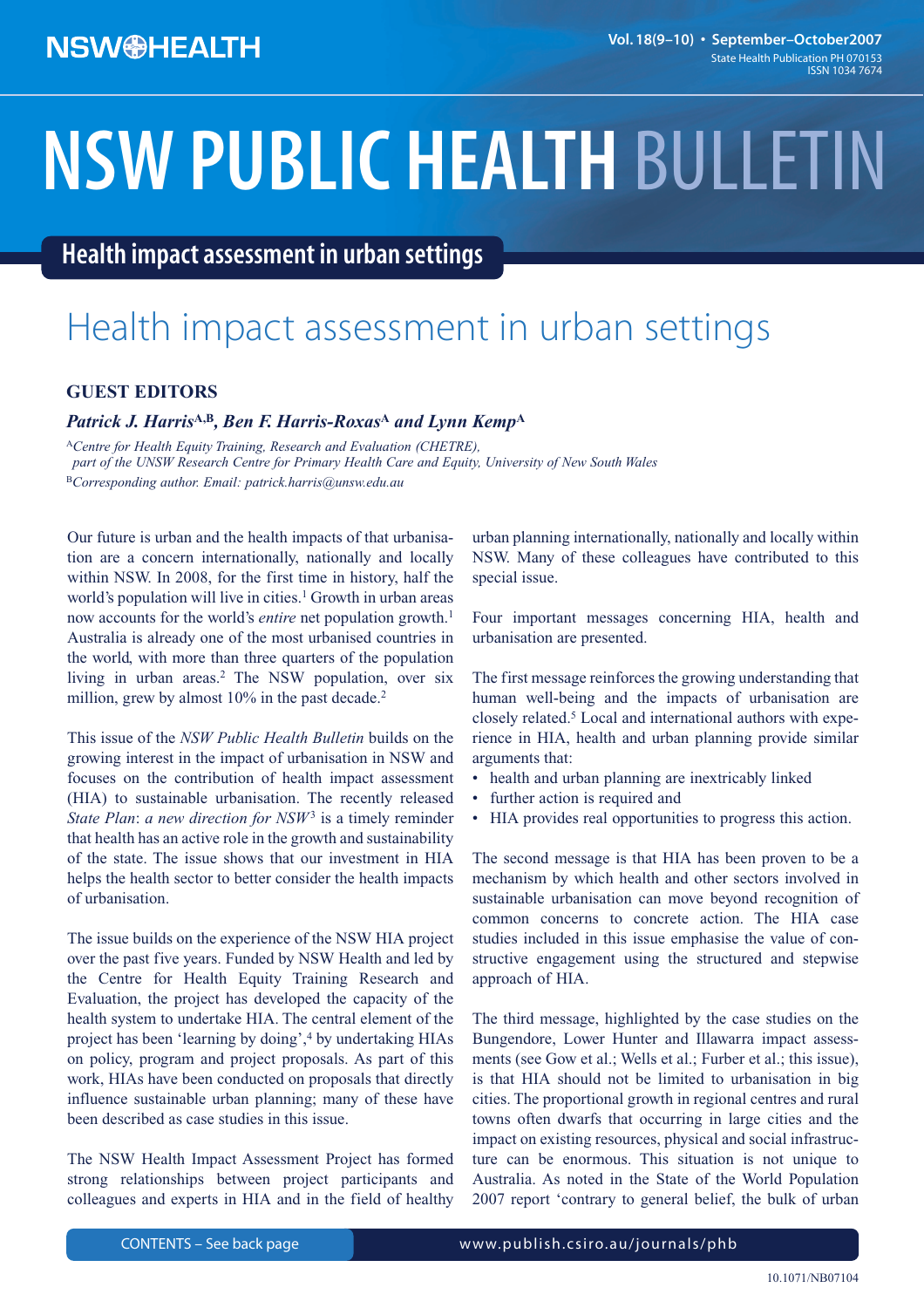population growth is likely to be in smaller cities and towns, whose capabilities for planning and implementation can be exceedingly weak'.<sup>1</sup>

The fourth message is that successfully responding to the future challenges and opportunities of urbanisation will require a range of actions such as:

- a shift towards healthy public policy increasing the capacity of the health sector to engage intersectorally on urban planning
- understanding the regulatory framework that governs urban planning in NSW
- learning from past lessons concerning advocating for health as part of urbanisation and
- building on the strengths of, and meeting the challenges set by, HIA in NSW to date.

At all levels of the urbanisation debate – global, national and local, it is apparent that health must become actively

engaged in order to enhance the sustainability of planning activities. HIA is now established as one tool to facilitate that engagement. This issue of the *Bulletin* shows that NSW is now in a position, as a world leader on HIA, to support the pivotal future role that urbanisation will play in influencing the health of populations and communities.

#### **References**

- 1. UNFPA. State of the world population 2007: unleashing the potential of urban growth. United Nations Population Fund. At http://www.unfpa.org/swp/, accessed 13 August 2007.
- 2. Australian Bureau of Statistics. *Year Book Australia 2007*. Canberra: Australian Bureau of Statistics, 2007.
- 3. NSW Government State Plan: *a new direction for NSW.* Sydney: Premier's Department of Health, 2007.
- 4. Harris-Roxas B, Simpson S. The NSW Health Impact Assessment Project. *N S W Public Health Bull* 2005; 16(7–8):  $120 - 3$ .
- 5. Capon AG, Dixon JM. Cities, sustainability and health (special edition). *N S W Public Health Bull* 2007; 18(3–4): 37–72.

### Influencing urban environments for health: NSW Health's response

#### **EDITORIAL**

#### *Sarah V. Thackway***A,C***, Andrew J. Milat***<sup>B</sup>** *and Elizabeth Develin***<sup>B</sup>**

<sup>A</sup>*Centre for Epidemiology and Research, NSW Department of Health* <sup>B</sup>*Centre for Chronic Disease Prevention and Health Advancement, NSW Department of Health* <sup>C</sup>*Corresponding author. Email:*

*sarah.thackway@doh.health.nsw.gov.au*

The burden of preventable chronic disease is rapidly increasing in New South Wales.<sup>1</sup> If the potential for preventing chronic diseases is not fully harnessed, it is projected that treatment costs alone for people with diabetes, cardiovascular disease, cancers and musculoskeletal conditions in NSW will rise from approximately \$3.3 billion in 2000–01 to \$6.1 billion by 2020–21.<sup>2</sup> Addressing this challenge will require a multifactorial approach and there is a growing body of evidence around the links between risk factors apportioned to increasing urbanisation and, more broadly, to the built environment.<sup> $3-5$ </sup> Creating environments that promote health can play a significant role in reducing rates of death and disability from chronic disease.<sup>6</sup> Compounding the challenge of addressing potentially avoidable chronic diseases is the sustainability of our urban communities, with increasing populations in and around Sydney and coastal NSW in particular. For example, over the next 20 years, population increases of over 50% are expected in several coastal townships.7

The importance of urban planning for health has been identified as a key priority for the NSW Government as described in the: NSW State Plan,<sup>8</sup> NSW State Health Plan,<sup>9</sup> Healthy People NSW,<sup>10</sup> and the NSW Population Health Priority Taskforce. In particular, *Healthy People NSW* identifies health impact assessment (HIA) as a key tool for affecting change and to strengthen health input into planning decisions.10

While in NSW it is local government planners and urban designers who have the ability to directly influence and shape the urban environment, NSW Health is increasing its engagement at both a state and regional level. This issue of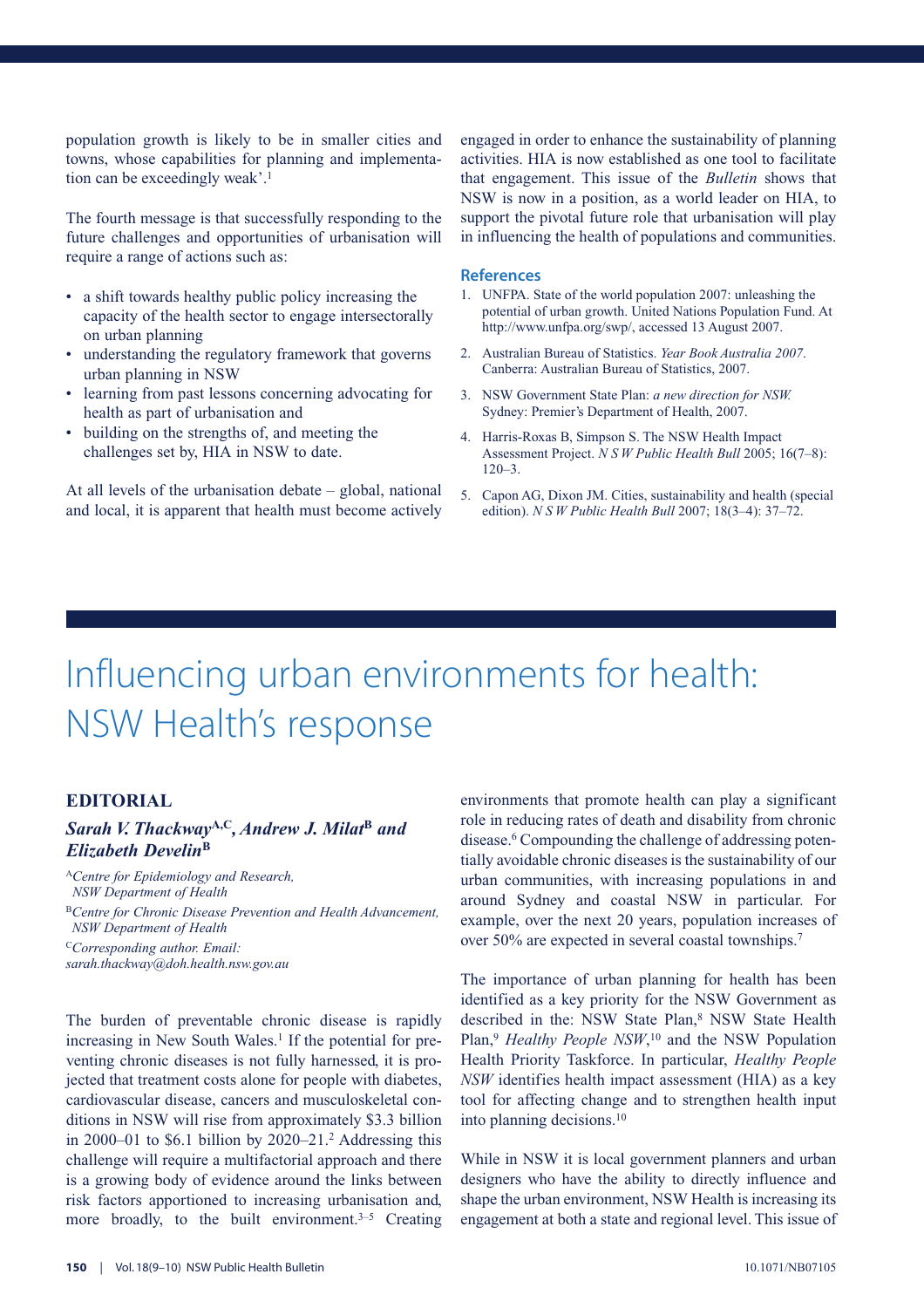the *Bulletin* reflects the increased level of activity and innovation by Health Services across NSW to influence the shape of the urban environment, through the use of HIA in projects from housing regeneration to population growth to capital works, in line with the growing body of evidence.

For a number of years, NSW Health has invested in and worked towards creating a more cohesive partnership approach to urban planning projects with state and regional planning bodies including the NSW Local Government and Shires Associations, through the NSW Health Impact Assessment Project, and health risk assessment work. The learning-by-doing approach to HIA outlined in this issue highlights the practical impacts on planning that such a tool can have. HIA has emerged as a good mechanism through which to engage with the urban planning sector, as evidenced by the successful implementation of several joint Area Health Services and local government HIA projects in NSW in recent years. An acknowledged leader in this has been the Greater Southern Area Health Service, whose active engagement with the planning sector recently earned them an award from the University of NSW and the NSW HIA Steering **Committee** 

The coming year sees several activities being conducted in this domain including a statewide review of the activities being undertaken. This review will identify opportunities to build on the successes of recent years and to maximise NSW Health's impact on urban planning and regeneration frameworks. Another highlight will be the 7–9 November 2007 South East Asia and Oceania Regional Health Impact Assessment Conference to be held in Sydney. This will be jointly hosted by NSW Health and the University of NSW Research Centre for Primary Health Care and Equity. The conference will be an important vehicle to facilitate greater engagement between the health and planning sectors, as well as academia, both in NSW and the South East Asia and Oceania regions.

#### **References**

- 1. Begg S, Vos T, Barker B, Stevenson C, Stanley L, Lopez A. *The burden of disease and injury in Australia 2003*. PHE 83. Canberra: AIHW, 2007.
- 2. Voss T, Goss J, Begg S, Mann N. *Australian burden of disease and injury study: projected health care costs report*. Brisbane: University of Queensland and Australian Institute of Health and Welfare, In press.
- 3. Saelens BE, Sallis JF, Frank LD. Environmental correlates of walking and cycling: findings from the transportation, urban design and planning literatures. *Ann Behav Med* 2003; 25: 80–91. doi:10.1207/S15324796ABM2502\_03
- 4. Ewing R, Schmid T, Killingsworth R, Zlot A, Raudenbush S. Relationship between urban sprawl and physical activity, obesity and morbidity. *Am J Health Promot* 2003; 18: 47–57.
- 5. Lopez R. Urban sprawl and the risk for being overweight or obese. *Am J Public Health* 2004; 94: 1574–9.
- 6. World Health Organization. *Food Agricultural Organization Joint Report. Diet, Nutrition and the Prevention of Chronic Disease*. Geneva: WHO, 2002.
- 7. NSW Health Department. Chief Health Officer's Report. At http://www.health.nsw.gov.au/publichealth/chorep/dem/dem \_pop\_percentmap.htm, accessed 30 July 2007.
- 8. NSW Government. *State Plan: a new direction for NSW*. Sydney: Premier's Department, 2006.
- 9. NSW Department of Health. *State Health Plan towards 2010: a new direction for NSW*. North Sydney: NSW Department of Health, 2007.
- 10. NSW Department of Health. *Healthy People NSW*. North Sydney: NSW Department of Health, 2007.

### **South East Asia and Oceania Regional Health Impact Assessment Conference**

The Conference will be held in Sydney, Australia from Wednesday 7 to Friday 9 November 2007 at the Menzies.

This event will bring together health impact assessment (HIA) practitioners from South East Asia and Oceania for the first time. The conference will provide an opportunity for delegates to learn, meet other practitioners, network, share experiences, contribute ideas and to reflect on HIA.

HIA is a structured process for looking at the positive and negative, intended and unintended impacts that may eventuate from projects, programs or policies. It also considers the distribution of impacts across the population and within affected groups.

For registration information, including an updated conference program, visit the HIA conference website, www.hia2007.com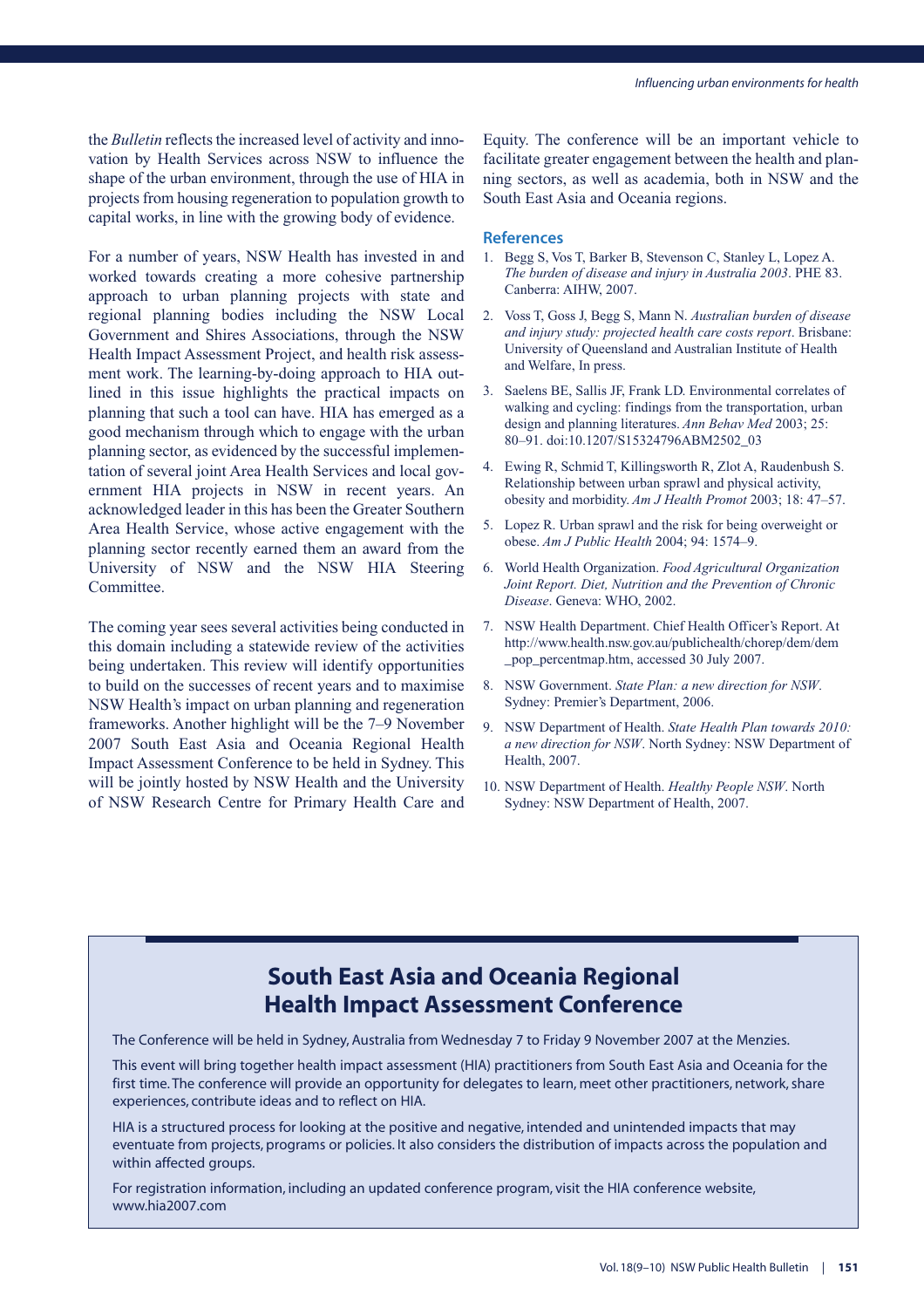### International perspective on health impact assessment in urban settings

#### *Salim Vohra*

*Centre for Health Impact Assessment, Institute of Occupational Medicine, UK Email: salim.vohra@iom-world.org*

> **Abstract:** Health impact assessment is being used to support and deliver healthy and sustainable communities in major urban areas around the world. This article discusses some of the latest international developments in the use of health impact assessment in urban settings: in North America, Europe, Africa, Asia and Australasia. It outlines the implications of this work and describes some of the challenges facing practitioners in predicting health impacts and providing solutions to protecting and enhancing health and wellbeing in urban settings.

HIA is a systematic approach to identifying the differential health and wellbeing impacts of proposed plans and projects within a democratic, equitable, sustainable and ethical use of evidence framework. The goal is that positive health impacts are maximised and negative health impacts minimised within affected, or potentially affected, populations.1,2 It uses a range of structured and evaluated sources of qualitative and quantitative evidence that include public and other stakeholders' perceptions and experiences as well as public health, epidemiological, toxicological and medical knowledge. It aims to influence policy and decision-making by:

- providing a rigorous analysis of the potential impacts and options for enhancing positive impacts
- mitigating negative ones, and
- reducing any health inequalities that might arise from a proposed policy, plan, program or project.

Over the last three years, health impact assessment (HIA) has come of age and gone global. There are exciting developments, at policy and project levels, in North America, Europe, Africa, Asia and Australasia. This article describes some examples of the innovative HIA work occurring in each of these continents.

#### **North America**

Unlike the USA, Canada has a longstanding record in the field of HIA, healthy public policy and the consideration of the health impacts of policies, plans, programs and projects.3,4 Only in the last few years has HIA gathered momentum in the USA, with the growing recognition that health and wellbeing are critical issues for major urban areas.5 Leading institutions, notably the Centers for Disease Control and Prevention (CDC) in Atlanta, have begun to carry out HIAs on urban development plans and projects.6–8

One example of the imaginative work happening in North America is the work of the Design for Health initiative. This collaboration between the Metropolitan Design Center at the University of Minnesota and Blue Cross and Blue Shield of Minnesota, two major health insurance associations, aims to bridge the gap between community design, healthy living and land development planning.<sup>9</sup> The Design Center's work is done by an interdisciplinary team with backgrounds in architecture, landscape architecture, planning, public health and landscape ecology. They have created a HIA tool and a set of HIA materials and information for other agencies and organisations in Minnesota to use when developing new urban plans and projects.

#### **Europe**

HIA has been practised in Europe for almost a decade with the UK, Finland and the Netherlands among others being major proponents.10 In Europe the major driving forces for the way HIA is being used in urban settings have been the health inequalities, sustainability and climate change agendas.

One example of the leading edge HIA activity in Europe is the work of the London Healthy Urban Development Unit. This Unit is investigating the links between urban planning and health and has developed a range of HIA tools to help improve health and wellbeing in London.<sup>11</sup> Their financial model is the first of its kind internationally to estimate the capital and revenue costs of health-care services for new housing developments and extensions to existing urban areas. It is also pioneering the use of Geographical Information Systems to map existing health, social, leisure and cultural facilities and plan the situation of new facilities to ensure that they are evenly distributed and accessible to all.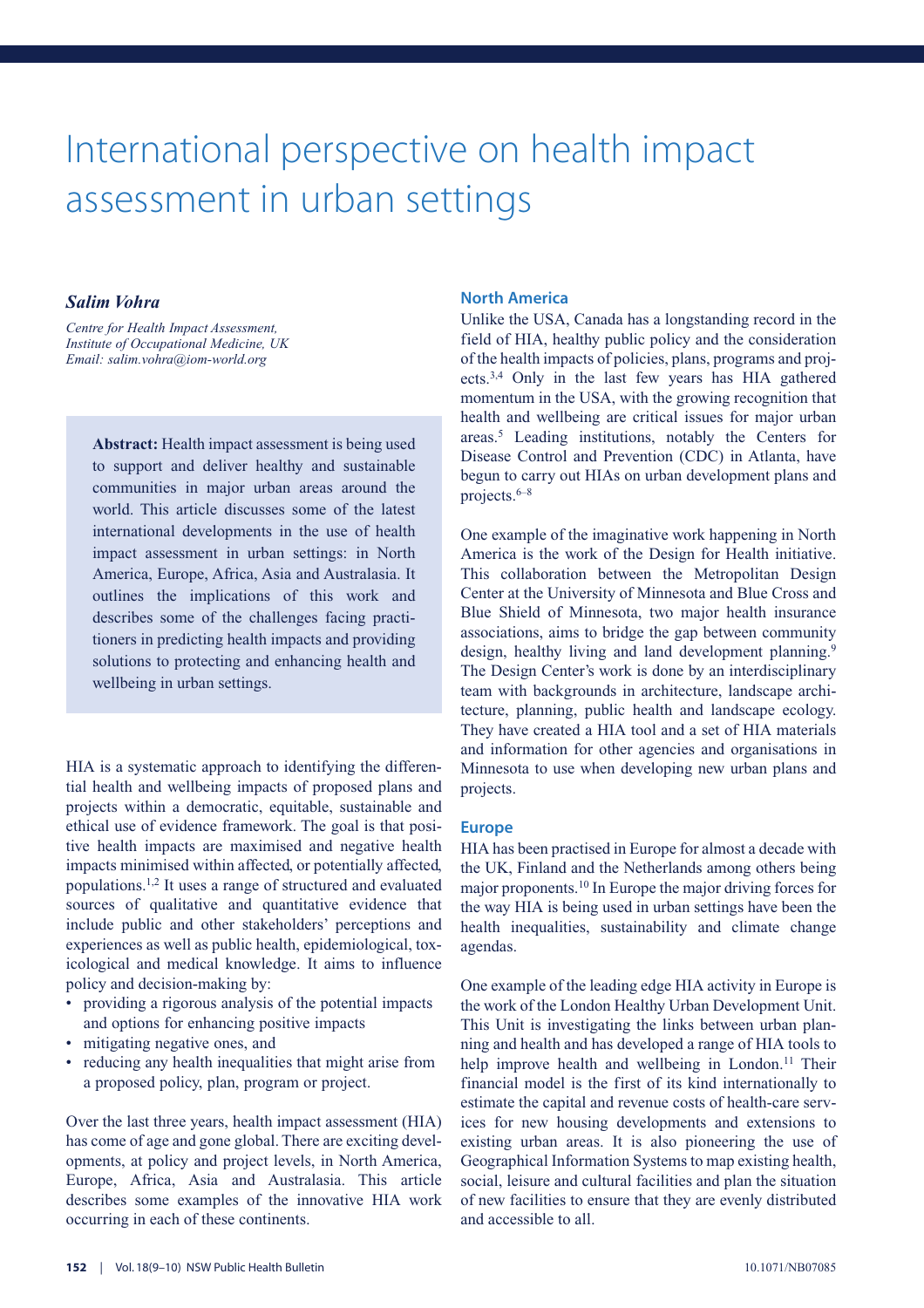#### **Africa**

In Africa, HIA, as part of environmental health impact assessment, has been practised by major development agencies for over two decades and, similar to other southern regions and continents, has a strong history of doing social impact assessment alongside and within environmental impact assessment.<sup>12,13</sup> The major driving force for HIA practice in Africa is the double burden of disease that many middle-income countries are facing from both infectious disease, such as HIV/AIDS and malaria, as well as the so-called developed country chronic diseases, such as obesity, heart disease and cancer. In addition, they need to ensure that economic development projects enhance the health and wellbeing of affected communities.

An example of a group undertaking groundbreaking HIA work is the Development Bank of Southern Africa in South Africa. It is currently working to mainstream HIA by embedding the consideration of health impacts within its existing environmental, social, economic, technical, financial and institutional appraisal processes for investment funds and technical assistance.<sup>14</sup> The Bank is using an organisational development model to raise awareness of HIA and is developing health impact guidance and training for the Bank's in-house specialists, external clients and partners.

#### **Asia**

Similar to the African situation, development and the health burden from infectious and chronic diseases have been drivers for the use of HIA in Asia. HIA has been on the agenda since 2000, with Thailand and Laos leading the way.<sup>15-17</sup> Both Thailand and Laos are embedding HIA within the environmental impact assessment framework; however, the HIA legislation in Thailand has gone beyond environmental impact assessment and taken a more holistic and far-reaching perspective on assessing the health and wellbeing implications of new plans and projects.

One example of the pioneering work in Asia is that of the Health Systems Research Unit in Thailand.<sup>18</sup> This work has highlighted the importance of history, culture and spirituality in enhancing individual and community wellbeing. In its HIA work on high-rise developments and urban planning in Chiang Mai, the Unit showed that unplanned development was changing the historical, cultural and spiritual significance that Chiang Mai, with its beautiful architecture and temples, has in the Lanna territory. This change, in turn, was affecting the health and wellbeing of the residents of Chiang Mai.

#### **Australasia**

Australia and New Zealand have a long history of HIA with both countries having had national drivers to incorporate health and wellbeing issues within the environmental impact assessment process and the sustainability agenda,

and as part of the healthy urban planning movement.<sup>19,20</sup> The drivers for HIA have been health equity and the recognition that health and wellbeing are linked with where people live, work and play. Both countries have undertaken HIAs at national, regional and local levels. Examples of urban HIAs include the Shellharbour Foreshore Management Plan and the South East Queensland Regional Plan in Australia, and the Christchurch Urban Development Strategy and Greater Wellington Regional Land Transport Strategy in New Zealand.

An example of cutting edge HIA work in Australasia is that from the Centre for Health Equity Research, Training and Evaluation (CHETRE). They have developed a learning-by-doing approach to embedding HIA in the health and non-health agencies working in NSW.21 This approach involves supporting and mentoring health and non-health professionals to identify, plan for, carry out and follow HIAs on new proposals on which these professionals are working. This approach has raised awareness of the value of HIA and built the capacity of agencies in NSW to undertake HIA.

#### **The future of HIA in urban settings**

These varied examples show the breadth and depth of HIA practice in urban settings around the world. At one end of the spectrum there is a discernable global movement to undertake separate HIAs on urban policies, plans, programs and projects. At the other, there is a concerted push to integrate HIA into other forms of impact assessment, such as environmental impact assessment, social impact assessment and strategic environmental assessment, as well as to incorporate health into the wider sustainability agenda at national, regional and local levels.<sup>22</sup> The 21st Century is likely to see a blossoming of public health, in a similar way to sustainability, to once again become an integrated part of policy and practice. At policy level, policies and plans from land use, transport and defence to education, crime and social welfare will integrate the assessment of potential health impacts within their policy and plan-making processes. Similarly, at project level, whether it is nuclear power stations and energy-fromwaste facilities or housing and transport projects, all major projects will undergo some form of assessment of their potential health impacts whether as a separate HIA or as an integrated component within an environmental or social impact assessment.

However, there are three big challenges facing HIA in urban settings. First, the need to develop a robust and broad theoretical foundation that takes on board theoretical understandings from fields as diverse as urban planning and design; risk perception, communication and management; sociology and anthropology; environmental psychology and economics; as well as the more classical epidemiology, toxicology, health promotion and public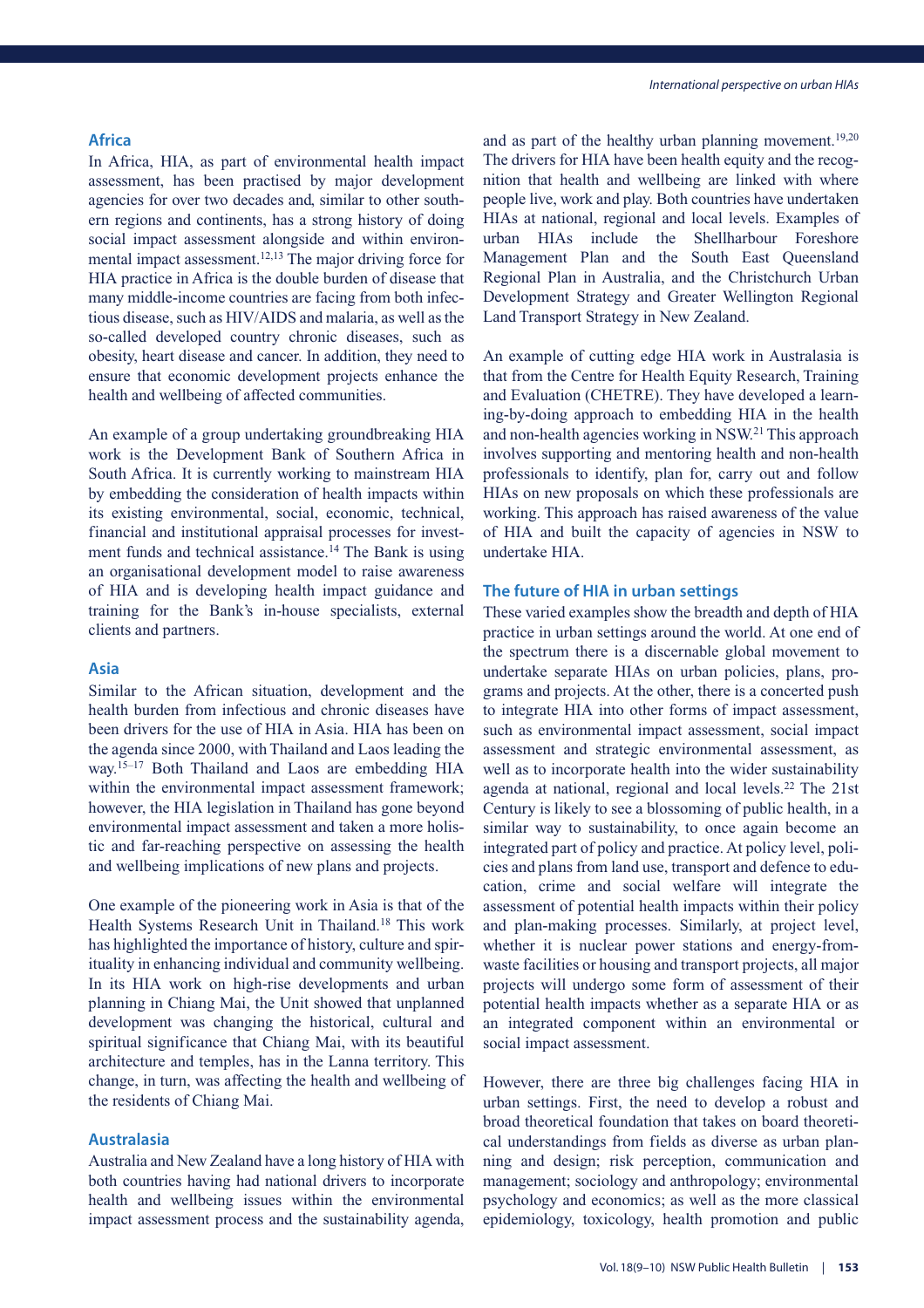health.23 Second, to do more systematic follow-ups, plans and projects to evaluate: their actual health impacts, the predictions made in any HIAs that were undertaken on them and the value HIA had in changing the final design and implementation.24 And third, to learn more from each other both within countries and internationally. The health issues we are facing, both North and South, East and West, have more similarities than differences. It is only by having a vibrant, international HIA community that HIA practitioners can play a full part in helping to create a more sustainable, equitable and healthy world.<sup>25,26</sup>

- 1. Quigley R, den Broeder L, Furu P, Bond A, Cave B, Bos R. *Health impact assessment international best practice principles*. Special publication series no. 5. Fargo, USA: International Association for Impact Assessment, 2006.
- 2. *Health impact assessment: main concepts and suggested approach*. Gothenburg Consensus Paper. Brussels: World Health Organization Regional Office for Europe, European Centre for Health Policy, 1999.
- 3. *A Report of the Federal/Provincial/Territorial Committee on Environmental and Occupational Health. Canadian Handbook of Health Impact Assessment Volumes 1–4*. Health Canada, 2004.
- 4. Mittelmark M. Promoting social responsibility for health: health impact assessment and healthy public policy at the community level. *Health Promot Internation* 2001; 16(3): 269–74. doi:10.1093/heapro/16.3.269
- 5. Dannenberg A, Bhatia R, Cole PL, Dora C, Fielding JE, Kraft K *et al.* Growing the field of health impact assessment in the united states: an agenda for research and practice. *Am J Public Health* 2006; 96(2): 262–70. doi:10.2105/AJPH.2005.069880
- 6. Centers for Disease Control and Prevention. Health impact assessment. Available at http://www.cdc.gov/healthyplaces/ hia.htm, accessed 23 August 2007.
- 7. University of California. Los Angeles. Health impact assessment: information and insight for policy decisions. Available at http://www.ph.ucla.edu/hs/health-impact/, accessed 23 August 2007.
- 8. San Francisco Department of Health. Environmental Health Section. Eastern neighbourhoods community health impact assessment. Available at http://www.sfdph.org/phes/ ENCHIA.htm, accessed 23 August 2007.
- 9. University of Minnesota, Metropolitan Design Centre. Design for health. Available at http://www.designforhealth.net, accessed 23 August 2007.
- 10. Ståhl T, Wismar M, Ollila E, Lahtinen E, Leppo K. Health in all policies: prospects and potentials. Ministry of Social Affairs and Health, Finland and European Health Observatory on Health Systems and Policies 2006. Available from http://ec.europa.eu/health/ph\_information/documents/health\_in \_all\_policies.pdf
- 11. NHS Healthy Urban Development Unit. Available at http://www.healthyurbandevelopment.nhs.uk/, accessed 23 August 2007.
- 12. World Bank. Environmental assessment sourcebook and updates. 1991 to present. Available at http://go.worldbank.org/ LLF3CMS1I0, accessed 23 August 2007.
- 13. African Development Bank. Integrated environmental and social impact assessment guidelines. 2003. Available at http://www.afdb.org/pls/portal/url/ITEM/F813B8C92C4393E8 E030C00A0C3D1B93, accessed 23 August 2007.
- 14. Gasa N. *Mainstreaming health impact assessment at the Development Bank of Southern Africa*. Personal communication. 2007.
- 15. *Towards a healthy society: healthy public policy and health impact assessment in Thailand*. Health Systems Research Institute, Healthy Public Policy and Health Impact Assessment Program, 2005.
- 16. Phoolcharoen W, Sukkumnoed D, Kessomboon P. Development of health impact assessment in Thailand: recent experiences and challenges. *Bull World Health Organ* 2003; 81(6): 465–7.
- 17. Chanthaphone S. Health impact assessment development process in the Lao PDR. In *6th Global Conference on Health Promotion*; 2005; Bangkok, Thailand.
- 18. Health Systems Research Unit. Thailand. Available at http://www.hsri.or.th/, accessed 23 August 2007.
- 19. Enhealth Council. Health impact assessment guidelines, 2001. Available from http://enhealth.nphp.gov.au/council/pubs/ pdf/hia\_guidelines.pdf
- 20. Public Health Advisory Committee. An idea whose time has come new opportunities for health impact assessment in New Zealand public policy and planning. 2007. Available at http://www.phac.health.govt.nz/moh.nsf/indexcm/phac-ideawhose-time-has-come, accessed 23 August 2007.
- 21. University of New South Wales. Research Centre for Primary Health Care & Equity. HIA Connect: building capacity for health impact assessment. Available at http://www.hiaconnect.edu.au/, accessed 23 August 2007.
- 22. Lock K, McKee M. Health impact assessment: assessing opportunities and barriers to intersectoral health improvement in an expanded European Union. *J Epidemiol Community Health* 2005; 59: 356–60. doi:10.1136/jech.2004.024026
- 23. Mindell J, Boaz A, Joffe M, Curtis S, Birley M. Enhancing the evidence base for health impact assessment. *J Epidemiol Community Health* 2004; 58: 546–51. doi:10.1136/jech.2003.012401
- 24. Krieger N, Northridge M, Gruskin S, Quinn M, Kriebel D, Davey Smith G et al. For the HIA "promise and pitfalls" conference group. Assessing health impact assessment: multidisciplinary and international perspectives. *J Epidemiol Community Health* 2003; 57(9): 659–62. doi:10.1136/jech.57.9.659
- 25. University of New South Wales, Research Centre for Primary Health Care and Equity. HIA Connect: International HIA Blog. Available at http://healthimpactassessment.blogspot.com/, accessed 23 August 2007.
- 26. Vohra S. Health impact assessment community wiki. Available at www.healthimpactassessment.info, accessed 23 August 2007.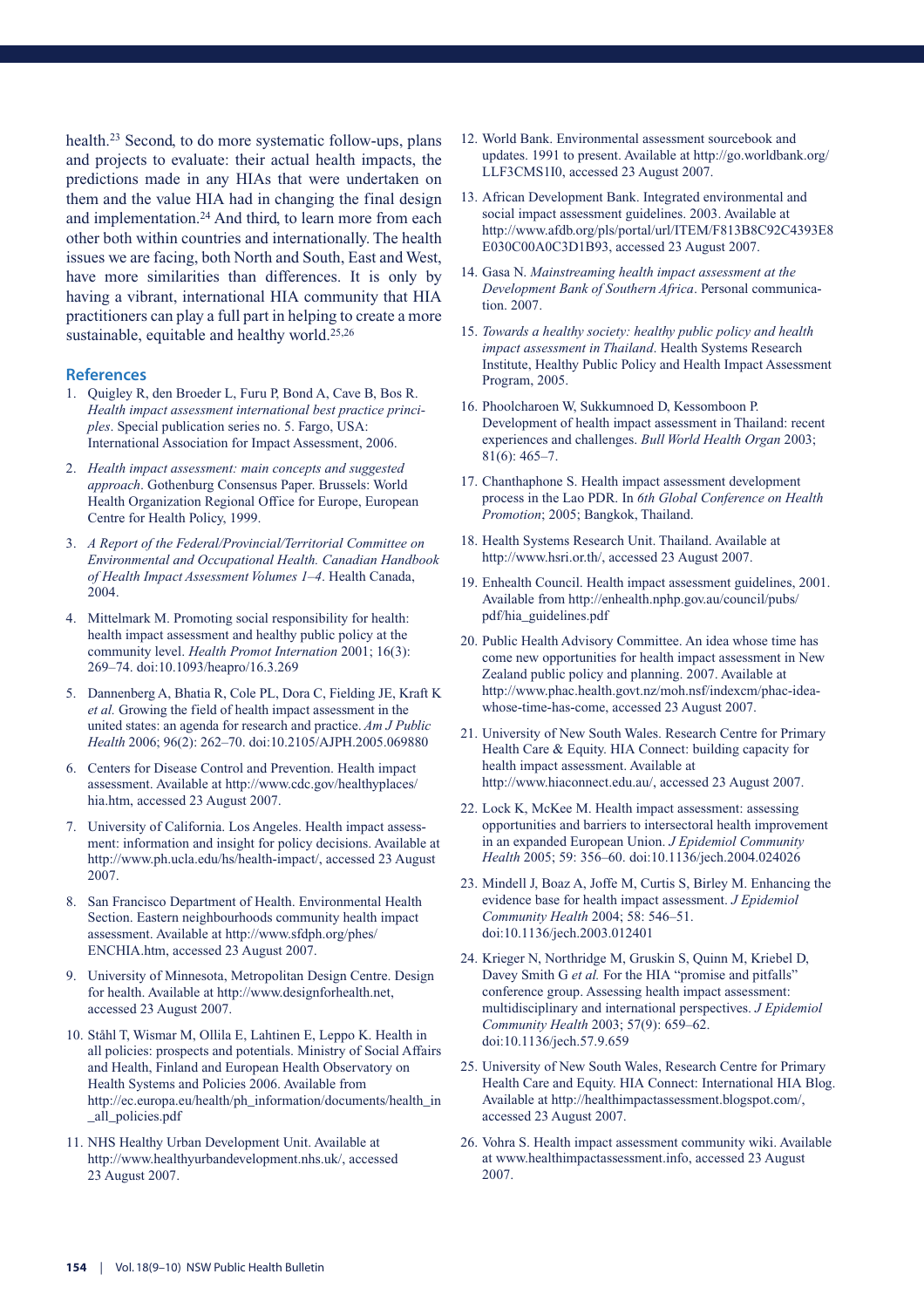# Health impacts of urban development: key considerations

#### *Anthony G. Capon*

*Oxford Health Alliance Asia-Pacific Regional Centre, The University of Sydney Urban Systems Program, CSIRO Sustainable Ecosystems Email: acapon@med.usyd.edu.au*

**Abstract:** The urban environment is an important determinant of health. Health impact assessment is a tool for systematic analysis of the health consequences of urban development and management. This paper identifies key considerations, including opportunities for physical activity, food access and local economic development. Time use by urban residents has health implications. The schedule for infrastructure development in new release areas (in particular transport, education and health infrastructure) also has health implications. Health impacts should be considered a primary outcome of urban development and management.

Health impact assessment provides a framework to improve decision-making about plans, policies and programs.1 The framework has been used to assess impacts of urban development, in both urban regeneration projects and new release areas (see Vohra in this issue). Currently, there is renewed interest in the health impacts of urban development because of an improved understanding of relationships between urban environments and contemporary epidemics of chronic disease (cardiovascular disease, diabetes, chronic respiratory disease and some cancers), injury and depression.2

#### **Contemporary priorities**

Our modern maladies are consequences of human–environment interactions.3 There are three principal problems with our current pattern of urban development: limited opportunities for incidental physical activity and associated sedentarism; concentration of food retail in regional centres and associated local food insecurity; and physical separation of residential areas from employment. Three main urban planning responses are needed.

#### *1. Improved opportunities for incidental physical activity*

To improve conditions for walking and cycling in cities, it is necessary to 're-conquer' the city, pushing back cars.4 Gehl argues that public space has always served as meeting place, marketplace and traffic space. In many cities, car traffic and parking have gradually usurped public space in streets, parks and squares. This resulting situation can make it unpleasant and unsafe to walk and cycle because of noise, air pollution and risk of injury. Gehl is currently advising the City of Sydney on a new direction for city spaces and ways to promote active transport (walking and cycling). Several tools to support design and planning for active living are available on the Internet.<sup>5,6</sup>

#### *2. Planning for healthy food choices and sustainable food production*

Some parts of our cities have a vibrant food culture with cafes, restaurants, farmers'markets, supermarkets, bakers, greengrocers, butchers, fishmongers and delicatessens. In other parts of our cities, local food supply may be restricted to a retail store at a petrol station and some fast food restaurants. Healthy food choices may only be available in a regional shopping centre. With the seeming inexorable expansion of urban areas, a large amount of our fertile agricultural land is being covered with housing and opportunities to grow food locally are being lost. Urban plans consequently should address food supply by promoting sustainable food production and improving access to healthy food.7,8

#### *3. Suburban economic development and a return to localism*

In post-industrial societies like Australia, there is no longer a public health imperative to separate most employment from residential areas.<sup>3</sup> Planners now advocate mixed-use development and more emphasis on suburban economic development.9 Public health workers should support this advocacy because there are health benefits from living close to work (shorter travel times and improved prospects for walking or cycling to work). There is a strong case for a return to localism within cities,10 enabling people to meet their daily needs in their local area. This will have benefits for both the health of people and the health of the environment.

#### **Time as a metric for health and sustainability**

Time use choices have health impacts.11 One important use of time for urban residents is for transport to work, education, recreation and social activities. If the transport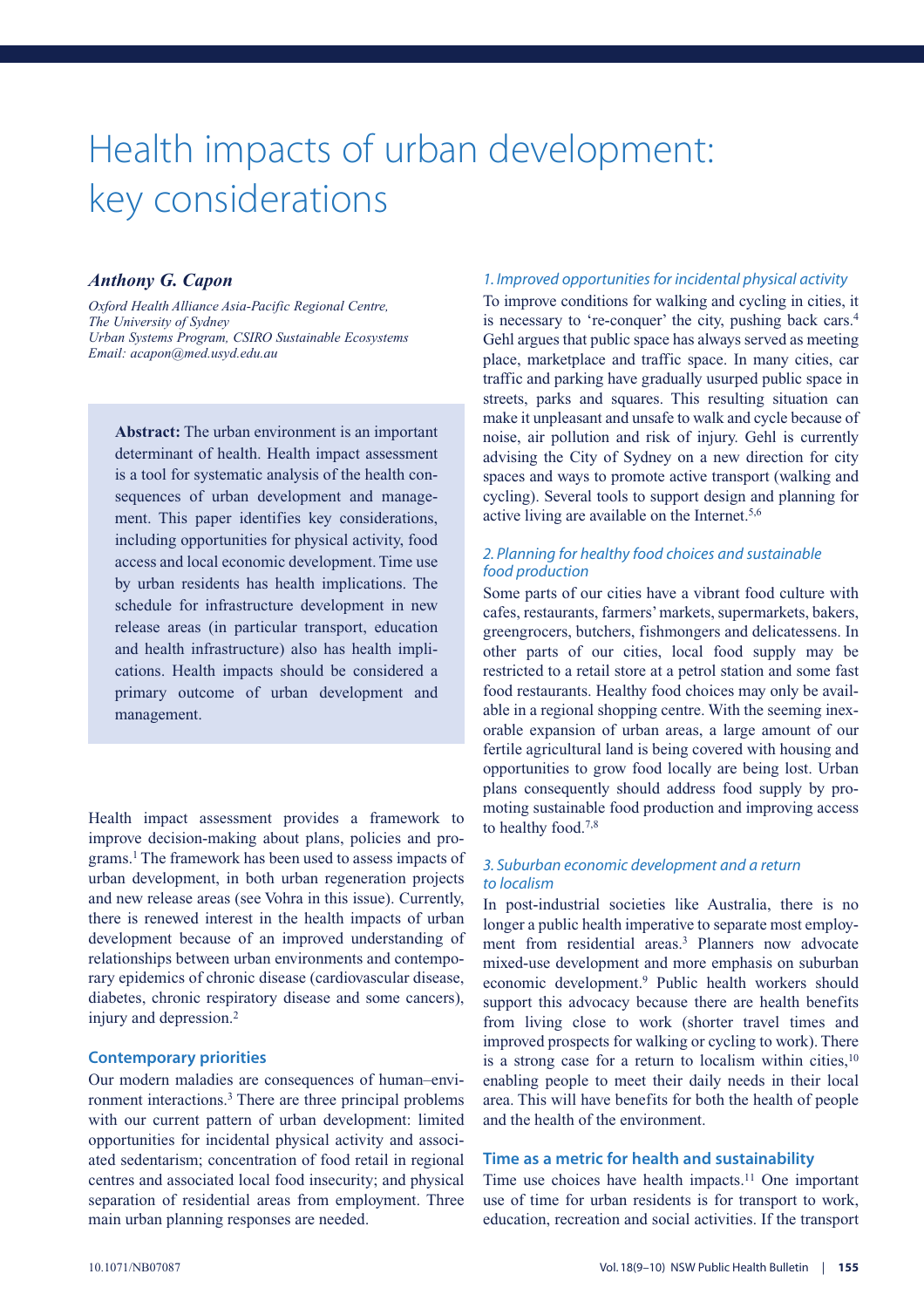mode is active, such as walking and cycling, opportunities for incidental physical activity are provided. If the transport mode is sedentary, such as a car, and particularly if the travel times are long (more than 30 min), the time available for recreation, for family and for community participation is reduced. Time use is potentially an important metric for healthy and sustainable cities and warrants greater emphasis in urban and transport planning.

#### **Timetabling infrastructure in large-scale urban developments**

Plans for large-scale urban development usually include plans for infrastructure, such as transport, schools, higher education institutions, health and other services. The timetable for delivery of infrastructure is an important issue in urban development as delays in construction of transport infrastructure, such as a railway line, will affect people's transport choices. Transport patterns are difficult to change once they are established. If mass transit is provided from the outset, it is likely to increase the proportion of no-car and one-car households, with benefits for the health of people and the health of the environment. Consequently, it is important that essential infrastructure is delivered early and on time.

#### **Thinking ahead**

A focus on healthy urban planning is important because once a development is built retrofit changes are difficult and costly. Health impact assessment has utility for largescale urban development projects. Importantly, planners should also consider health impacts in everyday decisionmaking, because the cumulative impacts of small decisions can be as important as the decision on a large project.

Health is not just relevant to urban planning and development. Health should also be considered a key outcome of the ongoing management of cities. The ecological concept of 'adaptive management' is relevant.12 The garden cities paradigm of urban planning was a response to health concerns in the 19th Century. In the 21st Century, Australia has a population of more than 20 million. It is neither healthy nor sustainable for us all to live in garden cities. Certainly, alternate models of urban development, including aspects of 'new urbanism', may have unintended

health consequences. It is therefore essential to monitor outcomes and to adapt over time.

Our habitat (now increasingly urban) is a determinant of our habits (including health behaviours). Planners and public health workers should join together and advocate for due emphasis on human health impacts in urban decision-making.

- 1. Harris E. Contemporary debates in health impact assessment. What? Why? When? *N S W Public Health Bull* 2005; 16: 107–8. doi:10.1071/NB05026
- 2. Frumkin H, Frank L, Jackson R. *Urban sprawl and public health: designing, planning and building for healthy communities*. Washington DC: Island Press, 2004.
- 3. Capon AG, Blakely EJ. Checklist for healthy and sustainable communities. *N S W Public Health Bull* 2007; 18: 51–4. doi:10.1071/NB07066
- 4. Gehl J, Gemzoe L. *New city spaces*. Copenhagen: The Danish Architectural Press, 2003.
- 5. Active living by design. Chapel Hill, North Carolina: active living by design. Available at http://www.activelivingbydesign.org/, accessed 29 May 2007.
- 6. Premier's council for active living. Sydney: New South Wales Government. Available at http://www.pcal.nsw.gov.au/, accessed 6 August 2007.
- 7. Webb K, King L. Food, nutrition and the built environment. In: Johnson C, editor. *Healthy environments*. Sydney: Government Architect's Publications, 2004. pp. 46–55.
- 8. Healthy and sustainable food for London: the Mayor's food strategy. London: London Development Agency, 2006. Available at http://www.lda.gov.uk/, accessed 29 May 2007.
- 9. Blakely EJ, Bradshaw TK. *Planning local economic development: theory and practice*. 3rd ed. Thousand Oaks: Sage Publications, 2002.
- 10. Kunstler JH. McBurbia: our fervent love affair with suburbia is doomed – and dangerous. *G Magazine* 2007; 2: 22.
- 11. Strazdins L, Loughrey B. Too busy: why time is a health and environmental problem. *N S W Public Health Bull* 2007; in press
- 12. Walters CJ, Holling CS. Large-scale management experiments and learning by doing. *Ecology* 1990; 71: 2060–8. doi:10.2307/1938620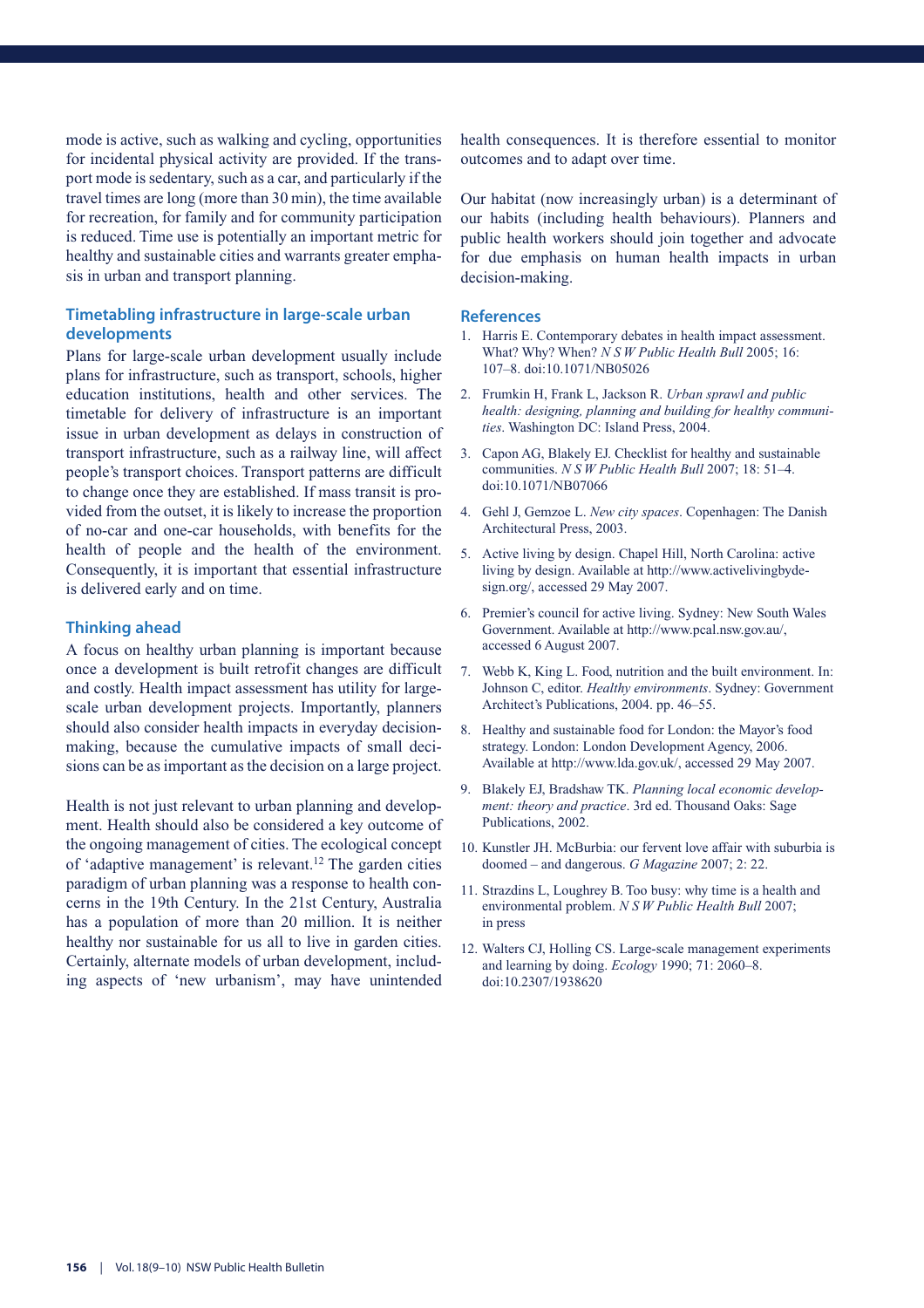### A planner's perspective on the health impacts of urban settings

#### *Susan Thompson*

*Planning and Urban Development Program, Faculty of the Built Environment, University of New South Wales Email: s.thompson@unsw.edu.au*

**Abstract:** The profession of town planning originated out of concerns for the health and wellbeing of people. Progress was made as crowded and unsanitary inner city slums were replaced with suburban environments where individuals could access green open spaces and clean air. With significant increases in urban populations and the geographic spread of the city, over time these environments became increasingly unhealthy. This paper provides an overview of how modern urban environments impact on people's physical and psychological health. This understanding will assist planners and health professionals to ensure that HIA and other related impact assessment tools are effective in identifying and ameliorating potential adverse well-being outcomes of different urban policies and proposals for varying scales of development.

The links between town planning and health go back to the origins of town planning. The creation of zoning to separate dirty, polluting uses of land from the places where people lived was an important public health initiative. While it may not have been explicitly expressed as such, inherent in this approach was a clear connection between the health of communities, the environment and urban planning. And while planning has continued to address environmental issues that positively contribute to wellbeing, a specific focus on health has, until recently, taken a back seat.

Understanding exactly how different urban settings affect well-being is an important step in bringing planning and health closer together. Starting with planning's historical links with public health reform, this paper provides an overview of how different urban settings affect physical and mental health – from the far-flung suburbs to the inner

city. The situation is complex: indeed, both inner and outer urban environments have implications for health and wellbeing. These implications need to be better understood so that health impact assessment (HIA) and related processes, such as environmental and social impact assessments, are more effective. These tools, used alone or in combination, can enhance the identification of potential health impacts before a development approval is granted or a planning policy finalised making cities healthier places for all.

#### **History of town planning's origins in health**

Early definitions of town planning reveal that the health of the community was a key objective of the fledgling profession. Sir Patrick Abercrombie, an influential English planner in the early 20th Century, described the principles of planning quite simply as beauty, health and convenience. And while beauty came first in his list, it was 'the quality which must run through the whole in order to lift sanitation and engineering to the level of civic design and the dignity of city life'.1 Australian planners also saw the achievement of a healthy community as central to their work. In practical terms, concerns for the health of city inhabitants – particularly those living in overcrowded inner-city slums – stimulated the development of two principles that have dominated planning ever since: the concept of zoning and that of the suburb.

Zoning plans focussed on separating dirty and polluting uses, such as factories, from clean uses, such as residential and recreational areas. Known as land-use zoning plans, these schemes assumed that planning activity could rationally order and control land use and development. The suburb was typified as the best place to bring up families in wholesome and healthy circumstances away from the squalor and poverty of the densely packed inner city.2 Post World War II housing programs boosted suburban development and the availability of the motor car further stimulated suburban expansion.<sup>3</sup>

As cities grew, so did the geographical extent of the suburb, along with the separation between home and work. This situation has become increasingly problematic for human health; planning must now return to one of its original objectives – that of enhancing public health.

#### **The impact of urban settings on health** *The suburban setting*

The suburb initially offered a quiet and healthy living environment separated from working areas, typically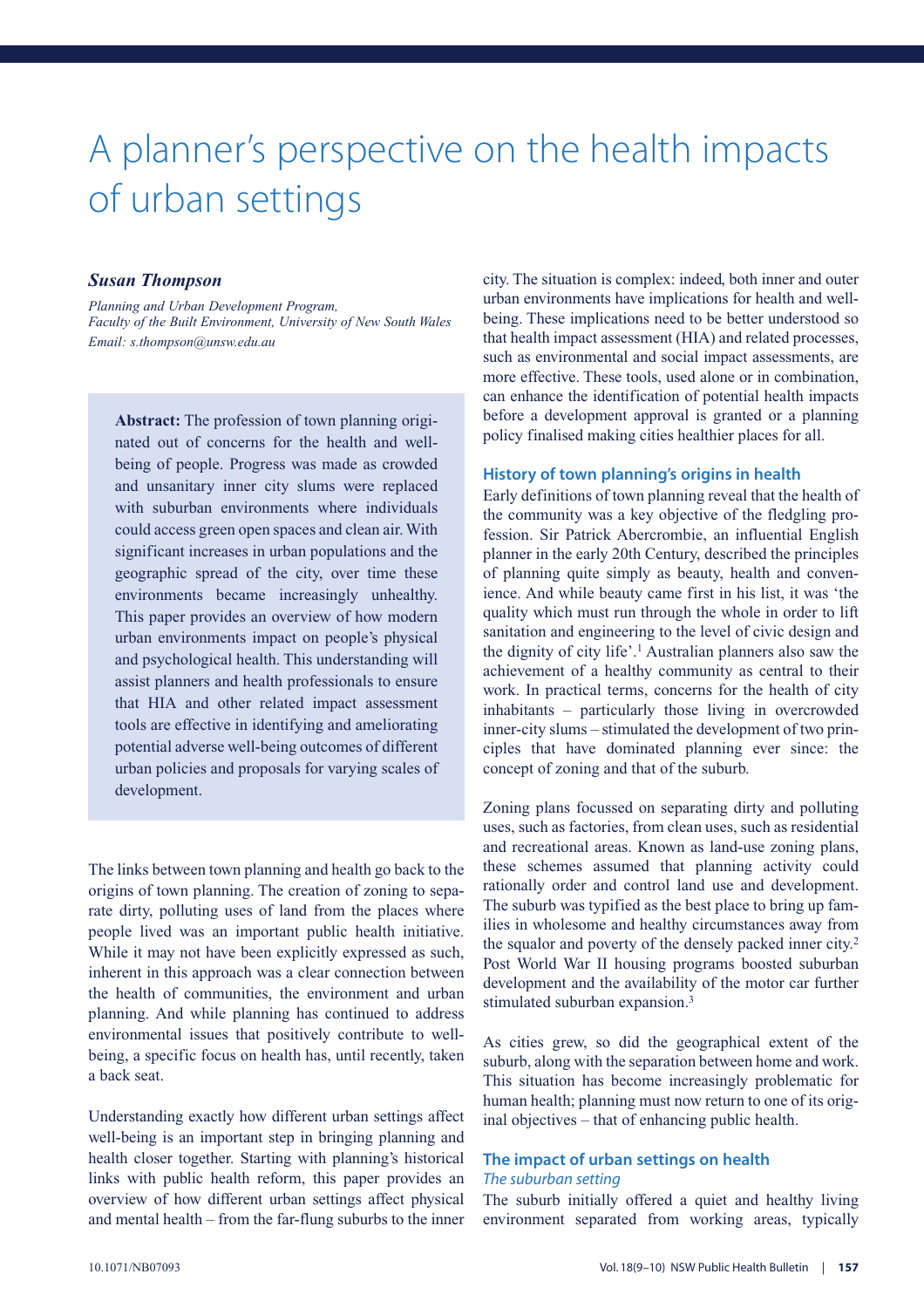characterised by polluting industries. But as city populations increased and cleaner industrial processes were introduced, the need for a large geographical separation between housing and places of employment diminished. Today, it is the very separation that is causing a problem for the physical and mental health of communities.4

The positioning of different land uses in a city, and the ways in which they are inter-connected, significantly influence how individuals travel from their homes to work, school, shops, recreational areas and other public facilities. In Australia, suburbs have generally been developed with low-density residential forms – typically a house on its own block of land – and poor public transport infrastructure. Street subdivisions are characterised by convoluted cul-de-sacs rather than the traditional street grid.

While the former might make for a safer street – neighbours looking out for each other and little through traffic enabling children to play on the road – these subdivision patterns do not encourage walking. It takes longer to get between places because the convoluted road networks mean that the actual distance travelled is much greater.

The high level of car dependency in suburban localities has significant health and well-being implications. Retail facilities, particularly stand alone shopping centres, are designed with the car user in mind, are generally poorly connected to public transport and can be unfriendly to pedestrians. As parents worry more and more about their children's safety, both from the real and perceived dangers of strangers and vehicles, youngsters do not walk to school or play games outdoors. People who commute long dis-

| <b>Health objective</b>                                                                                         | <b>Current concerns</b>                                                                                                                                                                                                       | How can planning assist?                                                                                                                                                                                                                 |
|-----------------------------------------------------------------------------------------------------------------|-------------------------------------------------------------------------------------------------------------------------------------------------------------------------------------------------------------------------------|------------------------------------------------------------------------------------------------------------------------------------------------------------------------------------------------------------------------------------------|
| <b>Healthy lifestyles</b>                                                                                       | Sedentary, stressful and isolated lifestyle are<br>factors in conditions such as heart disease,<br>stroke and depression                                                                                                      | Physical environments which provide attractive and<br>appropriate open space; make it easy and enjoyable to<br>walk to local facilities, catch public transport and<br>connect with people                                               |
| Social cohesion<br>(sense of belonging)                                                                         | Isolation from human interaction and<br>friendship networks contribute to<br>depressive conditions; separation of<br>communities                                                                                              | Safe environments, attractive and well used public<br>spaces, culturally appropriate spaces and mixed uses<br>encourage human interaction, social cohesion and<br>sense of belonging                                                     |
| Housing quality<br>(importance of<br>home)                                                                      | Poor housing and homelessness - lack of<br>adequate and appropriate physical shelter<br>contributes to poor physical and mental<br>health                                                                                     | Good individual housing design; housing mix - type<br>and tenure; affordable housing; importance of 'home' in<br>self actualisation and creating a sense of well-being and<br>belonging to a community <sup>10</sup>                     |
| Access to work                                                                                                  | Unemployment leads to financial stress<br>which has severe and comprehensive<br>health implications                                                                                                                           | Planning and economic policy linkages; provision of<br>local and accessible employment opportunities                                                                                                                                     |
| Accessibility                                                                                                   | Poor accessibility encourages car<br>dependencyand resultant inactivity health<br>problems; high air pollution has serious<br>health implications                                                                             | Physical environments which make it easy, safe and<br>enjoyable to walk to local facilities and catch public<br>transport (which must be cheap and abundant);<br>provision of cycle ways as viable transport options; traffic<br>calming |
| Local, low-input<br>food production                                                                             | Inadequate access to cheap, healthy and<br>culturally appropriate food leads to<br>consumption of high energy 'fast' foods -<br>linked to obesity; especially problematic for<br>disadvataged communities                     | Provide opportunities for community gardens and fresh<br>food markets; retain small-scale farms and gardens;<br>provide for a mix of food retailers in local shopping<br>centres; good use for private yards                             |
| Safety                                                                                                          | High volumes of traffic cause death and<br>serious injury; also dissuade people from<br>exercising as do concerns for personal safety<br>- over use of the car increases physical<br>inactivity and resultant health problems | Traffic calming and provision of good public transport;<br>provision of safe walking routes and programs for<br>children's journey to school; implementation of Crime<br>Prevention through Environmental Design (CPTED)<br>principles   |
| Equity                                                                                                          | Living in poverty results in physical and<br>psychological deprivation; poor access to<br>health facilities; high disease rates and<br>premature death                                                                        | Low cost housing; accessible local community facilities;<br>local job opportunities; provision of environments that<br>encourage interaction and connection                                                                              |
| Air quality and<br>aesthetics (protection<br>from pollution, noise;<br>provision of attractive<br>environments) | Air and noise pollution cause serious disease<br>- breathing difficulties and possibly asthma;<br>loss of hearing; unattractive and polluted<br>environments contribute to inactivity                                         | Provision of reliable, cheap, safe and abundant public<br>transport; reduce car dependency; ensure good design<br>in public spaces; encourage low level energy design<br>(ie sustainable development)                                    |

#### **Table 1. Connecting health and planning**

Source: After Barton and Tsourou.12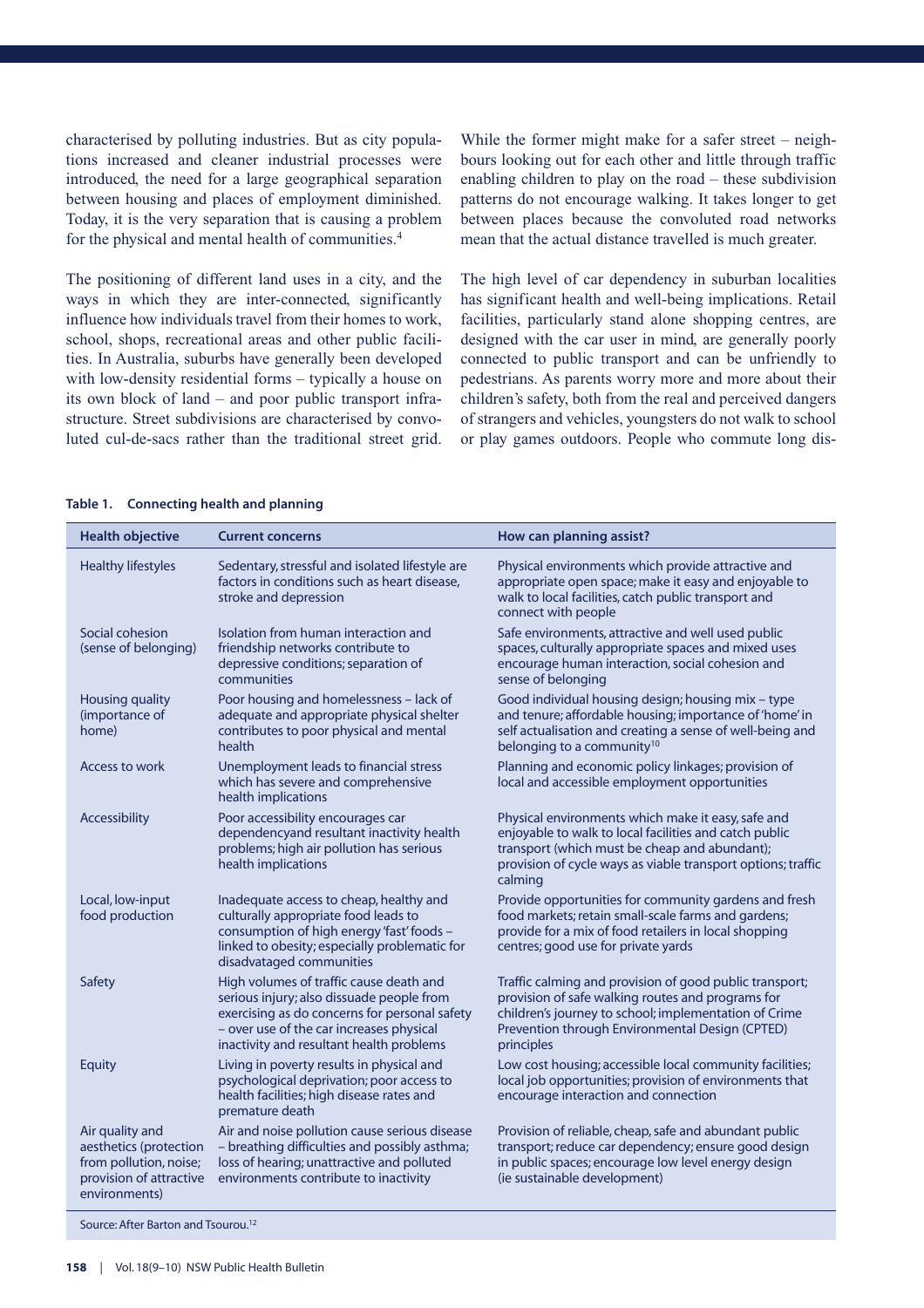tances from home to work often do not have the time or energy to form meaningful relationships with neighbours. Similarly, family relationships can suffer from long absences from home. Commuters also have less time to spend using local healthy planning innovations such as cycleways and walkable neighbourhoods. The net result is reduced community interaction and social capital.

But it is wrong to characterise the suburb as being all bad for health. In particular, the backyard is a healthy resource. It is safe for active children's play and readily accessible on a daily basis. Private yards, where gardens grow, provide fresh fruit and vegetables which are both economical and culturally appropriate.<sup>5-7</sup> These spaces also provide opportunities for regular and enjoyable physical activity. Families can socialise there, and have pets, which bring many recognised health benefits to humans.<sup>8</sup>

#### *Consolidated city settings*

In contrast to the suburb, denser, inner residential areas increasingly characterise Australian cities. These environments are rightly lauded for their walkable local destinations, proximity of living and working areas, plentiful and easily accessible recreational and cultural facilities, together with good public transport infrastructure. Consolidated inner localities epitomise the objectives of sustainable city planning with its focus on high residential densities and lower levels of car dependency. However, while these areas have significant health benefits, there are problems that need to be acknowledged. Heavily trafficked, polluted, unsafe and unpleasant environments do not promote walking. It is difficult to access local food production opportunities, and cheap, healthy and culturally appropriate food can be hard to source. For disadvantaged communities, this can lead to the consumption of high energy fast foods, which are in turn linked to obesity and other adverse health conditions.

Redevelopment of the inner city has increased housing costs,<sup>9</sup> forcing those without the necessary financial resources into poor or inadequate accommodation, and in extreme cases, homelessness. And for those able to afford to live in the inner city, body corporate rules and regulations can result in a reduction of personal autonomy and power at home.10 Pets, for example, are often prohibited from high rise apartments.

Less readily accessible open space for active children's play is another adverse health consequence. A welldesigned park may be part of a residential apartment complex, but if overly controlled it can dissuade some users and, for those living high above the ground, easy access for children is not an option. Increased energy use in high-density developments also raises health concerns. Air conditioning systems, clothes driers and lifts, commonly installed in high rise buildings, can increase greenhouse gases, in turn adversely affecting the climate and well-being of entire populations.<sup>11</sup>

#### *Summary*

Urban settings have different impacts on human wellbeing. A complex picture is revealed which necessitates a sophisticated understanding of the health implications of both low- and high-density urban forms. This understanding is particularly important for those undertaking HIA or related impact assessments on proposals for urban policy, as well as applications for specific developments – from single sites to entire neighbourhoods and regions. Table 1 summarises the relationship between health objectives and the ways in which good urban planning can contribute positively to community well-being.12

#### **Planning and the HIA process**

With an understanding of how different urban environments affect well-being, planners are in a position to assess the health implications of proposed plans and developments before they are enacted or approved. The consideration of specific health impacts is becoming increasingly important as planners are reacquainted with the promotion of health as a core component of their work. Together with their existing knowledge of the environmental and social impact assessment processes, planners are in a good position to make positive contributions to the HIA process.13 Adverse impacts of different proposals can be identified before implementation and changes made to the policy or development to ensure that the eventual outcome will support healthy behaviour of individuals and entire communities.

#### **Conclusion**

Health professionals and planners are beginning to see the benefits of working together. Many are realising that this is the only way forward to address the serious lifestylerelated health problems in contemporary communities. While working across professional and disciplinary boundaries is proving difficult, it is critical that we find pathways to connect planning and health. An understanding of how different urban settings impact on health is an important first step.

- 1. Abercrombie P. *Town and country planning*. 3rd ed. London: Oxford University Press, 1959.
- 2. Alexander I. The post-war city. In: Hamnett S, Freestone R, editors. *The Australian metropolis: a planning history*. St Leonards: Allen and Unwin, 2000.
- 3. Mumford L. Suburbia and beyond. Chapter 16 In: *The city in history: its origins, its transformations, and its prospects*. Harmondsworth: Penguin Books, 1961.
- 4. Frumkin H, Frank L, Jackson R. *Urban sprawl and public health: designing, planning and building for healthy communities*. Washington DC: Island Press, 2004.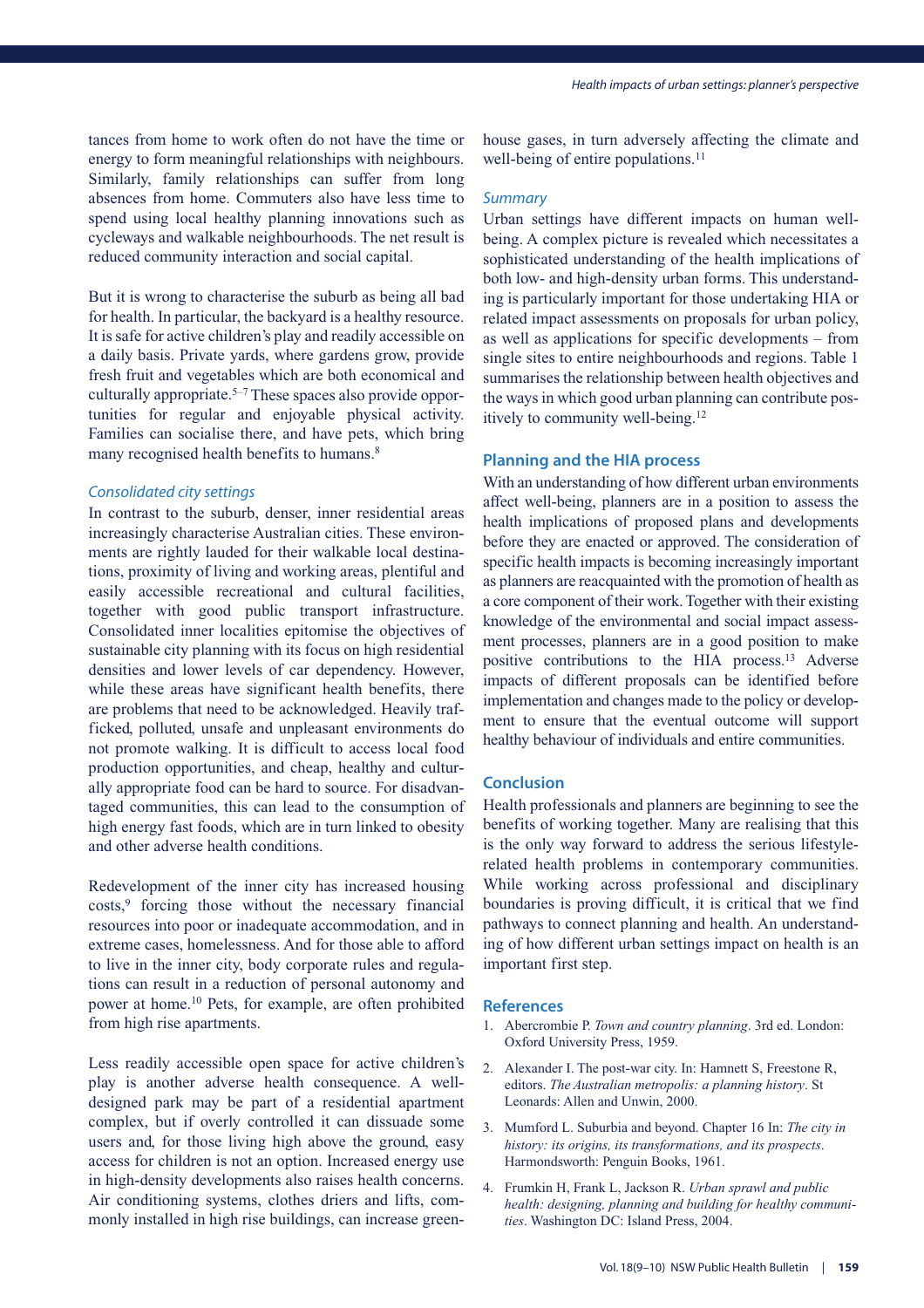- 5. Bartolomei L, Corkery L, Judd B, Thompson S. A bountiful harvest: community gardens and neighbourhood renewal in Waterloo, Sydney. Sydney: NSW Department of Housing and the University of NSW, 2003.
- 6. Gleeson J, Hamilton M. Marrickville backyards. Sydney: Marrickville Community History Group, 2001.
- 7. Thompson S, Corkery L, Judd B. The role of community gardens in sustaining healthy communities. Paper to be presented at the Third State of Australian Cities Conference, Adelaide, November 2007.
- 8. Jackson V. People, pets and planning. Australian Planner 2007; 44: 6–7.
- 9. Searle G. Sydney's urban consolidation experience: power, politics and community. Research Paper 12. Brisbane: Griffith University, Urban Research Program, 2007. Available at www.griffith.edu.au/centre/urp, accessed 31 July 2007.
- 10. Thompson S. Meanings of home: developing a responsive and humane planning practice. Plan Canada 2002; 42: 13–15.
- 11. Randolph B, Troy P. Energy consumption and the built environment: a social and behavioural analysis. Research Paper 7. Sydney: University of NSW, City Futures Research Centre, 2007. Available at http://www.fbe.unsw.edu.au/ cityfutures/publications/researchpapers/researchpaper7.pdf, accessed 24 August 2007.
- 12. Barton H, Tsourou C. Healthy urban planning: a WHO guide to planning for people. London: Spon Press on behalf of the World Health Organisation Regional Office for Europe, 2000.
- 13. Kemm J, Parry J, Palmer S. Eds. Health impact assessment: concepts, theory, techniques, and applications. Oxford: Oxford University Press, 2004.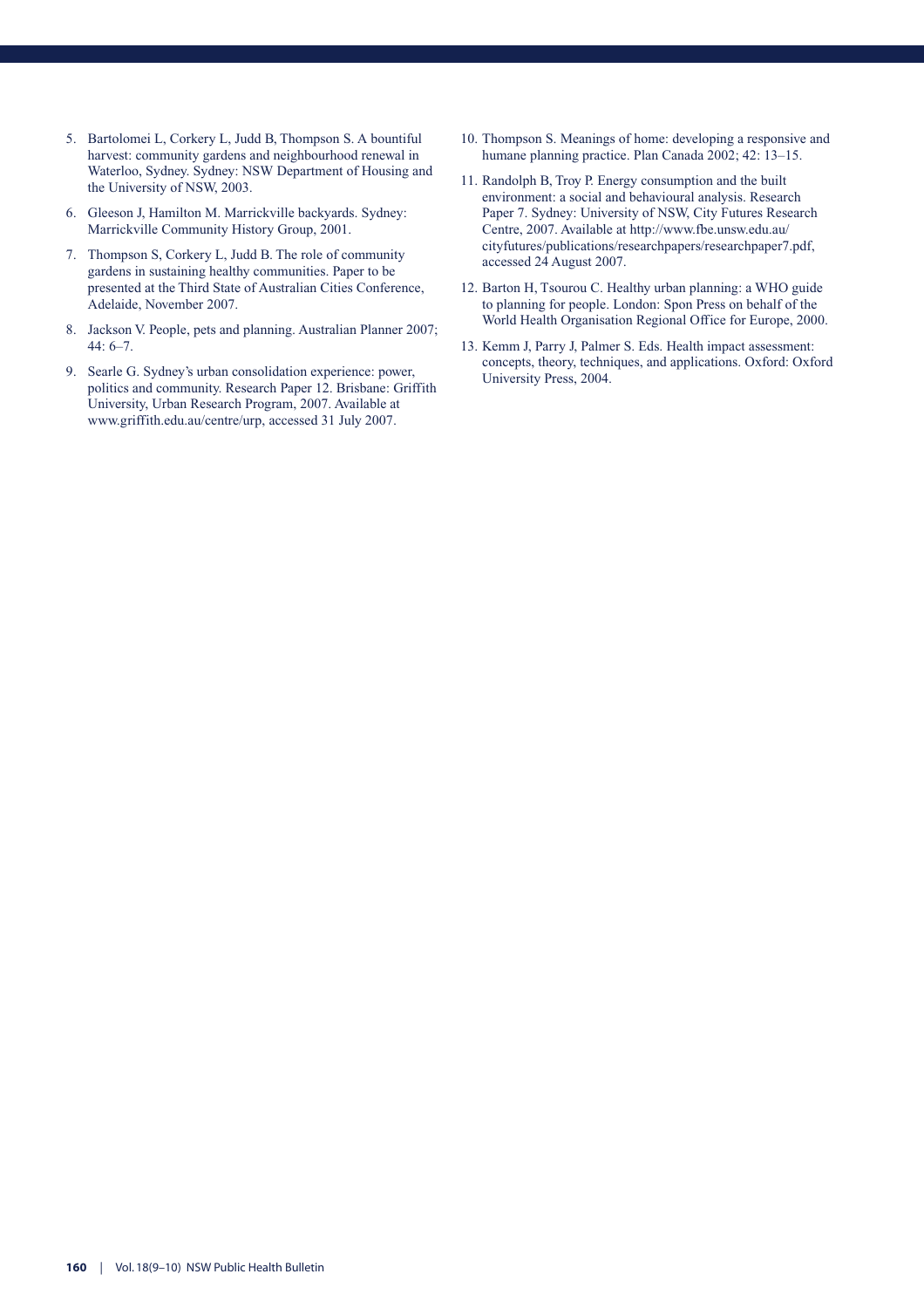### Learning by doing: the value of case studies of health impact assessment

#### *Ben F. Harris-Roxas***A,B** *and Patrick J. Harris***<sup>A</sup>**

<sup>A</sup>*Centre for Health Equity Training, Research and Evaluation (CHETRE), University of New South Wales* <sup>B</sup>*Corresponding author. Email: b.harris-roxas@unsw.edu.au*

**Abstract:** The nine health impact assessment (HIA) case studies in this issue represent a considerable contribution to the HIA literature and provide a number of lessons. These lessons include the value of using evidence in HIA to aid decisionmaking; the various forms that stakeholder and community involvement in HIA can take; and the fact that HIA can act as a catalyst for intersectoral engagement. They also highlight challenges faced by HIA practitioners, including time, methods of assessment, developing evidence summaries and considering equity.

Much of what has been written on health impact assessment (HIA) has focussed on what health professionals and impact assessors 'should do'. HIA 'should' be undertaken early enough in planning to allow changes to be made;<sup>1</sup> HIA 'should' be thought of as a group of research activities; HIA 'should' use a range of data;<sup>2</sup> and HIA 'should' involve robust methods and evaluation and monitoring.3 The nine case studies included in this issue represent a significant shift from 'should do' to 'did'.

As cases based on the practice of HIA, the articles discuss the benefits of HIAs in urban settings and the impact they have on decision-making. They also challenge us to improve the ways we conduct HIA. In addition, the cases highlight the useful role that HIA can play as a tool for health systems seeking to respond to the potential health impacts of urbanisation and growth.

The case studies included in this issue of the *Bulletin* have been conducted on a wide variety of proposals and across a wide range of settings, including local government, neighbourhood renewal, strategic development and population growth, land use planning, social planning and capital works projects. Despite their diversity, they offer common lessons. This article summarises some of those lessons.

#### **1. Value of evidence to decision-making**

Many of the case studies emphasise the positive role that evidence regarding potential health impacts played in influencing and assisting decision-making, resulting in issues being considered that otherwise might not have been. The case studies also support the notion that evidence can supplement the frameworks that are currently used to develop and implement proposals, such as best practice models.4,5

#### **2. Community and stakeholder involvement**

Stakeholder and community involvement in the HIA can take various forms and serve several purposes. Stakeholders' views about potential impacts may be explicitly sought through the identification step $6$  or they may be consulted to assist with the assessment and prioritisation of impacts. Community and stakeholder comment may also be sought on the draft HIA report and its recommendations. As the case studies demonstrate, stakeholder engagement can enhance the acceptability of a HIA's recommendations and identify issues that may not have been considered in planning and decision-making.

#### **3. Intersectoral engagement**

HIA may act as a catalyst for intersectoral engagement. This can occur by going through the process of the HIA, as happened with the Christchurch HIA (see Stevenson et al. in this issue), or the HIA may spawn subsequent activities, as occurred with the Granville HIA (see Tennant and Newman in this issue). The case studies show that HIA can live up to the rhetoric about ensuring that potential health impacts are considered in health and other sectors' decision-making and in the development and implementation of new activities.

#### **4. Range of impacts considered**

The case studies also demonstrate that HIAs can successfully examine a broad range of potential heath impacts (Table 1) that include both health protection and health promotion issues.

#### **5. Evaluation**

Internationally, it is acknowledged that there has been a lack of evaluation of completed HIAs.<sup>7</sup> This issue of the *Bulletin* represents a substantial step towards addressing this deficit. Most of the case studies in this issue include an evaluation of the process, examining how the HIA was conducted and how it was perceived by those involved. Several studies also include details of impact evaluations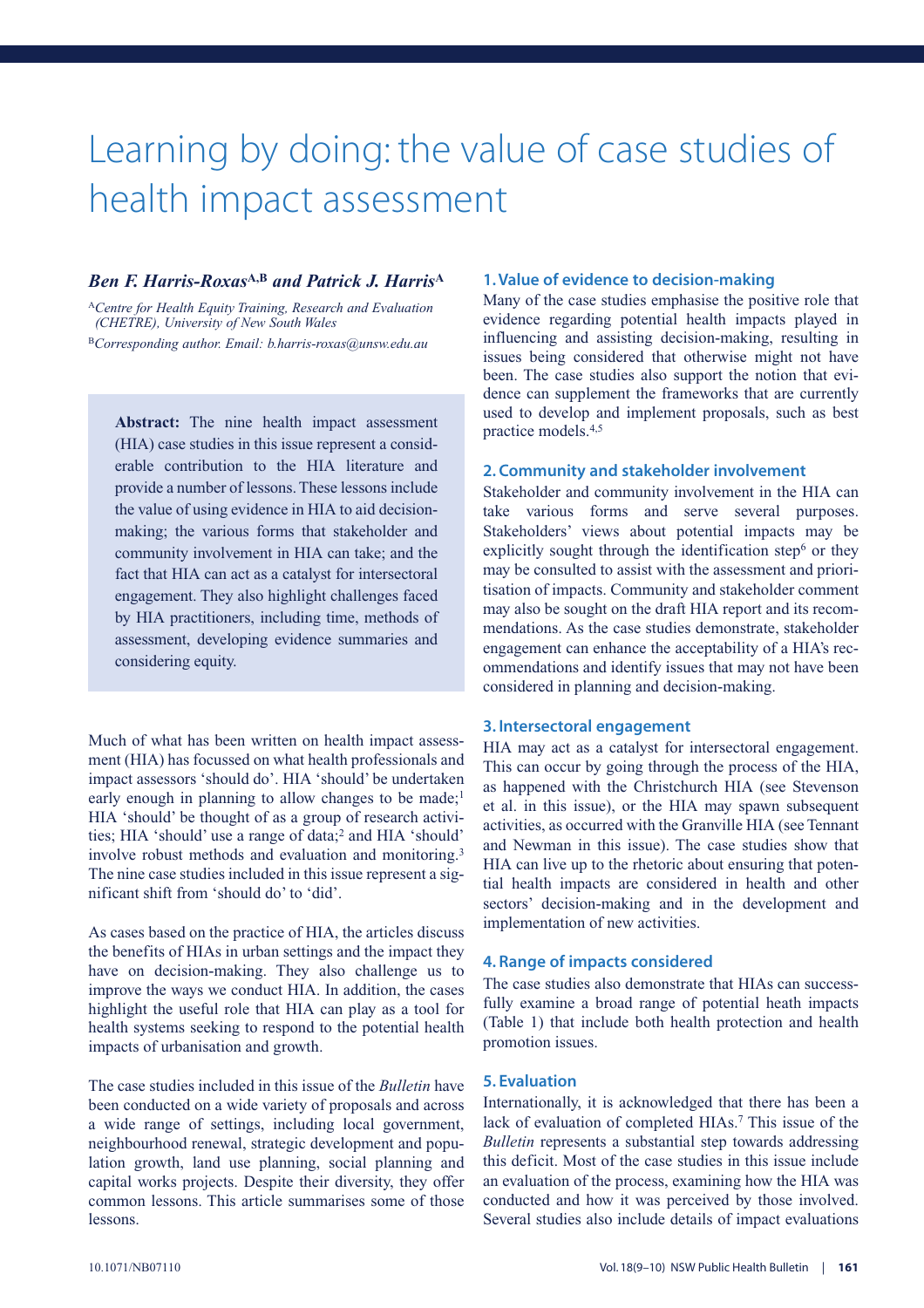| <b>Physical activity</b>                 |
|------------------------------------------|
| Safety and perceptions of safety         |
| Social cohesion                          |
| Street-level design and local urban form |
| Suburban and regional urban form         |
| <b>Traffic</b>                           |
| Transport                                |
| Waste management                         |
| Water availability and quality           |
|                                          |

**Table 1. Summary of the impacts considered in the health impact assessment case studies included in this issue of the** *NSW Public Health Bulletin*

that examined the extent to which the recommendations of the HIAs were implemented and what related changes occurred as a result of the HIAs.

#### **6. Challenges in conducting HIAs**

Four major challenges are evident in the HIA case studies:

- time constraints
- methods used in the assessments
- availability of synthesised and summarised evidence
- equity.

#### *Time*

Time is a recurrent issue in the case studies. Often, there is only limited time available to undertake HIAs. This is partly due to the speed with which decisions are made once a proposal is detailed enough to assess. Compounding this, many of the HIAs in this issue represent the first HIAs that were undertaken by their agencies, and the HIA practitioners had to learn 'on the job'. However, this situation may have produced benefits – partner agencies engaged with the learning process and provided important insights into how decisions would be made regarding the proposal, emphasising the value of learning by doing.

#### *Identifying potential impacts*

The methods used to identify potential health impacts in the case studies include literature reviews, key informant interviews, stakeholder workshops and analysis of options and scenarios. Although these methods are appropriate, the challenge for HIA is to enhance the rigour of the methods used while still remaining timely and relevant to decision-making. This will not only improve the predictive accuracy of HIAs, but also ensure that assessments will be defensible when subjected to detailed scrutiny. This aspect will become more important as the use of HIAs becomes more widespread.

#### *Summaries of evidence*

Summaries of evidence assisted in several the case studies, enabling the assessors to reliably identify and predict potential impacts in a timely fashion. This highlights the

need for consolidated summaries of the health impacts of a range of activities. These summaries are not required on issues where numerous reviews of the evidence already exist, such as the impacts on health of the built environment and urban form.<sup>8–10</sup> Rather they are needed on important and somewhat neglected issues such as water and social cohesion, both issues that were considered in several of the HIAs in this issue.

#### *Health equity*

Considering the distribution of impacts is a feature of many of the HIA case studies, though this largely takes the form of looking at the impacts on Indigenous groups. While essential, this fails to meet the minimum criteria for considering differential impacts within HIA in terms of:

- age
- gender
- socioeconomic position
- culture and ethnicity
- locational disadvantage
- existing levels of health and disability.<sup>11</sup>

A meaningful consideration of health equity is a substantial challenge facing HIA. If HIAs fail to systematically assess the distribution of potential impacts not only will they be failing to realise one of their key principles,<sup>12</sup> but they will also be undermining a key element of the utility and effectiveness of HIAs. For example, rates of diabetes in Australia are twice as high in the poorest areas compared with the wealthiest ones.13 If we fail to adequately assess how the impact of measures designed to curb or address diabetes will be distributed, we will undermine their effectiveness at a population level.

Addressing health equity in HIAs is therefore not simply a social justice issue but a central concern in ensuring the sustainability of urban environments, health systems and the long-term use of HIAs. The *Equity Focused Health Impact Assessment Framework* provides clearly structured guidance for practitioners seeking to improve the consideration of equity within their HIAs.14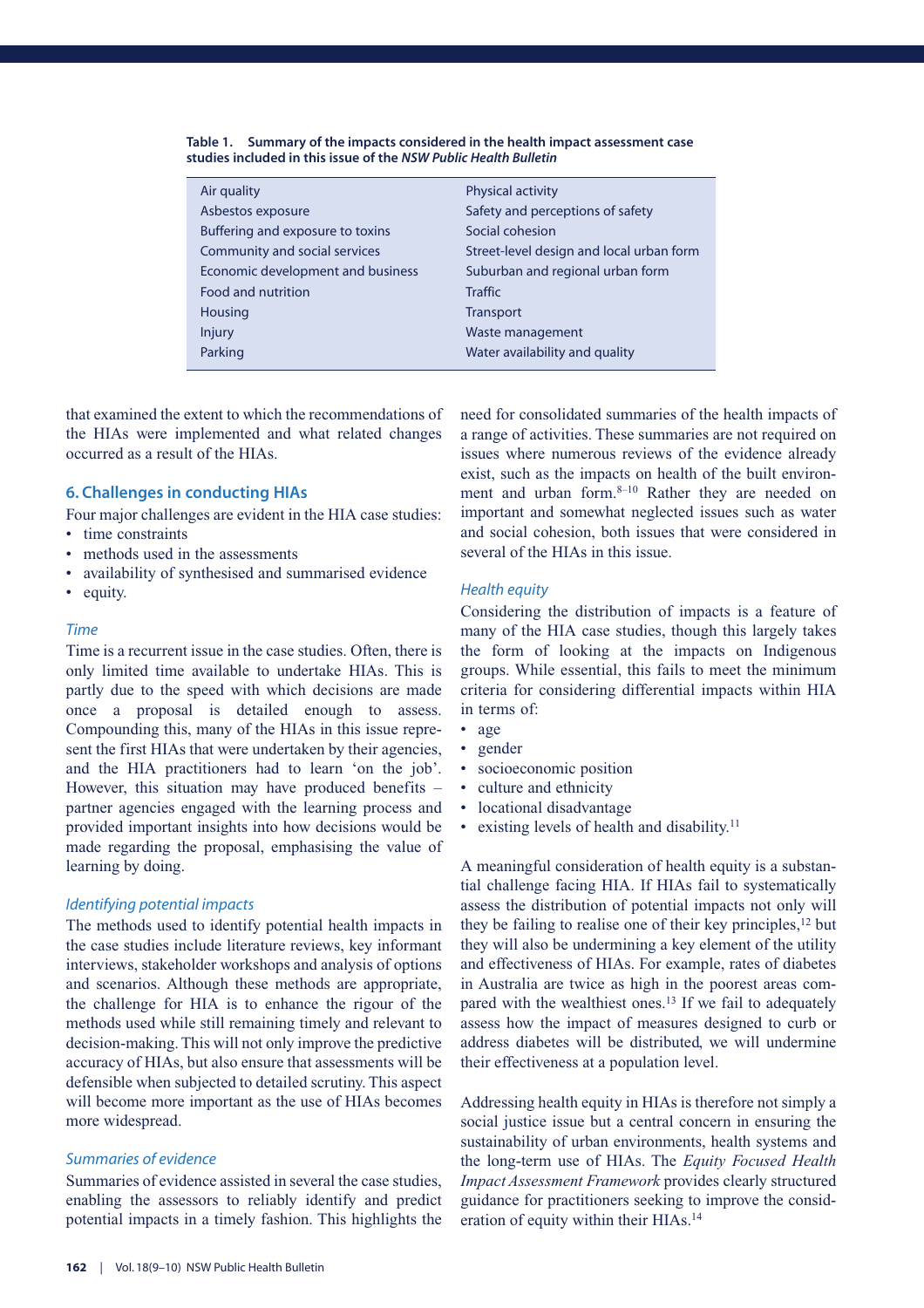#### **Conclusion**

These case studies reflect the growing pool of experience of HIA in action and the considerable expertise in HIA that exists in Australia and New Zealand. They provide considerable insight into how HIA works in practice, the challenges faced and the benefits that can be derived from undertaking HIAs in urban settings.

- 1. Scott-Samuel A. Health impact assessment: theory into practice. *JECH* 1998; 52(11): 704–5.
- 2. Lock K. Health impact assessment. *BMJ* 2000; 320: 1395–8. doi:10.1136/bmj.320.7246.1395
- 3. Parry J, Stevens A. Prospective health impact assessment: pitfalls, problems, and possible ways forward. *BMJ* 2001; 323: 1177–82. doi:10.1136/bmj.323.7322.1177
- 4. Menzies T. *Reflections on the ways HIA can be made most useful to local government in NSW*. Sydney: UNSW Research Centre for Primary Health Care and Equity, 2007.
- 5. Blau G, Mahoney M. *The positioning of health impact assessment in local government in Victoria*. Melbourne: Deakin University, 2005.
- 6. Simpson S, Harris E, Harris-Roxas B. Health impact assessment: an introduction to the what, why and how. *Health Promot J Aust* 2004; 15: 162–7.
- 7. Quigley R, Taylor L. Evaluating health impact assessment. *Public Health* 2004; 118: 544–52. doi:10.1016/j.puhe. 2003.10.012
- 8. Lavin T, Higgins C, Metcalfe O, Jordan A. *Health impacts of the built environment: a review*. Dublin: Institute of Public Health in Ireland, 2006.
- 9. Mead E, Dodson J, Ellway C. *Urban environments & health: identifying key relationships & policy imperatives*. Brisbane: Griffith University, 2006.
- 10. Gebel K, King L, Bauman A, Vita P, Gill T, Rigby A. et al. *Creating healthy environments: a review of links between the physical environment, physical activity and obesity*. Sydney: NSW Health Department and NSW Centre for Overweight and Obesity, 2005.
- 11. Harris-Roxas B, Simpson S, Harris E. *Equity focused health impact assessment: a literature review*. Newcastle: Australasian Collaboration for Health Equity Impact Assessment, 2004.
- 12. ECHP. *Gothenburg consensus paper on health impact assessment: main concepts and suggested approach*. Brussels: European Centre for Health Policy, WHO Regional Office for Europe, 1999.
- 13. Comino E, Hermiz O, Flack J, Harris E, Powell Davies G, Harris M. Using population health surveys to provide information on access to and use of quality primary health care. *Aust Health Rev* 2006; 30: 485–95.
- 14. Mahoney M, Simpson S, Harris E, Aldrich R, Stewart Williams J. *Equity focused health impact assessment framework*. Newcastle: Australasian Collaboration for Health Equity Impact Assessment, 2004.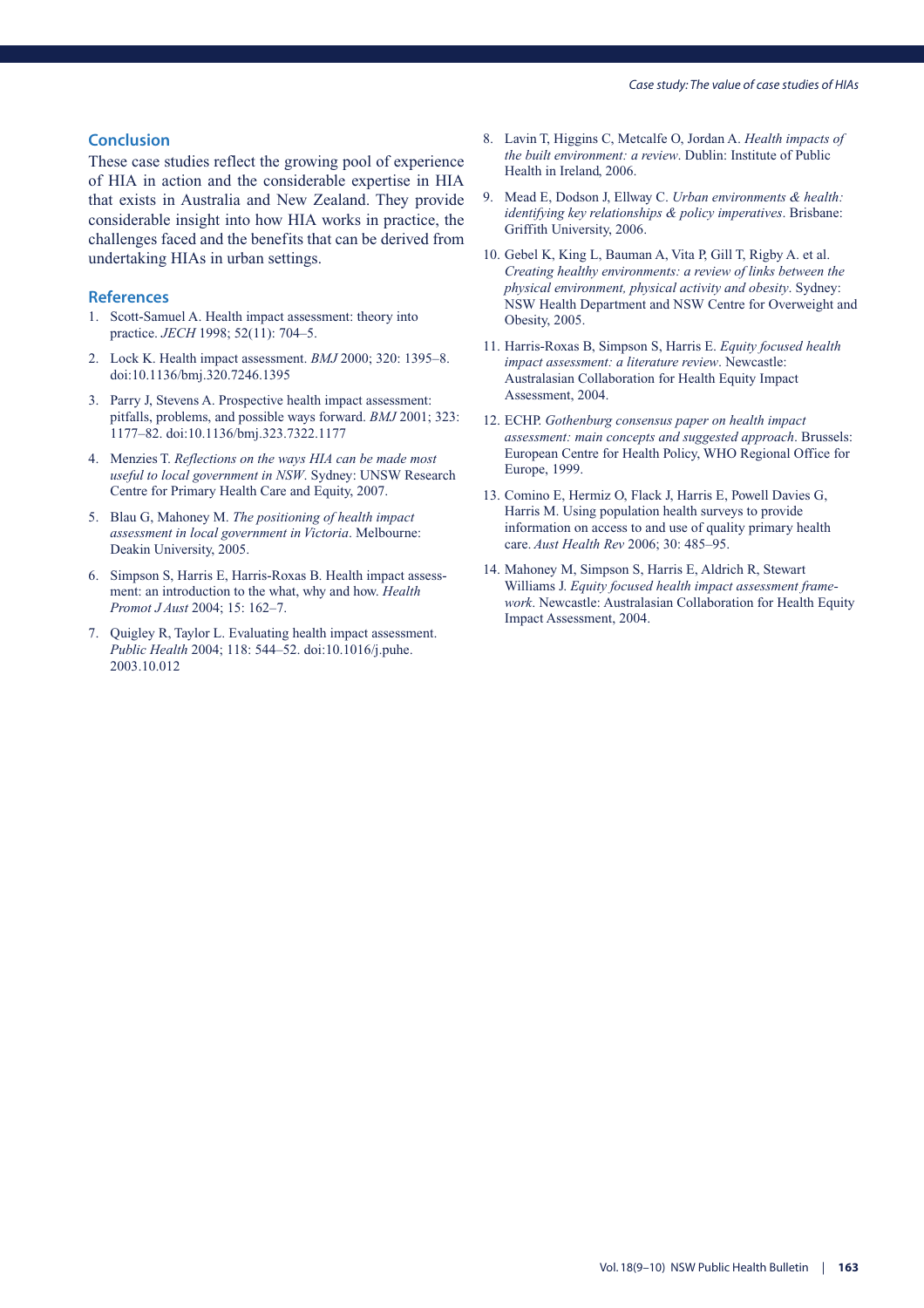### Bungendore health impact assessment: urban development in a rural setting

#### *Andrew J. Gow***A,B** *and Lorraine G. Dubois***<sup>A</sup>**

<sup>A</sup>*Health Development, Greater Southern Area Health Service* <sup>B</sup>*Corresponding author. Email: andrew.gow@gsahs.health.nsw.gov.au*

**Abstract:** As the majority of the determinants of health are controlled outside the health system, the challenge for promoting health is to find a way of influencing these determinants. Health impact assessment was used in Bungendore, NSW, in an attempt to influence decisions relating to scenarios for urban development. Twelve months after the project was completed, interim evaluation has revealed evidence that the health impact assessment has had a positive effect on preliminary landuse planning work.

There is considerable evidence that health is a product of more than just biology and personal choices of lifestyle. A range of other factors including social determinants and the built environment are regarded as creating the context in which health is either enhanced or diminished.1,2 The challenge, however, lies in the fact that the majority of the determinants of health are outside the direct control of the health system. Health impact assessment (HIA) is one methodology that has been posited as having the potential to add concepts of health to the agenda of non-health agencies, particularly in the context of land-use planning.<sup>1,2</sup>

#### **Process**

Greater Southern Area Health Service has established relationships with various local government areas to address health promotion priorities, largely through social planning processes.3 Collaboration using HIA was seen as having the potential to extend such relationships. The Bungendore HIA was established as part of the NSW Health Impact Assessment Project. The project was one of five developmental sites established to further explore use of the HIA methodology.4

Bungendore is a small NSW town of approximately 2000 people 35 km east of Canberra within the Palerang Local Government Area. The Bungendore HIA examined the potential health effects of two possible residential developments for Bungendore. The first scenario considered Infill Development within the existing village boundaries of Bungendore, for the next 10 to 15 years, until available land supplies have been exhausted. The second scenario was a combination of Infill Development and Greenfield Development (where adjoining agricultural land is rezoned for residential purposes).5

The HIA was conducted following the six steps described by Simpson.6 The analysis considered the impact on physical activity, water and good neighbourliness. Neither development scenario was found to be preferable to the other in terms of potential health impacts. Instead, several health-promoting elements were identified for incorporation into the Palerang Local Environmental and Social and Community Plans (Table 1).

#### **Evaluation**

Twelve months after completing the HIA, a process and interim impact evaluation was undertaken.<sup>7</sup> The evaluation updated and reported on the outputs of the HIA with a view to a further evaluation in 2008. The process evaluation was a document analysis focussing on the processes involved in conducting the HIA, including comparison between initial project plan, screening report, scoping report and actual project progress. The evaluation was guided by the question: was the project implemented as intended?<sup>8–11</sup>

Overall, the document analysis confirmed that the project was implemented as intended, including the use of a rapid HIA methodology. It also identified that: (i) the use of a project agreement with identified responsibilities assisted in keeping the project on track; and (ii) earlier impressions that the steps of the HIA process are not necessarily discrete and linear were not supported by the documentation.

The interim impact evaluation aimed to determine if the proposed project outputs matched actual outputs. Project team members from Greater Southern Area Health Service and Palerang Council reviewed the document analysis and discussed the outputs. Proposed outputs of the project were that the HIA would: (i) be used in the development of a single Local Environmental Plan, Development Control Plans and Developer Contribution Plans for Palerang Council, (ii) be used in development of the Palerang Council Social Plan, and (iii) foster a new and productive relationship between Palerang Council and the Area Health Service.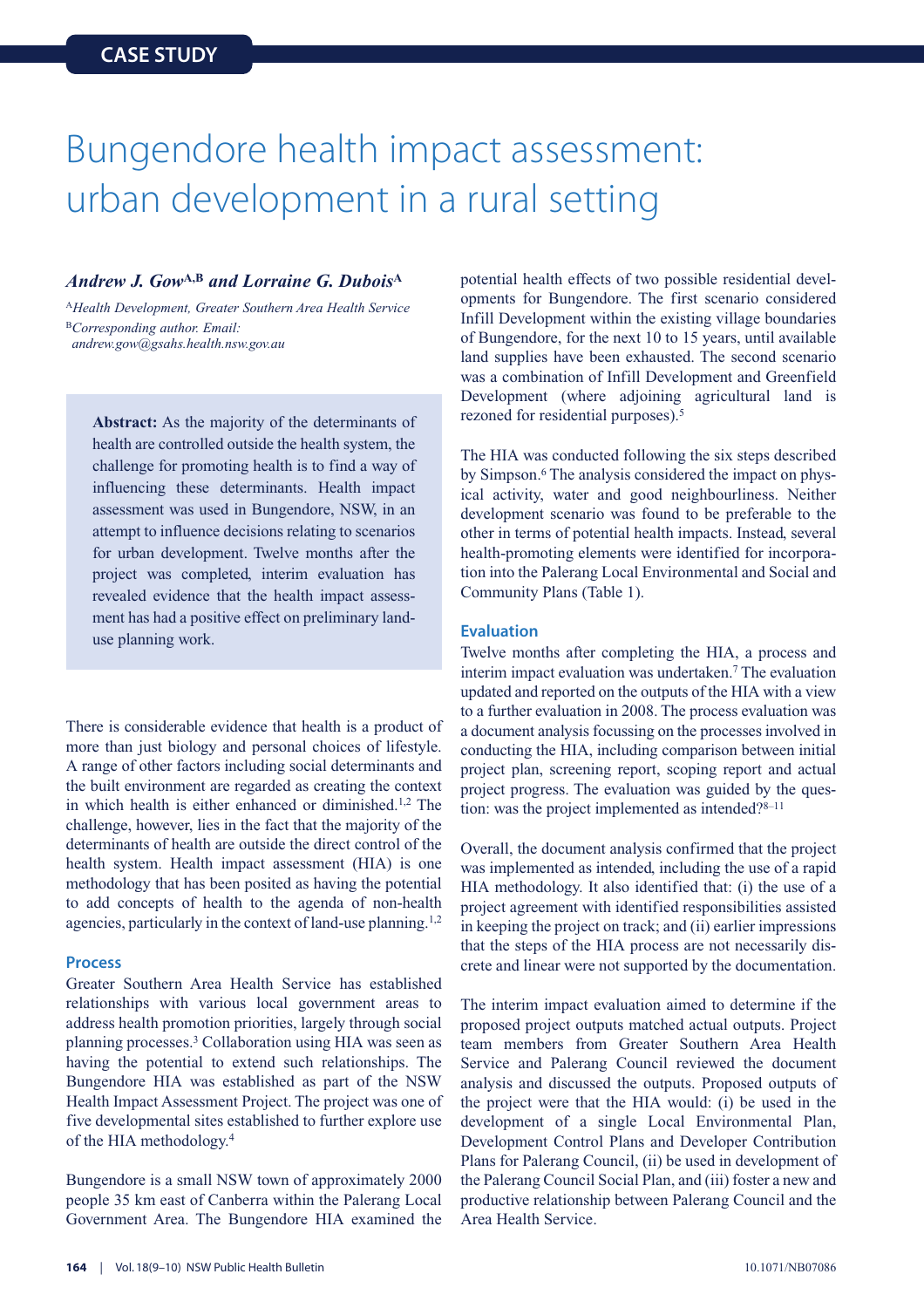| <b>Physical activity</b>                                                                                                                                                                                                                                                                                              | <b>Water</b>                                                                                                            | <b>Neighbourliness</b>                                                                                                                                                                                                                                                                                 |
|-----------------------------------------------------------------------------------------------------------------------------------------------------------------------------------------------------------------------------------------------------------------------------------------------------------------------|-------------------------------------------------------------------------------------------------------------------------|--------------------------------------------------------------------------------------------------------------------------------------------------------------------------------------------------------------------------------------------------------------------------------------------------------|
| • Mixed land use<br>• High housing density<br>• Existence of footpaths,<br>cycle ways and facilities<br>for physical activity<br>• High street connectivity<br>• Attractive and safe<br>street design<br>• Transport infrastructure<br>and systems to link<br>residential, commercial,<br>business other destinations | • Quantity of water available for residential,<br>recreational and commercial uses<br>• Quality of water (fluoridation) | • Opportunities for incidental contact<br>• Proactive conflict management<br>• Increased participation in decision-making<br>• Developing local identity<br>• Supporting community groups / volunteering<br>• Cultural and personal diversity<br>• Civic spaces, local businesses and local employment |

**Table 1. Health-promoting elements to incorporate into the Palerang Local Environmental and Social and Community Plans**

#### **Results**

Interim results show a match between proposed and actual outputs. Nine broad recommendations covering the identified health-promoting elements can be recognised in the Bungendore Discussion Paper July 2006, the preliminary document leading to the new Palerang Local Environmental Plan and accompanying Development Control and Developer Contribution Plans. Key recommendations were also incorporated into the draft Palerang Social and Community Development Plan 2006/07–2010/11.

Project team members commented that the HIA teamwork approach reinforced the value of cross-discipline planning and brought new knowledge, tools and skills to both organisations. The benefits of using the HIA methodology were noted and include: use of additional health-related evidence to support planning decisions verified by local consultation processes, a structured opportunity to consult with subject experts and the provision of additional tools to support decision-making.

Experience from Bungendore suggests that use of HIA can assist in inserting health-related concepts into broader planning processes.

#### **References**

1. Wilkinson R, Marmot M. *Social determinants of health: the solid facts*. 2nd ed. Copenhagen: World Health Organization, 2003.

- 2. Barton H, Mitcham C, Tsourou C. *Healthy urban planning in practice: experience of European cities*. Copenhagen: World Health Organization, 2003.
- 3. Greater Southern Area Health Service. *Bungendore health impact assessment: progress report on outcomes*, 2007.
- 4. University of NSW Research Centre for Primary Health Care & Equity. NSW health impact assessment project phase 3. Sydney: CHETRE and NSW Health. Available at http://www.hiaconnect.edu.au/nsw\_hia\_project.htm, accessed 12 December 2006.
- 5. Palerang Council, Greater Southern Area Health Service and Centre for Health Equity Training, Research and Evaluation. *Bungendore health impact assessment: a rapid HIA of two development scenarios in Bungendore, NSW*, 2006.
- 6. Simpson S. An introduction to health impact assessment. *N S W Public Health Bull* 2005; 16(7–8): 106–7.
- 7. Greater Southern Area Health Service. *Bungendore health impact assessment: progress report on outcomes*, 2007.
- 8. Taylor L, Gowman N, Quigley R. Evaluating health impact assessment. Health Development Agency, 2003. Available at www.hda.nhs.uk, accessed 12 December 2006.
- 9. Quigley R, Taylor L. Evaluation as a key part of health impact assessment: the English experience. *Bull World Health Organ* 2003; 81: 6.
- 10. Quigley R, Taylor L. Evaluating health impact assessment. *Public Health* 2004; 118: 544–52. doi:10.1016/j.puhe.2003.10.012
- 11. European policy health impact assessment a guide. Available from http://ihia.org.uk/document/ephia.pdf.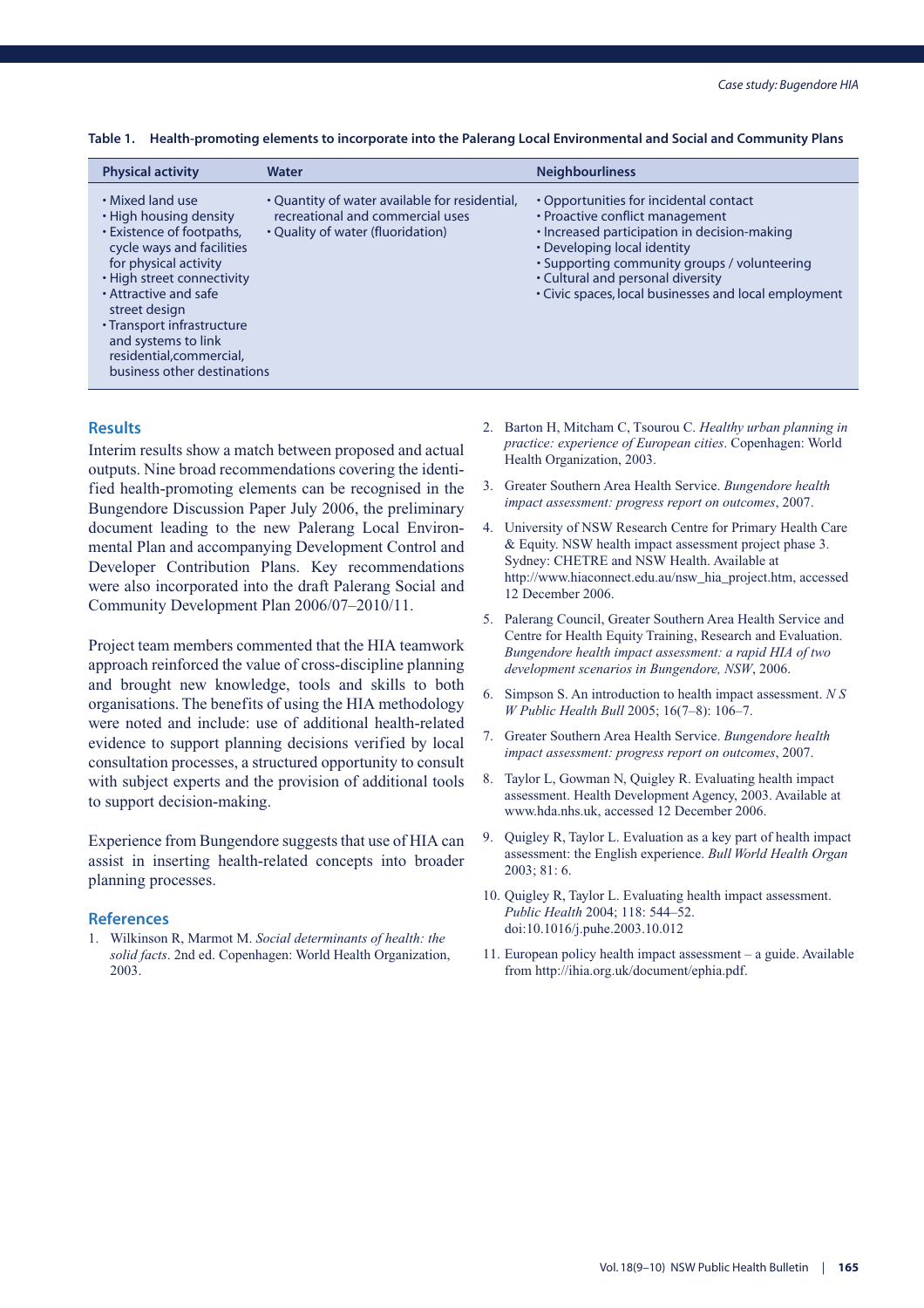### An equity-focussed social impact assessment of the Lower Hunter Regional Strategy

#### *Venessa L. Wells***A,C***, Karen E. Gillham***<sup>A</sup>***, Milly Licata***<sup>A</sup>** *and Anne M. Kempton***<sup>B</sup>**

<sup>A</sup>*Hunter New England Population Health, Hunter New England Area Health Service* <sup>B</sup>*NSW Department of Premier and Cabinet* <sup>C</sup>*Corresponding author. Email: Venessa.Wells@hnehealth.nsw.gov.au*

> **Abstract:** The Lower Hunter Regional Strategy prepared by the Hunter Department of Planning identifies how development in the region will be managed on a sustainable basis over the next 25 years. In order to inform decision-makers about the potential social and health impacts arising from the proposed population increase, the Hunter Regional Coordination Management Group, in collaboration with the NSW Premier's Department and Hunter New England Health, completed an equity-focussed social impact assessment of the strategy. The assessment illustrates how equity can be systematically addressed within an impact assessment process and provides insight into the mechanisms which led to equity considerations influencing the policy and planning agenda.

Population growth and its distribution, along with the availability of social and other services, have the potential to significantly affect the health and wellbeing of communities, both existing and new.1,2A holistic approach to planning for population growth is required that incorporates an assessment of impacts on health and wellbeing, as well as on the environment and economy.3 One process that investigates these impacts is social impact assessment.

The Lower Hunter Regional Strategy, prepared by the Hunter Department of Planning, identifies how development in the region will be managed on a sustainable basis over the next 25 years in 35 sites that were configured by geographic location. The Department released a draft strategy in November 2005 and invited agencies and community members to comment by January 2006. The strategy, which projects a population increase of 125000

people, has the potential to influence the health and social wellbeing of the community and the equitable access to and distribution of services across the region. The Hunter Regional Coordination Management Group, in collaboration with the NSW Premier's Department and Hunter New England Health, identified the need for a whole of government or multi-agency response to the draft strategy and consequently formed the social impact assessment Working Group to coordinate this response.

A social impact assessment provides the framework within which predictions can be made regarding the potential positive and negative impacts of a proposal while it is at the planning stage, to both maximise desired outcomes and minimise the costs or losses to communities.4 The Working Group agreed that it was important to consider the social and health impacts of the strategy by conducting a social impact assessment.

Currently, within the Hunter region people experience varying levels of vulnerability.<sup>5</sup> The Working Group defined a vulnerable population as a subgroup of the overall population that is at higher risk of problem(s) that could be defined by age, gender, ethnicity or health status. To ensure that further vulnerabilities were not created by the strategy, and given that vulnerability is distributed inequitably across the Hunter region, the Working Group agreed that the assessment would have an equity focus. The aims of the social impact assessment were to: (1) assess levels of existing social vulnerability and access to services within the geographical sites identified by the strategy and (2) make recommendations based on the assessment of the appropriateness of proposed growth areas.

Equity was systematically addressed within the social impact assessment process by the use of an 'equity lens'.6 This enabled the Working Group to assess whether the impact of increasing population in the proposed development areas would have a positive, negative or neutral impact on the wellbeing of the proposed communities, and if there would be a beneficial impact on wellbeing from the proposed population growth. In order to apply the 'equity lens' when deciding if the impact of implementing the strategy, whether negative or positive, was fair and just, the Working Group established a set of criteria which asked:

- Are we creating vulnerable communities?
- Are we increasing vulnerability?
- Are we re-allocating vulnerabilities?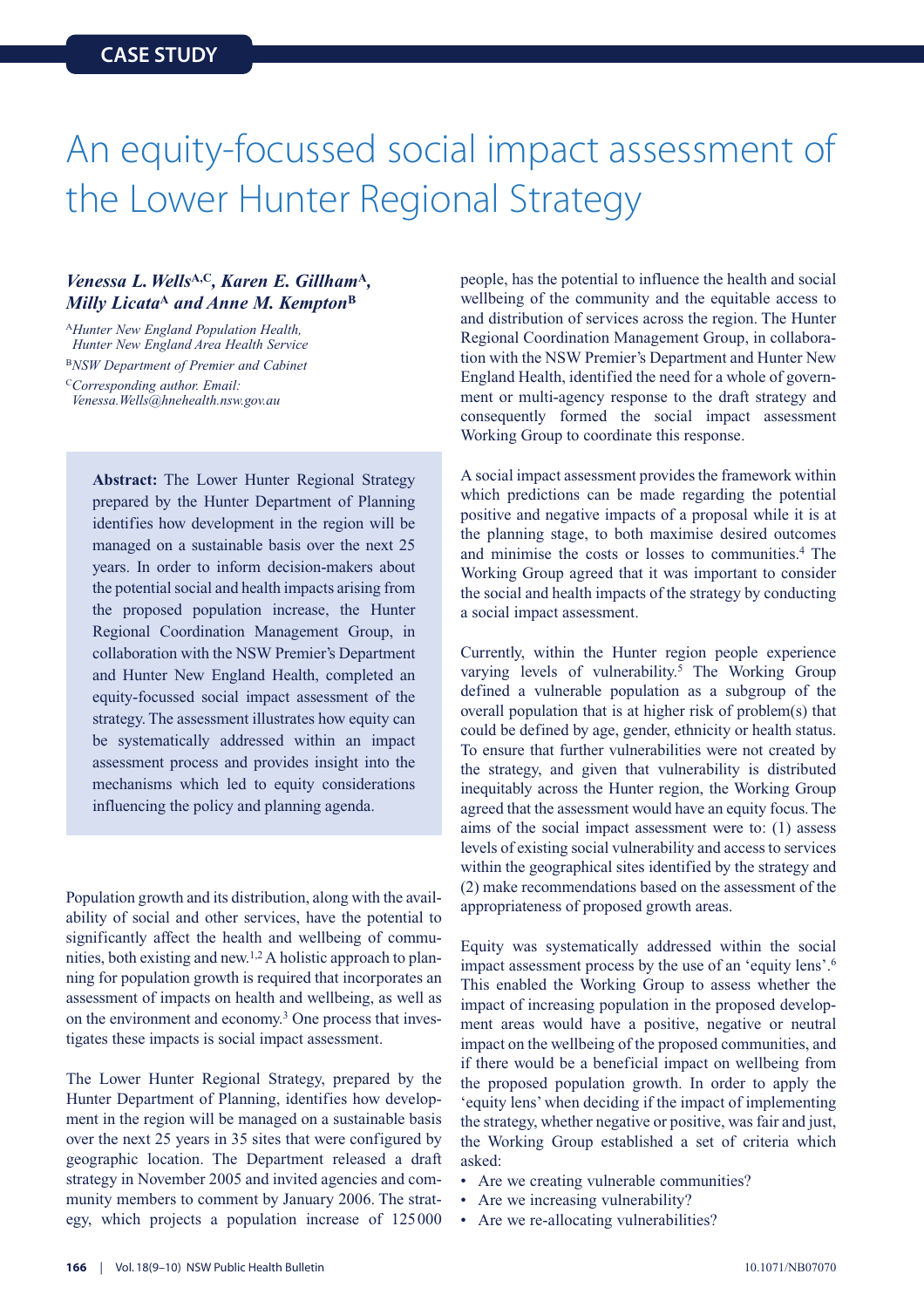For ease of analysis and to ensure that the recommendations were practical, the 35 sites were clustered to 17 sites. A social vulnerability profile was created for each site to identify the impacts of the proposed population growth. This profile was based on a set of indicators that reflected the social determinants of health and well being (Table 1). These indicators were supplied by each agency participating in the Working Group and were based on their established links to social wellbeing and whether they were measurable at a collector district level. For each indicator a literature review established the evidence providing the link between the indicator and the effect on social wellbeing (see Table 1). These indicators were plotted for each of the 17 aggregate geographical sites to create a vulnerability profile. A consensus process was used by the Working Group to categorise the social vulnerability of the sites.

In addition to the social vulnerability profile, each agency represented within the Working Group was then asked to individually review the identified impacts for the 17 sites and comment on the findings according to each site's: (a) current level of social vulnerability, (b) current service capacity and (c) potential service capacity in the context of the proposed population growth.

The assessments of service capacity and the outcomes of the vulnerability assessment formed the basis of recommendations to the Hunter Department of Planning. The recommendations were framed to answer the question: 'What would need to occur for the area to accommodate the proposed population growth?'The results of the social impact assessment were submitted to the Hunter Department of Planning on behalf of the Hunter Regional Coordination Management Group, as a submission during the phase inviting public comment.

The recommendations were:

• strategic directions to be used to underpin regional planning in the Lower Hunter

#### **Table 1. Indicators used to determine the level of social vulnerability at 17 geographical sites covered by the Lower Hunter Regional Strategy**

- Percentage of new dwellings within walkable distance of public transport (over five kilometres)7
- Individual and household weekly income
- Employment and unemployment rates
- Smoking rates among pregnant mothers<sup>7-9</sup>
- Socio-economic indexes for areas socio-economic disadvantage<sup>7,10</sup>
- Socio-economic indexes for areas index of economic resources
- Educational attainment score $10-13$
- Percentage of home ownership<sup>14</sup>
- Volunteer rates<sup>15,16</sup>
- Average distances nearest public transport
- changes to infrastructure within vulnerable sites for the area to accommodate the proposed population growth
- ongoing monitoring of social vulnerability levels.

Feedback from the Hunter Department of Planning indicated that these recommendations were considered in the development of the final strategy.

The social impact assessment was a valuable tool to facilitate a whole of government approach to population and infrastructure planning and provide support to decisionmakers in considering the potential consequences of their decisions. This social impact assessment also illustrates how equity can be systematically addressed within the process of impact assessment and provides practitioners with a practical example of how equity considerations can influence decision-makers.

#### **Acknowledgements**

The social impact assessment of the Lower Hunter Regional Strategy was undertaken in collaboration with representatives of the Hunter Regional Coordination Management Group and managed by NSW Premier's Department, Hunter Branch and Hunter New England Population Health, with funding provided by NSW Health. We would like to acknowledge the significant contribution of work by the members of the Hunter Regional Coordination Management Group. We would also like to thank the Centre for Health Equity Training, Research and Evaluation (CHETRE) for their support throughout the project.

- 1. McMicheal AJ, Powles JW. Human numbers, environment, sustainability and health. *BMJ* 1999; 319: 977–80.
- 2. House of Representatives, Standing Committee on Environment and Heritage. Sustainable cities. Canberra: The Parliament of the Commonwealth of Australia, 2005. Available from http://www.aph.gov.au/house/committee/environ/cities/ report/fullreport.pdf
- 3. Srinivasan S, O'Fallon LR, Dearry A. Creating healthy communities, healthy homes, healthy people: Initiating a research agenda on the built environment and public health. *Am J Public Health* 2003; 93(9): 1446–50.
- 4. Signal L. Tackling health inequalities through health promotion action. *Health Promotion Forum of New Zealand Newsletter* 2002; 56: 10.
- 5. The Regional Coordination Management Group Social Impact Assessment Working Group. *Lower Hunter Regional Strategy: social impact statement*. Unpublished report.
- 6. Cox G, Miers S. *Social impact assessment for local governments. a handbook for councillors, town planners and social planners*. Sydney: Local Government and Shires Association, 1995.
- 7. World Health Organization Regional Office for Europe. *Social determinants of health: the solid facts*. Copenhagen: World Health Organization Regional Office for Europe, 1998.
- 8. Walsh RA, Lowe JB, Hopkins PJ. Quitting smoking in pregnancy. *Med J Aust* 2001; 175: 320–3.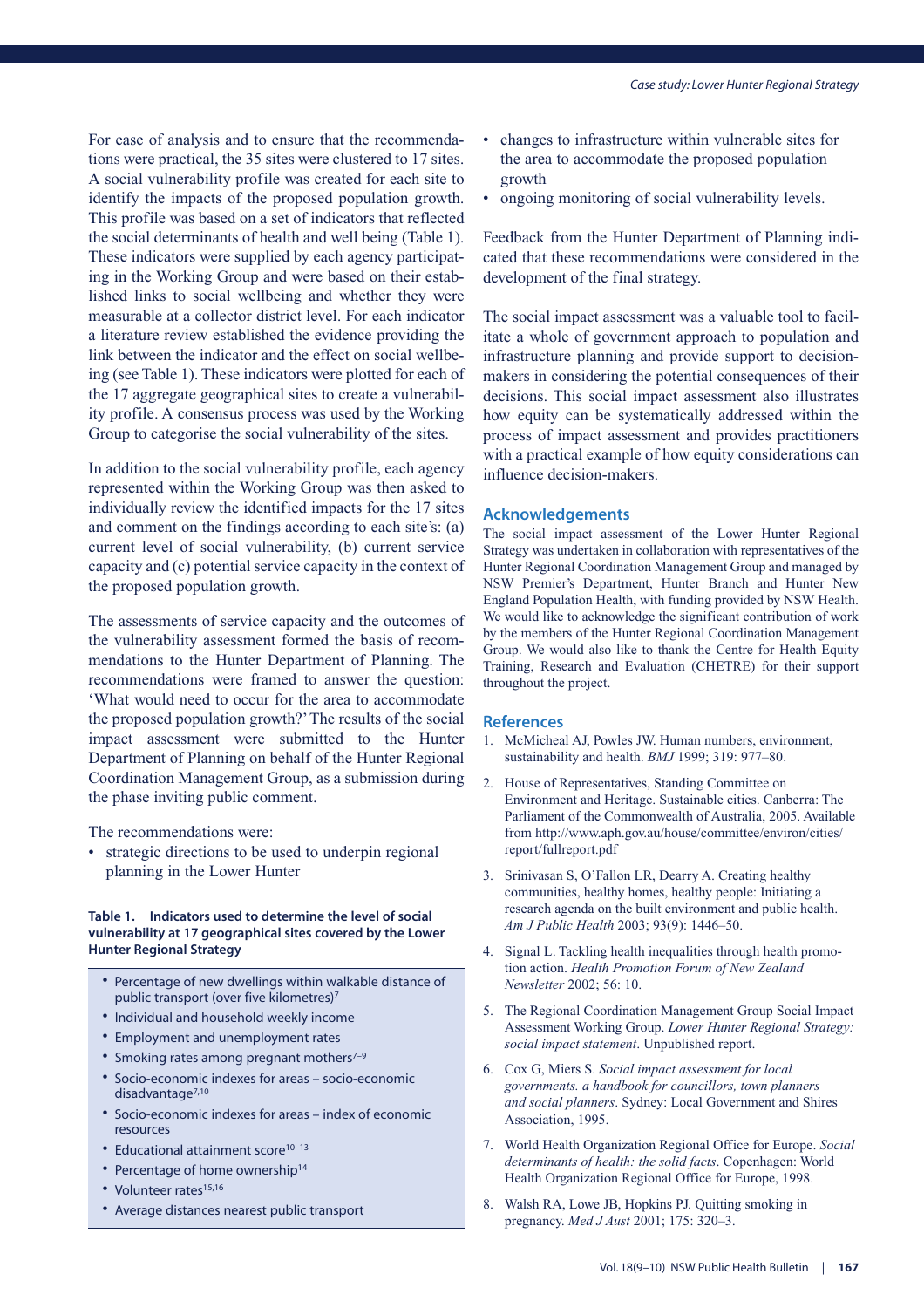- 9. Vinson T. *Unequal in life: the distribution of social disadvantage in Victoria and New South Wales*. Richmond, Vic.: The Ignatius Centre for Social Policy and Research and Jesuit Social Services, 1999.
- 10. Population Health Division. *The health of the people of New South Wales: report of the Chief Health officer, 2004*. Sydney: NSW Department of Health, 2004.
- 11. Commonwealth of Australia. Chapter 7: Education and training. In: *A hand up not a hand out: renewing the fight against poverty. Report on poverty and financial hardship*. Canberra : Australian Government, 2005.
- 12. Zappalà G, Considine G. *Educational performance among school students from financially disadvantaged backgrounds. Working Paper No. 4*. Sydney: The Smith Family, 2001.
- 13. King A. *The cost to Australia of early school leaving*. Report commissioned by the Dusseldorp Skills Forum. Canberra: National Centre for Social and Economic Modelling, University of Canberra, 1999.
- 14. Bradbury B, Chalmers J. *Housing, location and employment*. Australian Housing and Urban Research Institute, University of NSW and University of Western Sydney Research Centre, 2003.
- 15. Public Health Agency of Canada. *Volunteer participation as a contributor to healthy communities*. Ottawa: Public Health Agency of Canada, 2002.
- 16. Hyyppa MT, Maki J. Social participation and health in a community rich in stock of social capital. *Health Educ Res* 2003; 18(6): 770–9. doi:10.1093/her/cyf044

### *NSW Public Health Bulletin* **Subscription Form and Electronic Early Alert Service**

To subscribe to the hard copy of the *NSW Public Health Bulletin* or to change your subscription details please complete this form and return it by email (phbulletin@doh.health.nsw.gov.au) or fax (61 2 9391 9232).

The *Bulletin* can be accessed electronically from www.publish.csiro.au/journals/phb. Subscribe to the Early Alert service to be notified as soon as it appears online (http://publish.csiro.au/nid/226.htm?nid=25&aid=685).

#### **Subscription information**

| I wish to receive the NSW Public Health Bulletin:<br>My details are as follows |
|--------------------------------------------------------------------------------|
|                                                                                |
|                                                                                |
|                                                                                |
|                                                                                |
|                                                                                |
|                                                                                |
|                                                                                |
| <b>Change of Address</b>                                                       |
| $\Box$ I wish to change my mailing details, as follows:                        |
|                                                                                |
|                                                                                |
|                                                                                |
|                                                                                |
|                                                                                |
|                                                                                |
|                                                                                |
|                                                                                |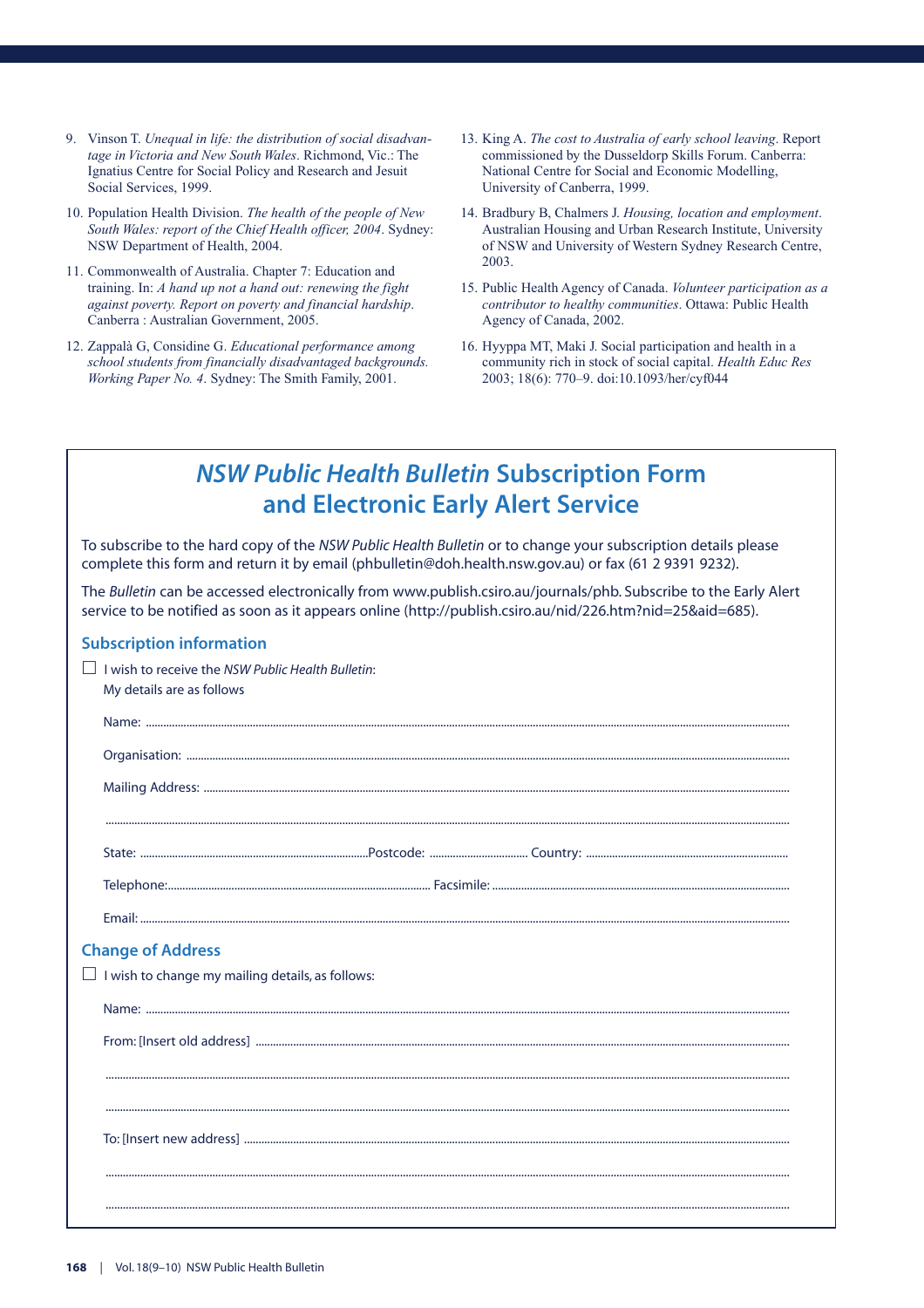### Greater Granville Regeneration Strategy

#### *Kay Tennant***A,B** *and Christine Newman***<sup>A</sup>**

<sup>A</sup>*Centre for Population Health, Sydney West Area Health Service* <sup>B</sup>*Corresponding author. Email: kay\_tennant@wsahs.nsw.gov.au*

**Abstract:** An urban regeneration health impact assessment (HIA) was conducted collaboratively with three major government agencies and the local community in 2005 and 2006 to identify health impacts of a major land use strategy outlined in the consultant's report for the Greater Granville Regeneration Plan – Stage 1 (Sydney: Hassall Pty Limited, 2005). Health impacts were identified and agreed recommendations were developed to ameliorate negative impacts, with a formal partnership agreement to progress implementation and monitoring. The Granville HIA has been influential in changing major policy initiatives of Parramatta City Council and the NSW Department of Housing, contributing to positive health outcomes for the Granville community.

The Greater Granville Regeneration Strategy health impact assessment (HIA) was based on the consultant's report for the Greater Granville Regeneration Plan – Stage  $1<sup>1</sup>$  that was commissioned by Parramatta City Council and the NSW Department of Housing. The report identified ideas for improving Greater Granville grouped under five themes:

- Transport, traffic and parking, and pedestrian
- Business, industry and neighbourhood node
- Community facilities, medical services, childcare and schools
- Landscape, parks and recreation
- Housing and urban design.

The strategy included a review of public housing that would impact on over 1500 tenants including approximately 300 Aboriginal people. This potential impact raised both opportunities and concerns for the local community.

An urban regeneration strategy is a long-term plan for the social, physical, economic and environmental revitalisation of a defined area.<sup>2</sup> There is a relatively undeveloped research base to demonstrate connections between urban regeneration and health outcomes.<sup>3</sup> It is known that urban regeneration is a complex and multifaceted process that can have an impact on the wellbeing of communities through exemplification of housing availability and access to community facilities.3 Urban regeneration strategies also have the potential to target inequity through initiatives addressing wider social determinants of health such as housing, transport, employment and better access to fresh foods.4

#### **Methods**

The Granville HIA followed standard HIA methodology,<sup>5</sup> incorporating a governance structure that utilised a community-based collaborative partnership framework. A Steering Group with representation from the Council, Department of Housing and the local community, encompassing Aboriginal and multicultural communities, was established to oversee the HIA. A small subgroup project team was responsible for conducting HIA-related tasks. The assessment was conducted in 2005 and 2006.

A shift in focus occurred during the HIA scoping phase due to a major stakeholder policy change driven by political concerns and subsequent media coverage relating to changes in housing densities. Original recommendation plans for feeding into future stages of the regeneration strategy were realigned to the major stakeholder policy drivers, including the Parramatta City Council Residential Development Strategy and the Department of Housing location-based regeneration methodologies. Consideration was also given to incorporating recommendations into Council's Local Environmental Plan due for completion in 2008.

Available qualitative and quantitative data assisted in identifying health impacts and formulating evidence, including:

- the consultant's report for Stage 1 of the Greater Granville Regeneration Plan
- community and stakeholder consultation reports $6-11$ based on large-scale community consultations conducted by external consultants (engaged by Parramatta City Council and NSW Department of Housing)
- consultation with HIA Steering Group based on the social determinants of health<sup>12</sup>
- consultation with the local Aboriginal community
- local demographic data and community profile
- literature and existing policy context review,
- local government health data.

A stakeholder focus group and a project team critical review process informed the HIA process evaluation.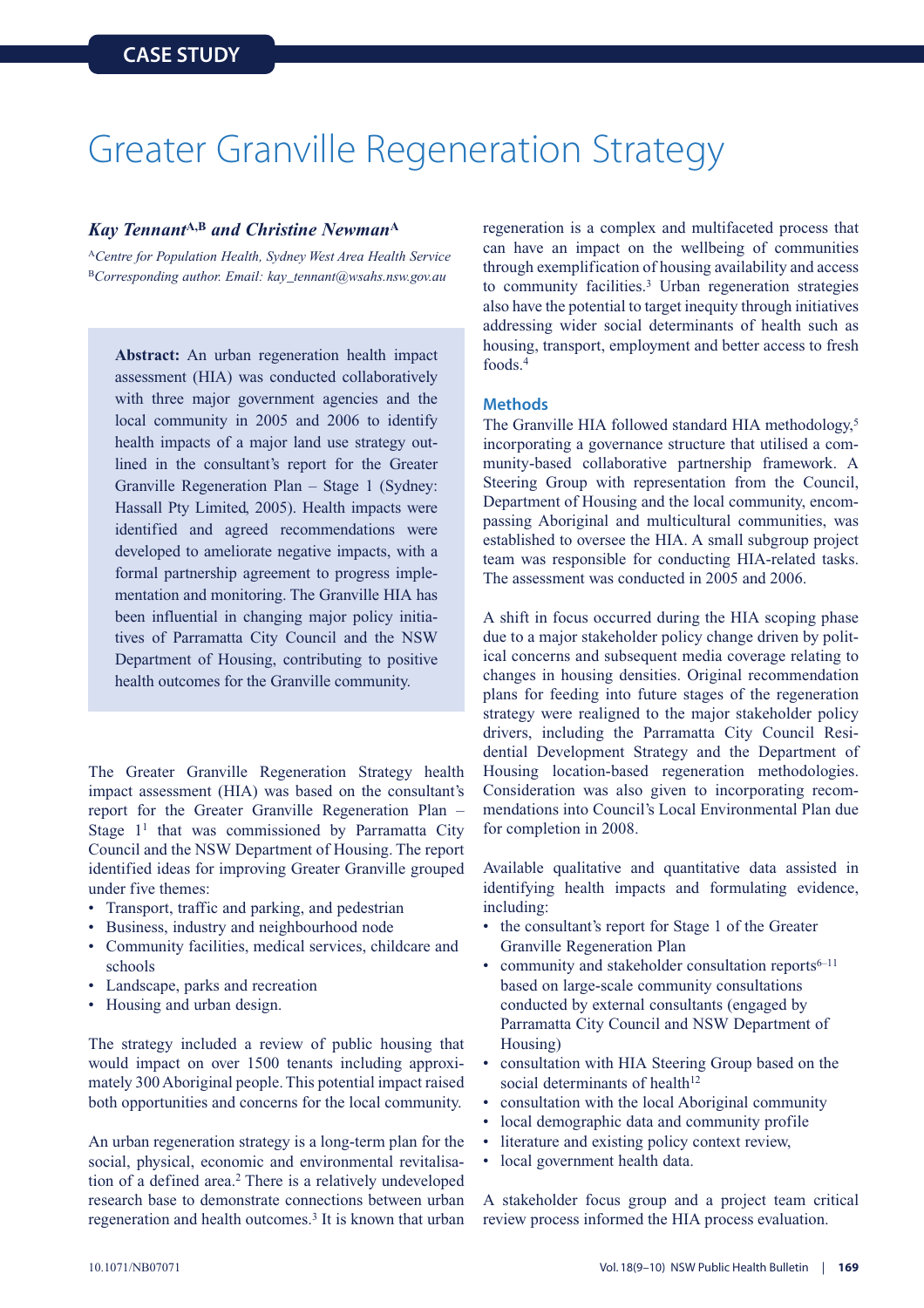#### **Results**

The Granville HIA identified potential positive and negative health impacts as shown in Table 1.

Evaluation of the Granville HIA process highlighted some fundamental ingredients for successfully undertaking and completing the HIA. These included the importance of:

- Investment in partnership development through informal learning processes and training, generating a shared understanding of the potential worth of HIA before formally committing to the HIA process.
- Increasing awareness of HIA that facilitated the understanding of stakeholder organisations of how HIA could be incorporated into respective organisational policy and planning frameworks and encouraged non-health stakeholders to encompass a health dimension in community consultations before the formal HIA process.
- A shared understanding of organisational drivers of major HIA partners that ensured clarity of roles and delineated tangible benefits to the participating organisations. Understanding HIA and how it can be an influencing tool is only apparent when core policy and planning drivers are understood.
- Diverse stakeholder representation on the HIA Steering Group which significantly influenced the overall outcomes of the Granville HIA. In particular, representatives from Parramatta City Council such as the Deputy Lord Mayor, senior staff from the Department of Housing and representatives from the local Aboriginal community and local Multicultural Centre who provided links to their communities.
- Agreed resources for allowing commitment to conduct the Granville HIA. Each organisation (Sydney West Area Health Service, Parramatta City Council and NSW Department of Housing) nominated appropriate representatives to attend the HIA training and conduct the HIA. In addition, Sydney West Area Health Service allocated staff and time to lead the process and the NSW Department of Health committed two senior policy officers to assist in the HIA process and tasks.

Granville HIA provides a good example of the positive health influence that the HIA process can produce (Box 1). Future evaluation should consider the full extent of the HIA outcomes relative to the resource investment.

| <b>HIA theme</b>                                                  | <b>Likely health impact</b>                                                                                                                                                                                                                                                                                                   |
|-------------------------------------------------------------------|-------------------------------------------------------------------------------------------------------------------------------------------------------------------------------------------------------------------------------------------------------------------------------------------------------------------------------|
| Transport, traffic, parking,<br>pedestrian, cycle                 | Large positive impact if transport services and pedestrian connectivity is improved but<br>negative if improvement decreases access to services and pedestrian connectivity                                                                                                                                                   |
| Business, industry,<br>neighbourhood node                         | Medium positive impact if stated improvements implemented in nodes increase access to<br>fresh fruit and vegetables, multiple destinations for walking and cycling and local<br>employment opportunities                                                                                                                      |
| Community facilities,<br>medical services, child care,<br>schools | Large positive impact, in particular young people when community meeting places are more<br>available and accessible. Large negative impact on small number of children if housing<br>relocation prevents attendance at current school. Large negative impact on low SES<br>community if access to health services is reduced |
| Landscape, parks, recreation,<br>access to Duck Creek             | Large positive impact as improvements indicated are activity friendly. Large positive impact for<br>Aboriginal community when Duck River restored                                                                                                                                                                             |
| Urban design and housing                                          | Large positive impact for community if densities are increased. Large positive and negative<br>impacts on public housing tenants dependant on degree of control individuals have over<br>re-housing process; degree of access to medical priority housing; availability of range and<br>quality of residential accommodation  |

#### **Table 1. Likely health impacts of the Greater Granville regeneration plan identified through the health impact assessment**

#### **Box 1. Outcomes of the Granville health impact assessment**

- The development of recommendations agreed by all stakeholders that underpin positive health outcomes
- Changes to new bus timetables based on community need and access to local destinations by NSW Department of Transport
- Discussions with NSW Department of Housing regarding feasibility of including HIA as a tool for broader policy application at the development phase of housing regeneration
- A formal partnership agreement with key stakeholders to progress the implementation and monitoring of the HIA recommendations
- Successfully influencing major policies drivers that will positively affect community health outcomes and
- The demonstration of HIA strength as a tool with a governance structure that brings community and large organisational stakeholders together on a level playing field.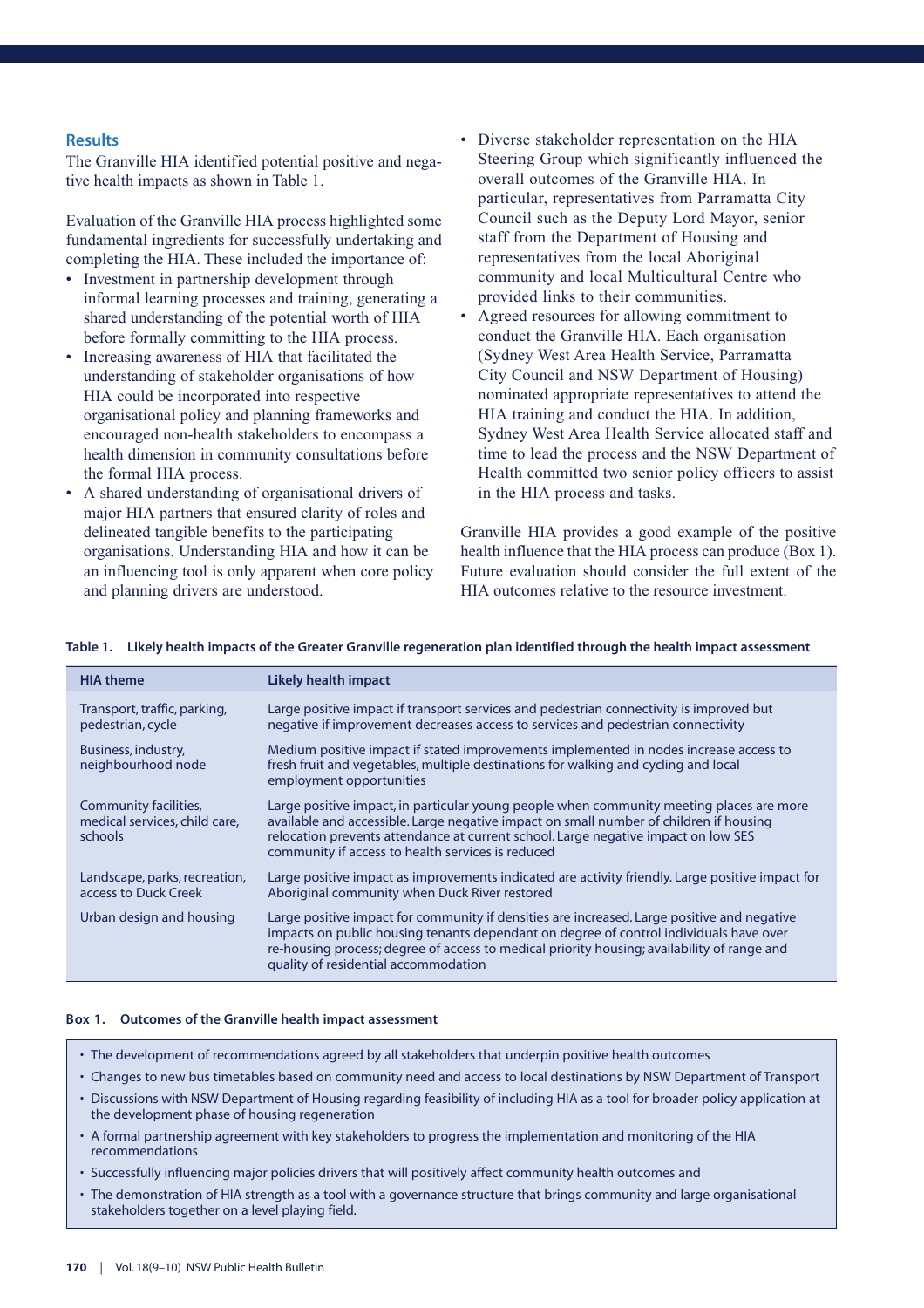#### **Acknowledgements**

Denis McNamara (Parramatta City Council), Humair Ahmad (Dept of Housing), Maureen Owen (NSW Health), Robyn Thomas (NSW Health), Parramatta City Council, Dept of Housing Greater Western Sydney Division, Members of the Granville HIA Steering Committee, The general community and the Aboriginal community of Granville and South Granville, CHETRE, Professor Bill Randolph, Granville Youth and Recreation Centre Staff.

- 1. *Greater Granville Regeneration Plan Stage 1, Consultant's Report*. Sydney: Hassall Pty Limited, 2005.
- 2. Metropolitan Borough of Wirral. Urban regeneration the guiding principle for the UDP, 2007. Available at www.wirral.gov.uk/udp/urbanregen.asp, accessed 1 August 2007.
- 3. Mead E, Dodson J, Ellway C. *Urban environments and health: identifying key relationships and policy imperatives*. Brisbane: Griffith University, 2006.
- 4. Cave B, Curtis S, Aviles M, Coutts A. The potential health impacts of poor housing and housing change. In: *Health impact assessment for regeneration projects, Vol. II selected evidence base*. London: East London and the City Health Action Zone, 2001.
- 5. Quigley R, Cavanagh S, Harrison D, Taylor L. *Clarifying health impact assessment, integrated impact assessment and health needs assessment*. London: Health Development Agency, 2004.
- 6. *Greater Granville Regeneration Plan Through a child's eyes –"Week with a camera" at Granville*. Prepared for Parramatta City Council and NSW Department of Housing. Sydney: Hassall Pty Ltd, 2004.
- 7. *Greater Granville Regeneration Plan report on the stakeholders workshop*. Prepared for Parramatta City Council and NSW Department of Housing. Nimbin, NSW: Sarkissian Associates Planners Pty Ltd, 2004.
- 8. *Greater Granville Regeneration Plan report on the Greater Granville Expo*. Prepared for Parramatta City Council and NSW Department of Housing. Nimbin, NSW: Sarkissian Associates Planners Pty Ltd, 2004.
- 9. *Granville Aboriginal public housing tenants focus group consultation report*. Prepared for Parramatta City Council and NSW Department of Housing. Parramatta: Parramatta City Council and NSW Department of Housing, 2005.
- 10. Mitar M. *Granville youth consultation and workshop report*. Parramatta: Parramatta City Council, 2004.
- 11. Tennant K, Newman C. *Greater Granville Steering Committee workshop on the social determinants of health report*. North Parramatta: SWAHS Centre for Population Health, 2005.
- 12. Marmot M, Wilkinson R, editors. *The solid facts social determinants of health*. Copenhagen: World Health Organization, 2003.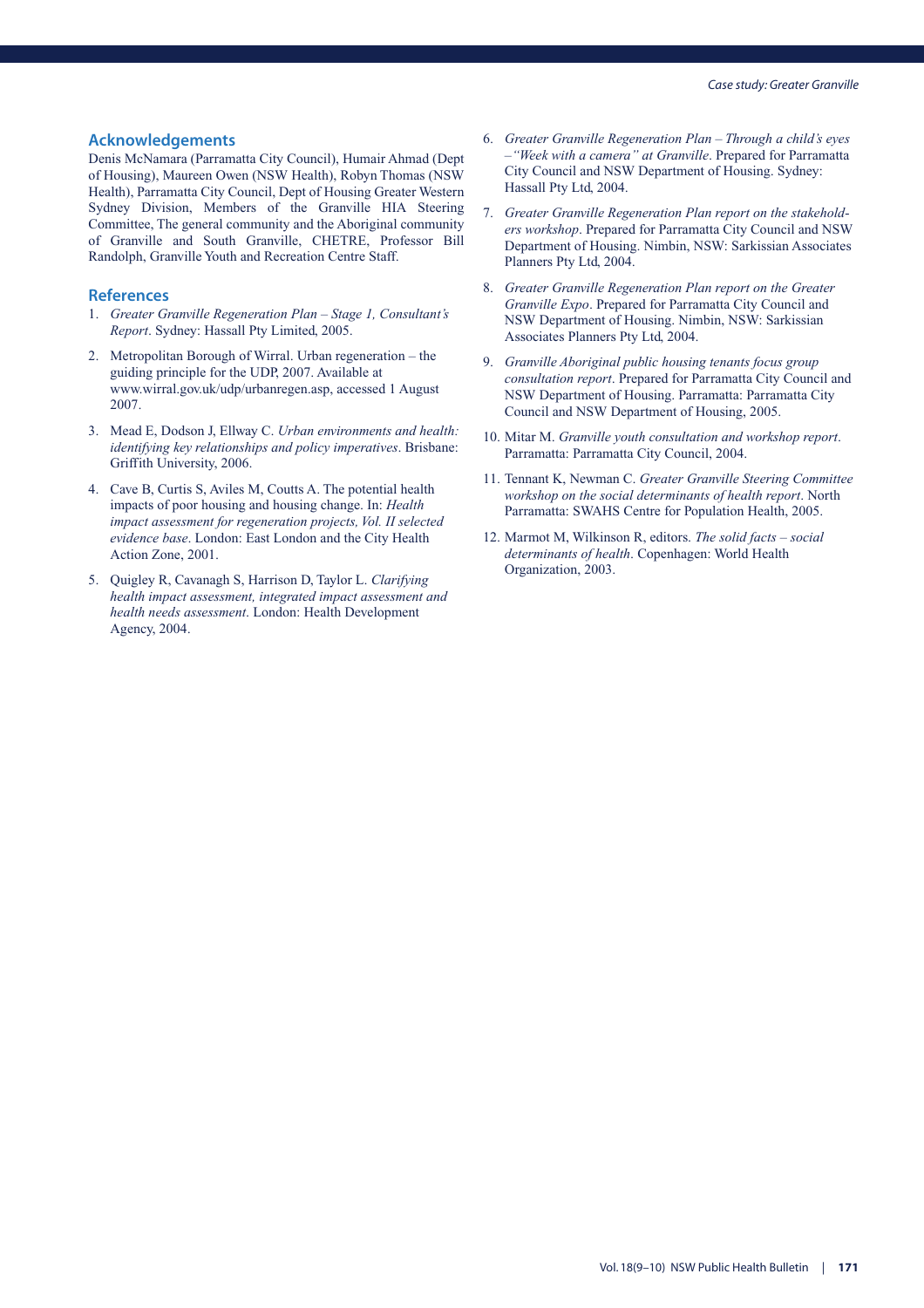# A health impact assessment of the Liverpool Hospital redevelopment

#### *Michelle L. Maxwell*

*Population Health, Sydney South West Area Health Service Email: michelle.maxwell@sswahs.nsw.gov.au*

**Abstract:** This case study describes the process and results of a prospective health impact assessment that was conducted on a major hospital redevelopment in NSW. Undertaking the health impact assessment has raised awareness of the potential intended and unintended consequences of redevelopment in relation to health. It has also enhanced the capacity and commitment for health impact assessment within the Area Health Service.

Liverpool Hospital is the major tertiary referral hospital in the south-west region of Sydney and is part of Sydney South West Area Health Service. As a result of an increased demand for services, together with a rapidly expanding regional population, the need for additional health care beds, ambulatory care areas and supporting infrastructure has been identified. In 2006, the NSW Government announced the allocation of approximately AU\$390 million to commence the redevelopment of Liverpool Hospital to meet this need.

Health impact assessments (HIAs) have been conducted on several proposed major developments and plans, including health service redevelopments.<sup>1,2</sup> The redevelopment of the hospital provided an opportunity to conduct a health-focussed impact assessment and to consider the potential consequences of the redevelopment on the health of different population groups.

#### **Methods**

A Steering Committee was established in July 2006 to conduct a prospective intermediate HIA on the redevelopment of Liverpool Hospital. The Steering Committee included Sydney South West Area Health Service representatives from each of Population Health, Planning, Capital Works and the Liverpool Hospital, and also from the University of New South Wales' Centre for Health Equity Training, Research & Evaluation (CHETRE) and the Redevelopment Project Team. The project was also accepted as a developmental HIA site as part of the NSW Health HIA Project. This project used the structured and step-wise process of HIA described in the literature.<sup>3</sup> As a result of the screening step of the HIA, the Steering Committee decided to focus the HIA on the construction phase of the redevelopment. This decision was supported by a brief review of the literature and the experiences of other hospital redevelopments where construction was a major issue in terms of impact on health.

The aim of the HIA was to identify the potential positive and negative health impacts of the construction phase. The outcome of the HIA was to develop recommendations for the committee driving the development – the Executive User Group – regarding improvements to health and wellbeing.

In determining the scope for the project, it was decided to conduct the HIA immediately, as the start of the construction phase was scheduled for late 2006 to early 2007. In keeping with this type of HIA, the methods chosen for the identification of impacts were: staff and community consultations, development of a population profile and a literature review. These methods were consistent with the types of evidence for HIA as described by the London Health Observatory.4

During the scoping phase, the Steering Committee also decided that the HIA would focus on four key issues for the identification of health impacts. This decision was again based on the available evidence and the prior experiences of other hospital redevelopments. The issues were:

- (1) Health and wellbeing of staff and the community
- (2) Community and patient safety (non-traffic related)
- (3) Increased traffic in area (general and construction traffic) and
- (4) Reduced parking for staff, patients and visitors.

To undertake the assessment of impacts, the Steering Committee developed an assessment matrix that included the health impacts, the source of information, affected groups, numbers affected and the consequences and likelihood of the health impact. Consequences and likelihood were assessed using a process similar to the Severity Assessment Code used in conjunction with the NSW Health Incident Management Policy Directive.<sup>5</sup> The matrix also included a section on the possible actions or recommendations regarding that impact. The assessment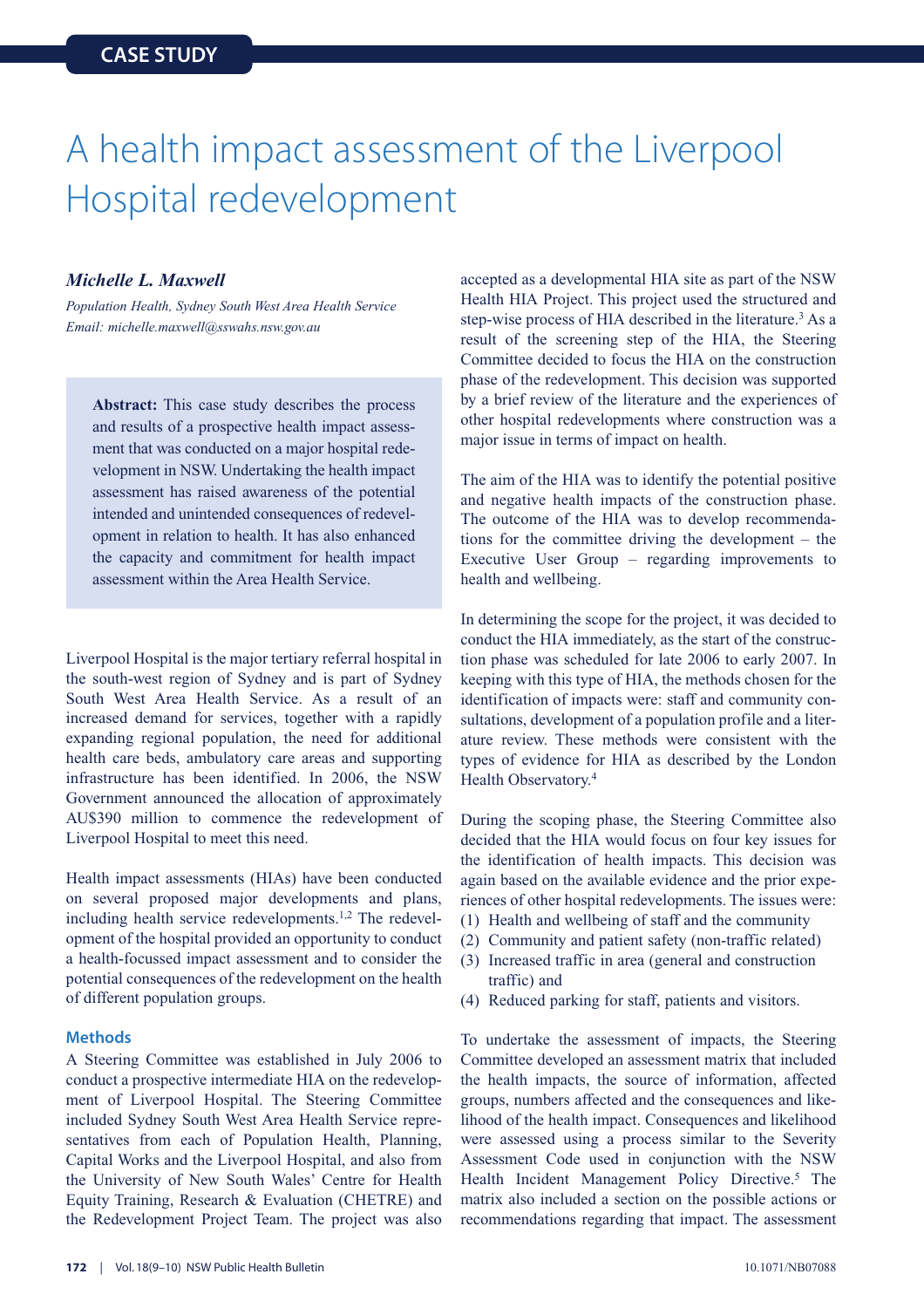matrix was completed by a smaller working party and provided to the Steering Committee for endorsement.

#### **Results**

The Steering Committee used the matrix to prioritise the potential health impacts for the recommendations. Reduced parking was determined as the issue with the highest priority, followed by health and wellbeing of staff, community and patient safety and then increased traffic in the area. Within each of these issues, recommendations were ranked in priority order. For example, recommendations for reduced parking were:

- Develop, implement and evaluate a plan to promote the use of active transport for staff
- Review and explore opportunities to maximise the use of current parking spaces
- Explore and report on the feasibility of a Park-and-Ride system for staff in peak hours
- Initiate the development and implementation of a disability access plan for the construction phase of the redevelopment.

In determining the recommendations, the Steering Committee also acknowledged existing strategies that were in place to reduce potential negative health impacts and to enhance potential positive health impacts during the construction. These existing strategies included:

- An asbestos removal strategy
- The construction of a new access road adjacent to and crossing over the railway line
- The establishment of a Redevelopment Transition Manager's position to facilitate communication
- Various requirements within the Managing Contractor's contract that address health and well being, for example effective safety barriers
- An improved hospital for staff and the local community.

It was also acknowledged that the implementation of the recommendations would occur at different times throughout the construction process, for example, some recommendations such as negotiations with contractors would occur early in the construction phase and others might not be needed until construction was well underway.

A proposed monitoring and evaluation table was developed to determine the impacts of the HIA and progress with the recommendations. The committee highlighted that allocation of resources for the monitoring and evaluation of the HIA over a period of approximately five to eight years – the construction phase of the project – would be necessary. The recommendations were presented to the Executive User Group in March 2007 which accepted the recommendations. The General Manager, Liverpool Hospital, agreed to undertake monitoring and evaluation and report quarterly on progress.

Process evaluation to date has shown that the following elements were crucial to the success of the HIA:

- support and advice from the NSW HIA Project
- the diverse and expert membership of the Steering Committee
- the early definition of the scope of the project
- a project team to coordinate tasks and provide information for decision-making
- engaging stakeholders
- an executive sponsor from the Executive User Group.

#### **Conclusion**

We found that the HIA provided evidence to support the recommendations, raised awareness of possible inequity for disadvantaged groups during the construction phase and strengthened the consultation and communication process for the redevelopment. Undertaking this HIA has developed capacity and enhanced commitment within Sydney South West Area Health Service to conduct future HIAs.

- 1. Bendel N, Owen-Smith V. A prospective health impact review of the redevelopment of Central Manchester Hospitals. *Environ Impact Assess Rev* 2005; 25(7–8): 783–90. doi:10.1016/j.eiar.2005.07.009
- 2. Douglas CH, Higgins A, Dabbs C, Walbank M. Health impact assessment for the sustainable futures of Salford. *J Epidemiol Community Health* 2004; 58(8): 642–8. doi:10.1136/jech.2003.010397
- 3. Simpson S, Harris E, Harris-Roxas B. Health impact assessment: an introduction to the what, why and how. *Health Promot J Aust* 2004; 15(2): 150–5.
- 4. Mindell J, Biddulph JP, Boaz A, Boltong A, Curtis S, Joffe M, *et al. A guide to reviewing evidence for use in Health Impact Assessment*. London: London Health Observatory, 2006.
- 5. NSW Health. Incident Management Policy Directive. Sydney, 24 July 2007. Available from http://www.health.nsw.gov.au/ policies/pd/2007/pdf/PD2007\_061.pdf.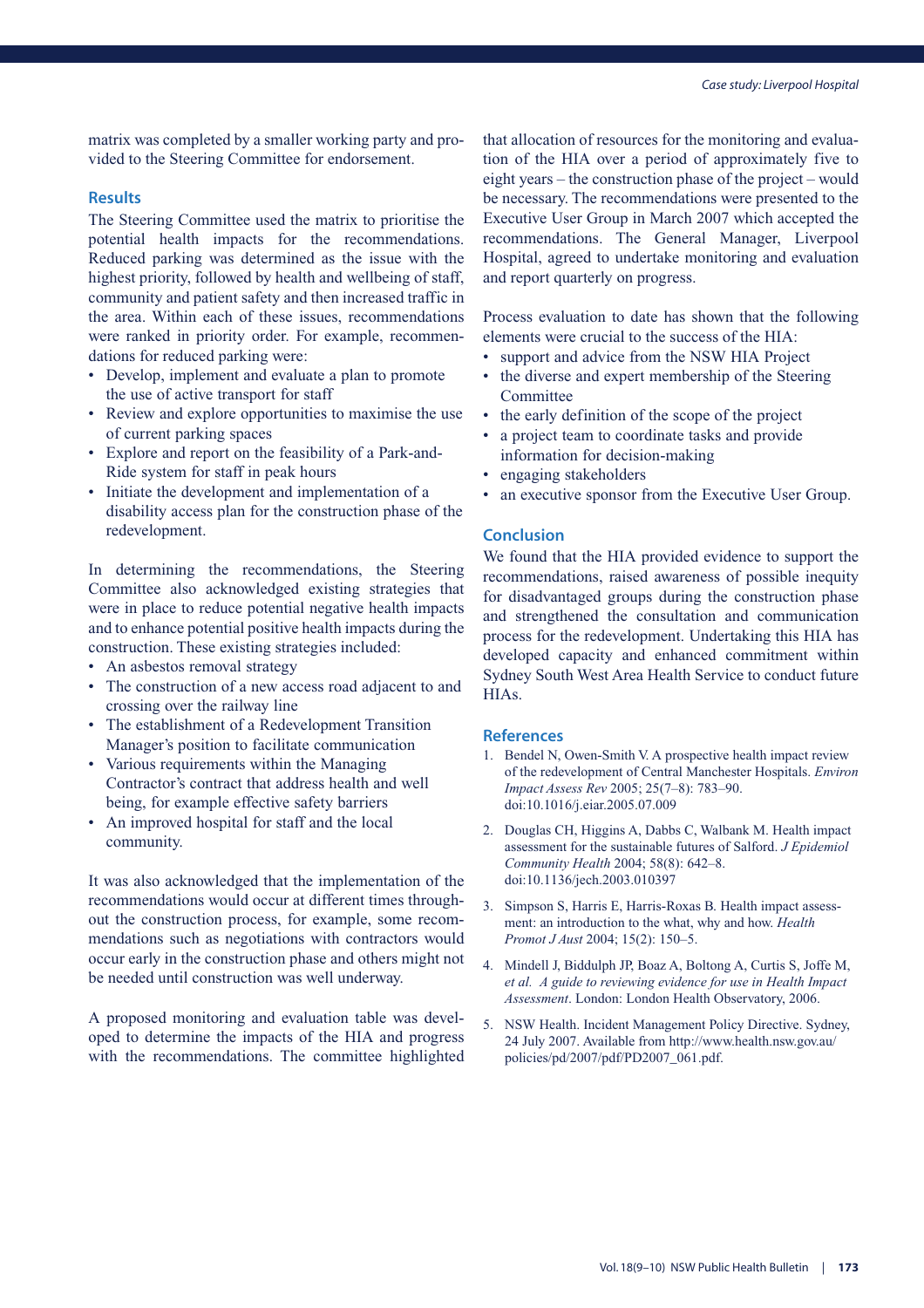### Rapid versus intermediate health impact assessment of foreshore development plans

#### *Susan E. Furber***A,F***, Erica Gray***<sup>A</sup>***, Ben F. Harris-Roxas***<sup>B</sup>***, Leonie M. Neville***<sup>C</sup>***, Carolyn L. Dews***<sup>D</sup>** *and Sarah V. Thackway***<sup>E</sup>**

<sup>A</sup>*Division of Population Health and Planning, South East Sydney and Illawarra Area Health Service* <sup>B</sup>*Research Centre for Primary Health Care & Equity, University of New South Wales*

<sup>C</sup>*Centre for Chronic Disease Prevention and Health Advancement, NSW Department of Health*

<sup>D</sup>*The Cancer Council, Wollongong*

<sup>E</sup>*Centre Epidemiology and Research, NSW Health Department*

<sup>F</sup>*Corresponding author. Email: susan.furber@sesiahs.health.nsw.gov.au*

> **Abstract: Objective**: To describe the main differences between conducting a rapid health impact assessment (HIA) and an intermediate HIA on foreshore development plans and their feasibility from a health service perspective. **Methods**: A rapid HIA and an intermediate HIA were undertaken on two foreshore development plans. **Results**: The main differences between the two HIAs were in the identification, assessment and decision-making stages of the HIA. **Conclusion**: While the rapid HIA was less resource intensive than the intermediate HIA, there are several factors that affect the feasibility of conducting this type of HIA within a short time period.

It has been reported that the design of urban environments has an effect on factors that influence health such as physical activity, food choices and social connections.<sup>1</sup> Features of the built and natural environment that have been suggested to be associated with physical activity as well as obesity include footpaths and cycle ways; street connectivity and design; land use and density; and transport infrastructure.2

Over the past two decades in Australia there has been an increase in the population living in non-metropolitan coastal areas.3 This trend to the eastern seaboard of NSW is expected to continue over the next 20 years with population increases of over 50% in several coastal townships.<sup>4</sup> The influx of people for lifestyle reasons has an impact on social, economic and environmental factors in coastal areas.3 Coastal local governments face challenges in providing adequate physical and social infrastructure to meet the increase in the number of residents and visitors.3

In the Illawarra region, the Shellharbour local government area (LGA) is predicted to have a 12% increase in population and the Wollongong LGA a 16% increase by 2025.4 Recently the Shellharbour and Wollongong City Councils developed plans for improving their foreshores for the use of residents and visitors. This article describes the difference between a rapid health impact assessment (HIA) and an intermediate HIA on these development plans, and examines the feasibility of conducting them from a health service perspective.

#### **Methods**

South Eastern Sydney and Illawarra Area Health Service conducted HIAs of two development plans: the Shellharbour Foreshore Management Plan and the Wollongong Foreshore Precinct Project. Each HIA was conducted in partnership with the relevant local council. Both plans included a range of initiatives to improve the foreshore areas, such as improving cycle ways, public amenity and open spaces. A Steering Committee with members from the Area Health Service and the relevant council was formed for each HIA. The Committee conducted the five stages of HIA: screening; scoping; identification and assessment of potential health impacts; decision-making and formulating recommendations; and evaluation. Full descriptions of these two foreshore HIAs have been reported elsewhere.<sup>5–7</sup>

#### **Results**

#### *Screening and scoping (stages 1 and 2)*

The processes involved in screening and scoping for both assessments were similar. An intermediate HIA was conducted on the Shellharbour plan in 2004 and a rapid HIA was conducted on the Wollongong plan in 2006. Both HIAs explored the impact of the initiatives on physical activity and social cohesion and, in addition, the HIA on the Wollongong plan explored access to healthy food.

#### *Identification and assessment of potential health impacts (stage 3)*

The intermediate HIA involved the collection of new data and more extensive use of available evidence than for the rapid HIA (Table 1).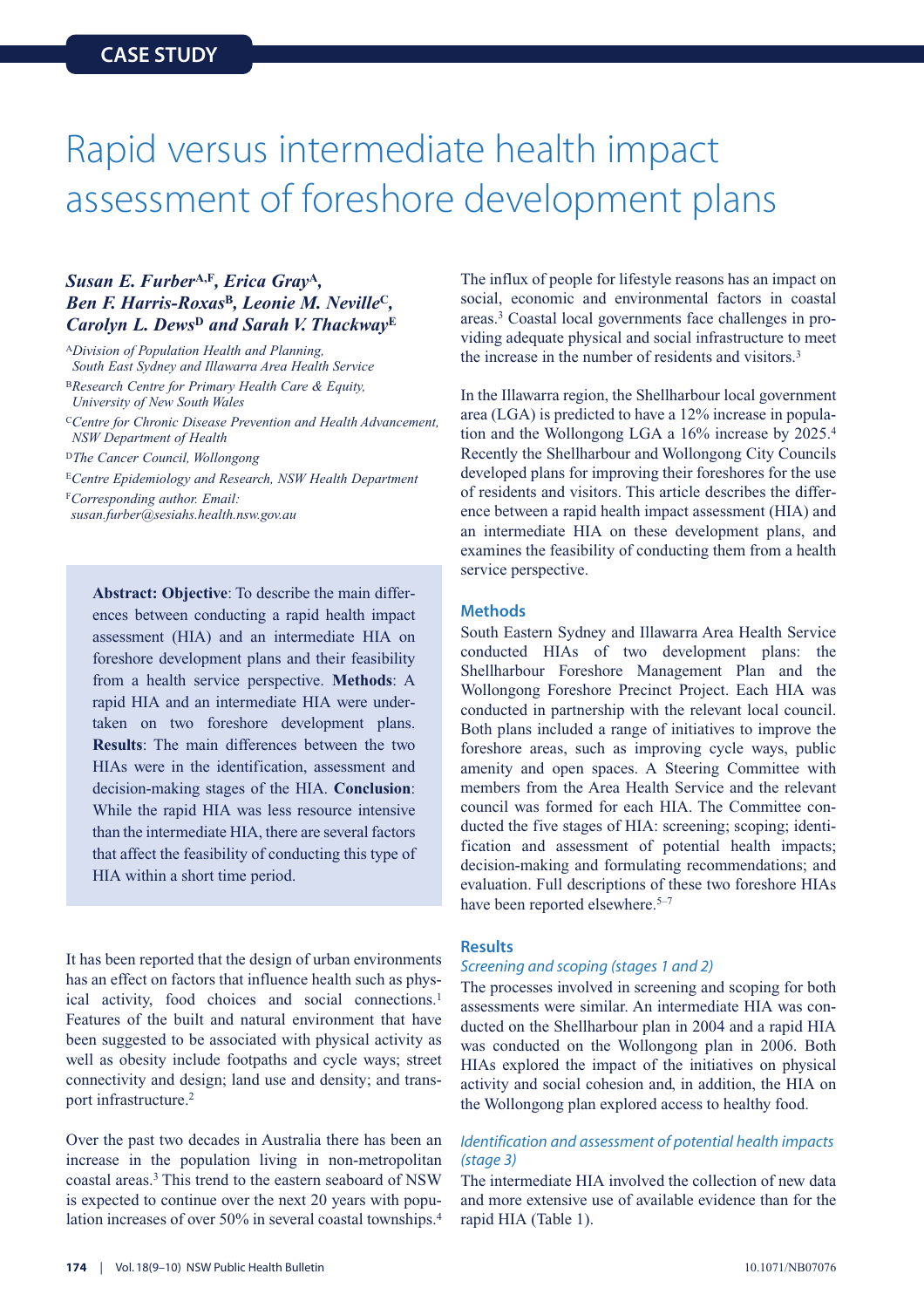#### *Decision-making and formulating recommendations (stage 4)*

The intermediate HIA applied a typology of evidence to weigh the different sources of evidence.<sup>8</sup> The typology of evidence was used to assess how well the sources of evidence answered questions on appropriateness, satisfaction, salience, acceptability, effectiveness and cost-effectiveness of the proposed changes in the plan. Due to time implications, the weighting process was not undertaken for the rapid HIA. The process for ranking initiatives that were likely to have an impact on the health outcomes of interest was similar for both the rapid and intermediate HIA.

The findings from the two HIAs showed that the plans of both councils would have a positive impact on the health of local residents and visitors to the foreshore by increasing physical activity and social cohesion. The HIA on the Wollongong plan also found that the plan would potentially have a small impact on access to healthy food.

#### *Evaluation (stage 5)*

The same approaches to process and impact evaluation were undertaken for both HIAs. Process evaluation involved consultation with members of the Steering Committee about the value of conducting an HIA of their foreshore plan. Impact evaluation consisted of follow-up telephone calls to the relevant council at six and 12 months after the completion of the assessment. Both councils considered the HIA process to be beneficial. They found the reports produced useful for applying for funds due to an increasing interest by funding bodies in the health benefits, as well as the economic, benefits associated with these initiatives.

#### *Timeframe and resources*

While the time taken for the involvement of each of the Steering Committee members in the HIA was not recorded, the overall length of time to conduct the rapid and intermediate HIAs was three and six months, respec-

tively. Both HIAs had a dedicated full-time project officer. The main difference between the two types of HIA methodologies was the additional time taken by the intermediate HIA in the stages that involved the identification and assessment of potential health impacts, and decisionmaking. As the rapid HIA followed the intermediate HIA some of the resources developed for the intermediate HIA such as the literature review informed the rapid HIA.

#### **Discussion and conclusion**

The main advantage of conducting an intermediate HIA compared to a rapid HIA is that the longer time period allows for greater collaboration between the health service and the council, which can enhance these organisations' understanding of each other's business. An intermediate HIA usually involves collecting new data that can provide a greater insight into the effect that the plan can have on specific aspects of health within the context being assessed. However, the short time period of a rapid HIA has the potential to align more closely with local government planning timeframes.

While the rapid HIA is quicker and has fewer resource implications than the intermediate HIA, from the authors' experience a rapid HIA is only feasible if:

- the health service has a relationship with the proponent of the plan or the ability to form one in a short time-frame
- there is management support from both the health service and the proponent of the plan
- at least one member on the steering committee has experience in conducting a HIA
- relevant data are available in an accessible form, without the need to collect new data
- a literature review on the health determinants and outcomes of interest is available.

As local governments have an important role in creating environments that are supportive of health, $9$  the HIA

| Table 1. Comparison of the types of information used for the intermediate health impact assessment of the Shellharbour  |
|-------------------------------------------------------------------------------------------------------------------------|
| Foreshore Management Plan (2004) and rapid health impact assessment of the Wollongong Foreshore Precinct Project (2006) |

| Types of information Intermediate HIA |                                                                                                    | <b>Rapid HIA</b>                                                                                                 |
|---------------------------------------|----------------------------------------------------------------------------------------------------|------------------------------------------------------------------------------------------------------------------|
| Community profile                     | 2001 Australian Census Population and Housing<br>data                                              | 2001 Australian Census Population and Housing<br>data                                                            |
| <b>Health outcomes</b><br>interest    | NSW Health data on physical activity<br>and social cohesion                                        | NSW Health data on physical activity, social<br>cohesion and access to healthy food                              |
| Policy review                         | State and local health policy documents                                                            |                                                                                                                  |
| Literature review                     | Review of the relationship between the<br>environment and physical activity and<br>social cohesion | Information on the access to healthy food was<br>added to the literature review done for the<br>intermediate HIA |
| Recreational<br>environmental audit   | Conducted an audit of the existing facilities for<br>recreation opportunities                      |                                                                                                                  |
| Key informant<br>interviews           | Interviews with people who were familiar with<br>the plan and represented different groups         |                                                                                                                  |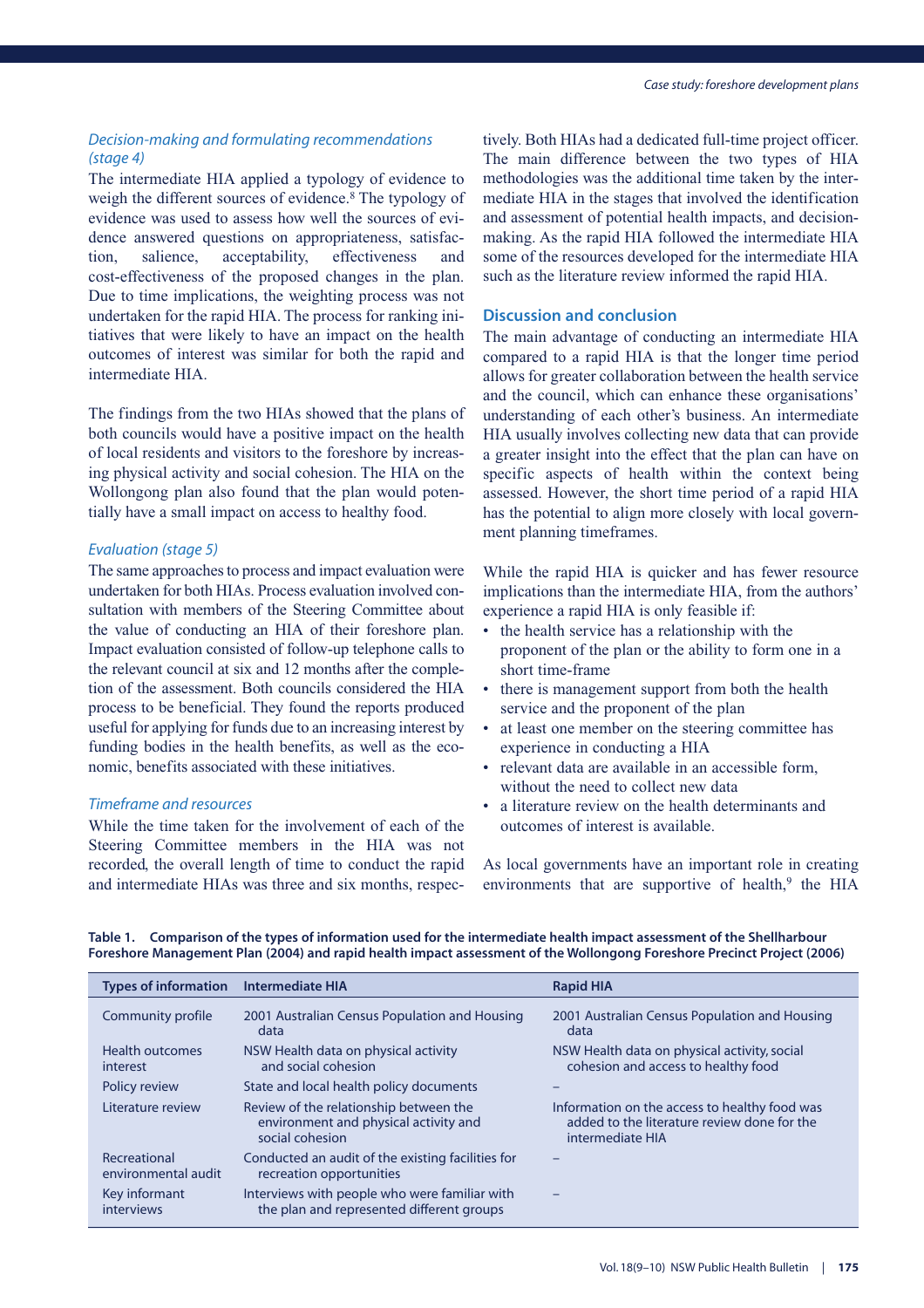process is a useful tool for ensuring that the potential impact of foreshore development plans on the health of residents and visitors is considered before the implementation of the plan. Health services need to be aware of the different types of HIA processes and their associated resource requirements before undertaking an HIA.

#### **Acknowledgements**

We acknowledge the contribution of Dian Tranter, Andy Goldie and Cate Wallace in the conduct of the Wollongong HIA and the contribution of Tuesday Wallin, Darren Mayne, Linda Campbell and Diane Hindmarsh in the conduct of the Shellharbour HIA.

#### **References**

- 1. Capon AG, Blakely EJ. Checklist for healthy and sustainable communities. *NSW Public Health Bull* 2007; 18: 51–4. doi:10.1071/NB07066
- 2. Gebel K, Bauman A, Vita P, Gill T, Rigby A, Capon A. *Creating healthy environments: a review of links between the physical environment, physical activity and obesity*. Sydney: NSW Health Department and NSW Centre for Overweight and Obesity, 2005.
- 3. Gurran N, Squires C, Blakely E. *Meeting the sea change challenge: best practice models of local and regional planning for sea change communities. Report no. 2 for the National Sea*

*Change Taskforce, January 2006*. Sydney: Planning Research Centre, University of Sydney, 2006.

- 4. Report of the New South Wales Chief Health Officer: NSW population percentage change. Available at http://www.health.nsw.gov.au/public-health/chorep/ dem/dem\_pop\_percentmap.htm, accessed 29 August 2007.
- 5. Dews C, Furber S, Gray E, Tranter D, Harris-Roxas B, Goldie A, Wallace C, Thackway S. *Health Impact Assessment: Wollongong Foreshore Precinct Project*. South East Sydney & Illawarra Area Health Service and Wollongong City Council, July 2006.
- 6. Neville L, Furber S, Thackway S, Gray E, Mayne D. A health impact assessment of an environmental management plan: the impacts on physical activity and social cohesion. *Health Promot J Aust* 2005; 16(3): 194–200.
- 7. Neville L, Furber S, Thackway S, Wallin T, Gray E, Mayne D, Campbell L, Hindmarsh D. *Health Impact Assessment: Shellharbour Foreshore Management Plan*. Illawarra Health & Shellharbour City Council, August 2004.
- 8. Muir Gray J. *Evidence based healthcare*. London: Churchill Livingstone, 1996.
- 9. Edwards P, Tsouros A. *The solid facts. Promoting physical activity and active living in urban environments. The role of local governments*. Copenhagen: World Health Organization, 2006.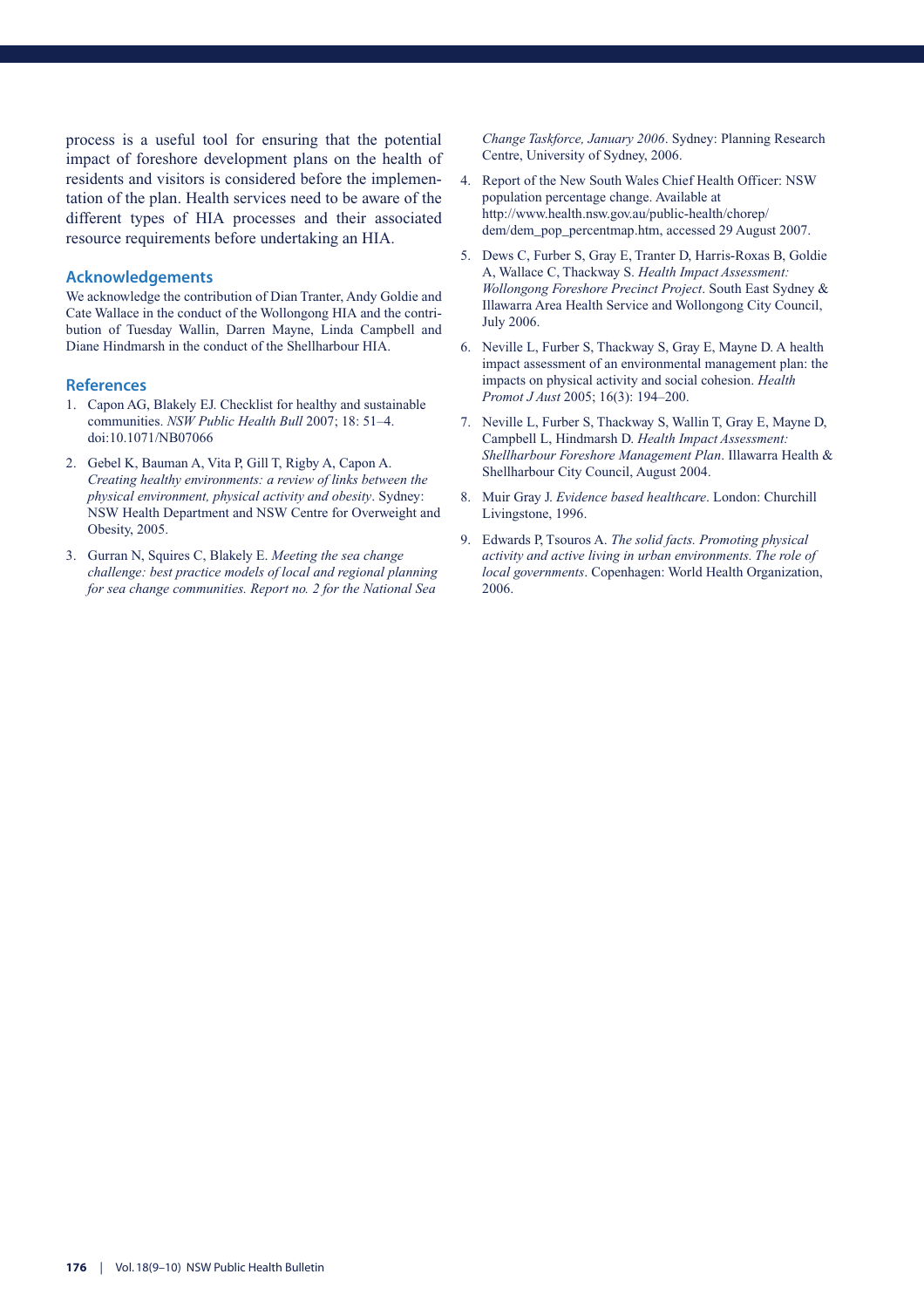### Health and social impact assessment of the South East Queensland Regional Plan (2005–2026)

#### *Kate J. Copeland***A,C** *and Andrea M.Young***<sup>B</sup>**

<sup>A</sup>*Capital Works and Asset Management Branch, Queensland Health* <sup>B</sup>*Andrea Young Planning Consultants* <sup>C</sup>*Corresponding author. Email: Kate\_Copeland@health.qld.gov.au*

**Abstract:** A health and social impact assessment of the South East Queensland Regional Plan was undertaken in 2005 (Queensland Government, 2005). It is one of few attempts nationally and globally to apply health and social impact assessment to a regional planning process. The assessment methodology builds on existing evidence-based research, methodologies and the combined professional experience of both health and social impact assessment practices in Queensland. The approach adds further strength and rigour to planning strategies to enhance the health and well-being of communities. The way the South East Queensland Regional Plan is implemented, and how the plan influences access to jobs, education, affordable housing and social infrastructure, and the achievement of social inclusion and connectedness within communities, will be central to future health and well-being of people in South East Queensland.

In October 2004, the Draft South East Queensland Regional Plan was released and circulated for comment. It proposed a new framework for legislated management of urban growth in South East Queensland, the population of which is expected to grow by 1.05 million people by 2026. Health and social planners took the opportunity to proactively progress the inclusion of health and well-being as a consideration in future planning. Queensland Health's Population Health Branch had been an active proponent of health impact assessment (HIA),<sup>1,2</sup> while the Department of Communities and local government agencies used social impact assessment.

The health and social impact assessment merged both the HIA and social impact assessment methodologies into a single, combined impact assessment, to enable a broader understanding of the potential impacts of the proposed South East Queensland Regional Plan<sup>3</sup> on health and wellbeing. It was a collaborative effort between Queensland Health, the Department of Communities, the Office of Urban Management and representatives from local government community and social planners, and it was led by a social planning consultant.

The use of the combined methodology to assess the potential impacts of the South East Queensland Regional Plan allowed input into the Regional Plan while it was still in its draft stage. This collaboration also provided a higher profile for consideration of factors $4-6$  which impact either positively or negatively on health and well-being outcomes, and this helped to inform the Plan to support and promote the future health and well-being of South East Queensland population.

Key objectives achieved by the project were to:

- ensure the South East Queensland Regional Plan included consideration of health and well-being in the Region
- identify risks associated with the implementation of the Plan
- identify strategies that would enhance health and wellbeing as the South East Queensland population increased and the plan was implemented
- develop tools that supported the ongoing consideration of health and well-being in planning activities, both in South East Queensland and other locations
- trial combining health and social impact assessment methodologies and consider its appropriateness for future planning activities,
- inform the planning of health services in South East Queensland to meet the needs of the anticipated population growth.

#### **The approach**

Health and social well-being have much in common, as indicated in the World Health Organization's definition of health:7

Health is a state of complete physical*,* mental and social wellbeing and not merely the absence of disease.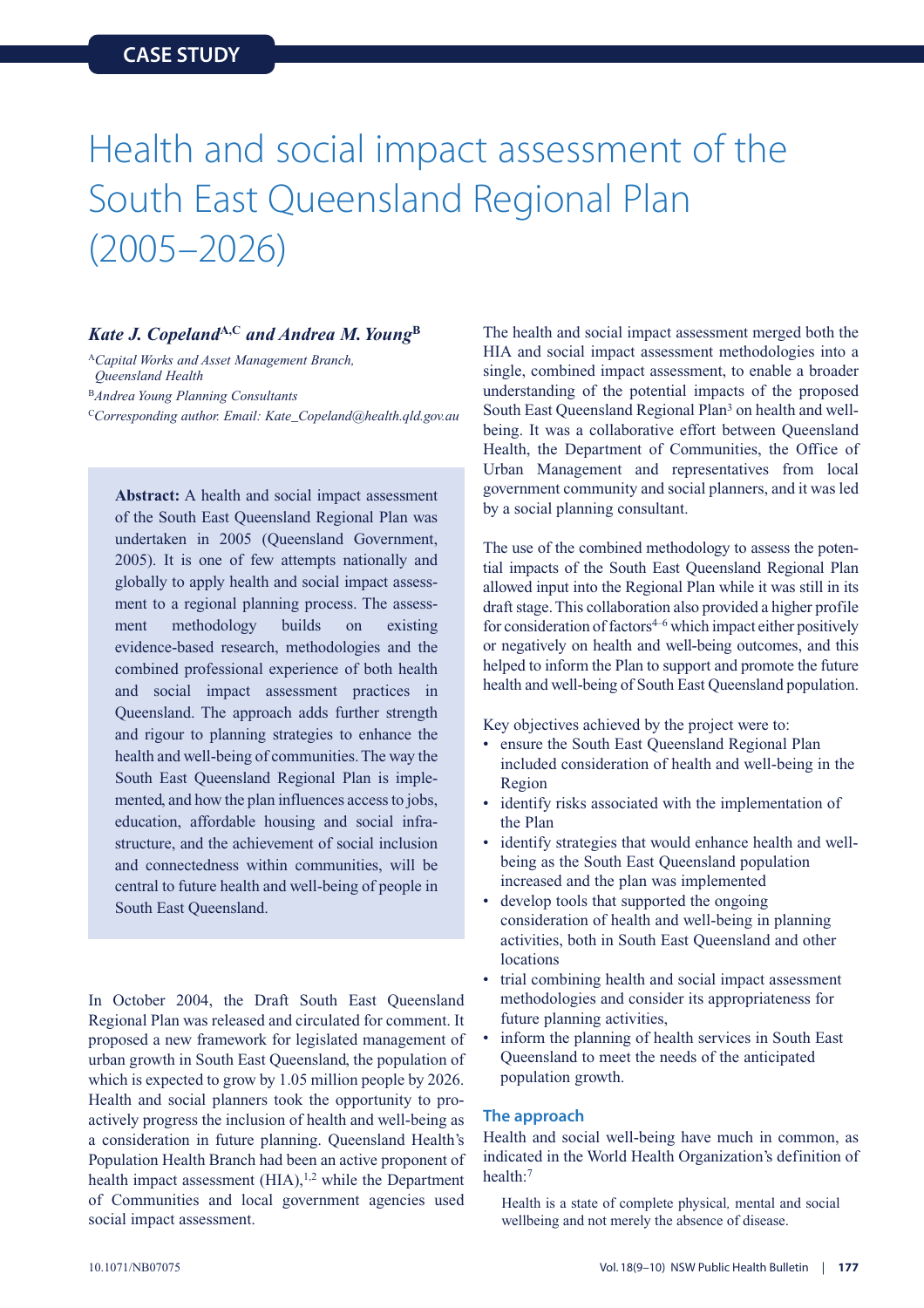Health status is influenced by a complex interaction of social, economic, environmental, behavioural and genetic factors. A safe environment, adequate income, meaningful social roles, secure housing, higher levels of education and social support are all associated with better health and well-being.

Both HIA and social impact assessment adopt similar methodologies to enable the benefits of an initiative to be enhanced and potential negative impacts to be prevented or minimised at the design stage. Both processes culminate in proposal modifications, and a management plan designed to enhance, reduce or avoid identified risks. In this project, both impact assessments benefited from merging their methodologies.

The project commenced with a broad scoping of issues through a rapid impact assessment workshop attended by a cross section of health and social specialists. This process enabled some immediate input into the development of the Draft Regional Plan. The issues identified were subsequently investigated in a more detailed comprehensive impact assessment, undertaken after the Plan was released for public consultation.

As time and resourcing did not allow community engagement, a heavy reliance was placed on available information from experienced professionals and academics for the assessment.

#### **Findings**

The combined assessment reported findings at a broad level, reflecting the broad nature of the strategies in the Draft South East Queensland Regional Plan. It concluded that the specific impacts arising from the Regional Plan were difficult to confirm and would depend on how its general intent (eg for strong communities and greater accessibility) was to be implemented. It was this that would determine the outcomes in terms of impacting on access to jobs, education, affordable housing, social infrastructure and social connectedness.

Income is one of the central determinants of health and well-being, with the equitable distribution of economic development and access to jobs in the region of importance. Achievement of the Regional Plan's aspirations for the distribution of jobs at key locations within the region is important to community well-being.

Housing affordability has an important impact on the disposable income for households, with the supply of affordable housing identified as an issue in the region. Existing patterns of social polarisation, where lower income households have gravitated to outer urban areas, highlight the need to address affordable housing supply across the region. The impact assessment identified the potential impact of transit-oriented development on existing affordable housing stock, especially where located in older urban areas.

Urban consolidation, and in particular transit-oriented developments, were considered to improve outcomes for accessibility and provide an opportunity to promote healthy and active lifestyles through improved planning supporting walking and cycling.

Social support and relationships, and meaningful participation in society, are linked to both individual and community health. With the high levels of regional population growth expected, the importance of supporting the formation of these roles and relationships through investment in such infrastructure as community facilities, community services and community development programs was highlighted.

Further challenges were identified in the significant changes that can be expected in communities targeted for growth, in particular communities in the Western corridor and infill sites identified for transit-oriented developments. Community participation in these processes of change was identified as an important vehicle through which to help manage both positive and negative impacts of change on a community's sense of identity and social cohesion.

The study identified the need for special attention to the implications of an ageing population in South East Queensland, particularly in communities with concentrated ageing populations such as coastal and rural areas. Priorities included planning for the high proportion of older people living alone, acknowledging the related risks of social isolation. The needs of ageing among culturally and linguistically diverse people are also poorly understood.

Other issues included the need to manage potential environmental health impacts associated with land-use conflicts (eg urban and rural uses) within the urban foot-

**Table 1. Tools developed in the combined health and social impact assessment of the South East Queensland Regional Plan**

| <b>TOOL 1</b> | Health, well-being and the urban environment – a summary of known relationships                            |
|---------------|------------------------------------------------------------------------------------------------------------|
| TOOL 2        | A baseline report of existing health and social conditions in South East Queensland                        |
| TOOL 3        | Analysis of the health and social impacts of the South East Queensland Regional Plan                       |
| TOOL 4        | An outline of health and well-being considerations for planning instruments under the Regional Plan        |
| TOOL 5        | An outline of considerations for health and social impact assessment of transport infrastructure proposals |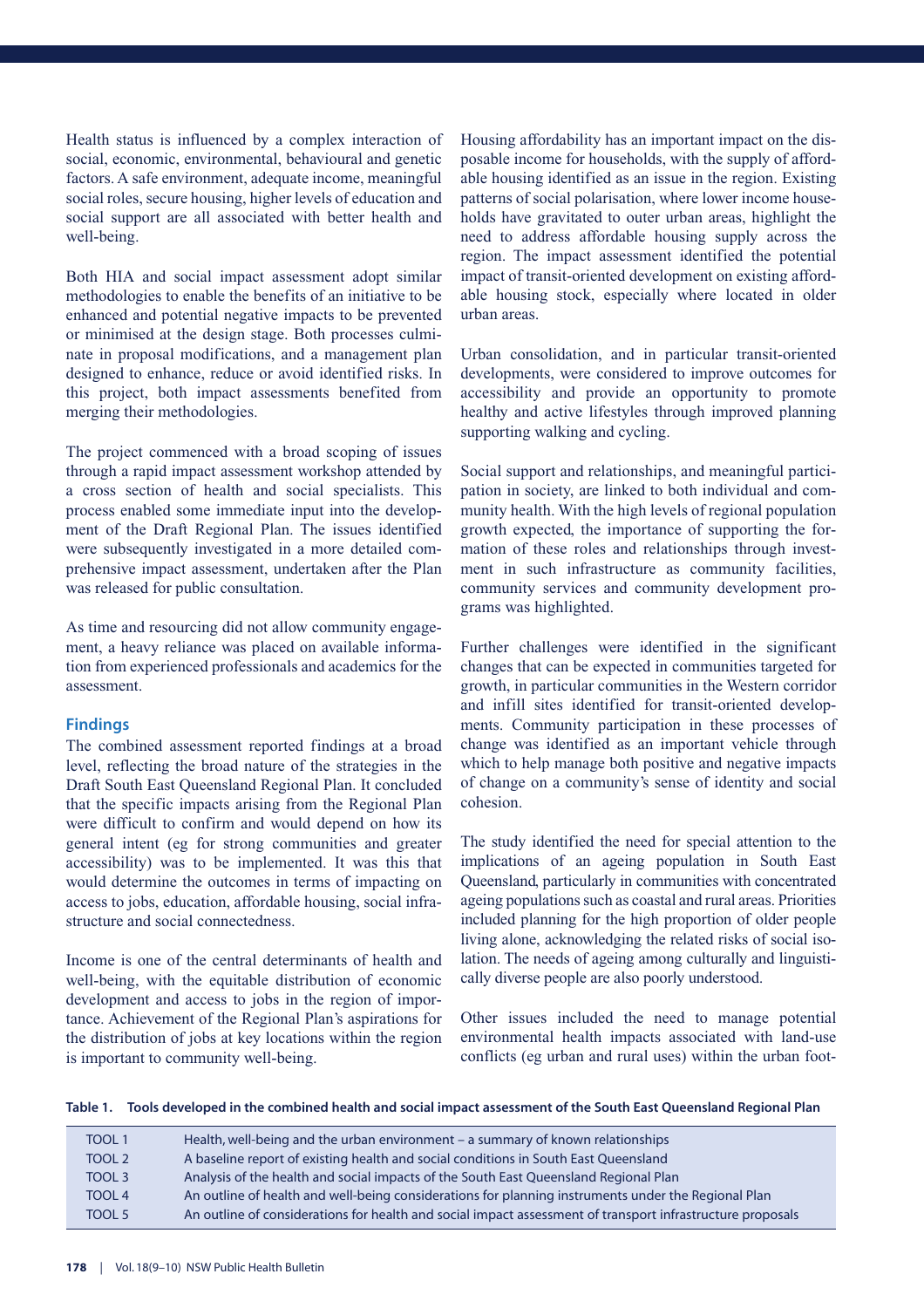print during the transition of some of these areas to urbanisation. The impacts of total water cycle management systems, while not well understood, were thought to include equity impacts associated with cost shifting, as well as ensuring capacity for individuals to manage new water collection systems safely and effectively.

#### **Outputs**

The health and social impact assessment captured the opportunity to resource practitioners charged with the responsibility of implementing the Regional Plan with a series of tools that provide practical guidance on how to integrate health and social considerations in their work. The tools target a range of regional planning processes, including the preparation of Local Growth Management Strategies and Structure Plans, as well as more generalised planning processes.

The tools developed can be accessed at the website address provided at the end of this article and are listed in Table 1.

As a result of the project, significant relationships were also developed between several of the stakeholders including Queensland Health, the Department of Communities, the Office of Urban Management and local government. Areas of common interest in urban development and management were discovered through the project, resulting in the strengthened understanding and ability to work together for the agencies involved. Additional information on the health and social impact assessment for South

East Queensland Regional Plan can be found at: www.health.qld.gov.au/partners/seq/seq\_plan.asp.

#### **Acknowledgements**

Lisa Pollard, Community Engagement and Development Policy Unit, Strategic Policy, Department of Communities; Simone Cuers, Office of Urban Management; Sophie Dwyer, Population Health Branch, Queensland Health**;** Shannon McKeirnan, Environmental Health, Gosford City Council.

- 1. Mahoney M, Durham G. Health impact assessment: a tool for policy development in Australia. Burwood, Deakin University, 2002. Available at www.hbs.deakin.edu.au/HealthSci/ Research/HIA, accessed August 2007.
- 2. Taylor L, Quigley R. Health impact assessment: a review of reviews by health department agency, 2002. Available at www.hda-online.org.uk/evidence, accessed August 2007.
- 3. *South East Queensland Regional Plan 2005–2026.* Brisbane: Queensland Government Office of Urban Management, 2005.
- 4. Townson M. *Health and wealth: how social and economic factors affect our well-being*. Ottawa: The Canadian Centre for Policy Alternatives, 1999.
- 5. Wilkinson R, Marmot M, editors. *The solid facts: social determinants of health*. 2nd ed. Eds:. Copenhagen: World Health Organization, 2003.
- 6. Butterworth I. *The relationship between the built environment and well-being: a literature review*. Melbourne: Victorian Health Promotion Foundation, 2001.
- 7. *Constitution of the World Health Organization*. Geneva: World Health Organization, 1946.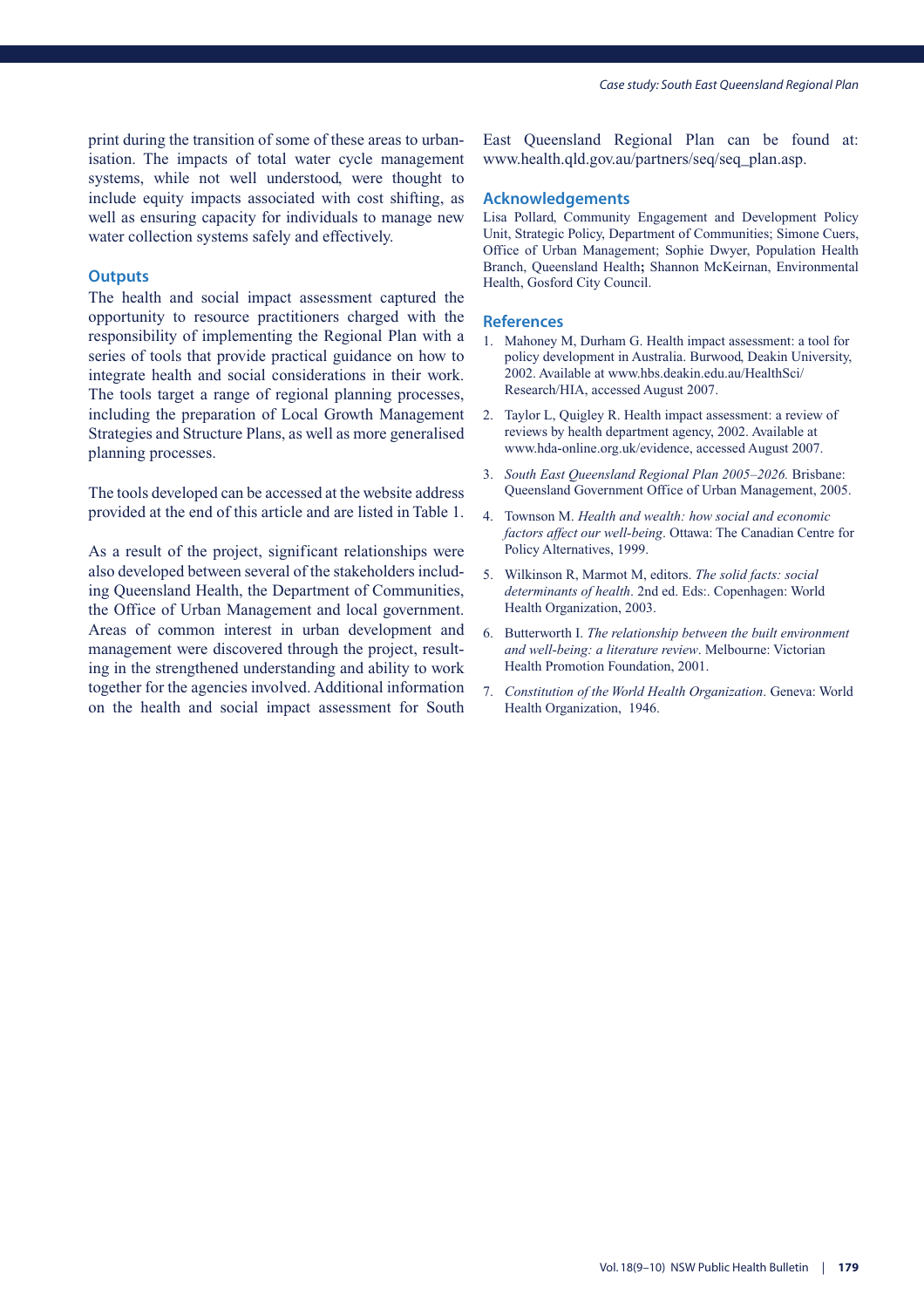### Lessons in applying health impact assessment to regeneration schemes: the Victorian experience

#### *Jessica McCormick*

*Department of Health Science, Monash University Email: Jessica.McCormick@med.monash.edu.au*

**Abstract:** The value of health impact assessment (HIA) to sectors outside the health domain is increasingly being recognised. A Victorian study explored the application of HIA within a regeneration context. What emerged is a complex analysis of the practical dimensions of applying HIA in this context.

In recent years, widespread national and international attention has been focussed on the role of health impact assessment (HIA) as an approach to identify and analyse the potential and often unanticipated health impacts of proposals on the health and the distribution of those effects within the population.<sup>1,2</sup> Increasingly, the value of HIA to sectors outside the health domain is being recognised, particularly where considerations of health are not traditionally a primary concern. The application of HIA to regeneration and neighbourhood renewal type initiatives is one such policy platform in which HIA has been used extensively in the United Kingdom. Urban regeneration, as a policy platform, has gained prominence in the UK since the election of the New Labour government in 1997.<sup>3</sup> Initiatives such as the New Deal for Communities, Healthy Living Centres and the Single Regeneration Budget have been established as a means to address health and social inequalities, social exclusion and deprivation.<sup>3</sup> The application of a HIA approach to such initiatives is particularly pertinent, where addressing inequalities in health is sustained through action often in non-health sector areas such as transport, crime and safety and education.

Internationally, the application of HIA to urban settings, particularly regeneration schemes and the recognition of its role as a decision-making tool within this context, is longstanding. In Australia, however, there have been few studies on HIA and little attention has been directed towards the role that HIA can play within decision-making that occurs at the community level within regeneration schemes. This article describes several of the findings from one project undertaken in Victoria. It draws on the

findings of one component of a study undertaken for a PhD on the application of HIA to regeneration schemes and the potential for HIA to address issues associated with social exclusion.

#### **The study**

In 2003, a collaborative partnership between the Victorian Department of Human Services and Deakin University was established to provide a vehicle for exploring the application of HIA to strategy development processes within Neighbourhood Renewal. The key focus of this study was to explore how HIA could best be positioned and applied within Neighbourhood Renewal in Victoria by comparing and contrasting its use within two different sites. The overall study also involved extensive overseas consultations with key informants who were working on the application of HIA to regeneration initiatives and a comprehensive review of the literature, each of which informed the approach taken in Victoria.

It is not within the scope of this paper to provide a detailed description of the methods used to integrate HIA into the strategy development processes of each Neighbourhood Renewal action group. However, a participatory rapid HIA process, including a stakeholder workshop, was used to assist each action group in their decision-making processes by adding evidence of the potential health impact of one action over another. The expectations of HIA were threefold: (i) that HIA would make the decision-making process more transparent; (ii) that it would provide opportunity for community input so as to enhance the likelihood of decisions being made in alignment with community needs; and (iii) that it would provide an evidence base to direct priority development and action, particularly in relation to the strategies developed by the action group.

#### **Neighbourhood renewal – the Victorian approach**

A core objective for the Victorian Government's Neighbourhood Renewal Strategy is to '…tackle local sources of health inequality.<sup>'4</sup> Neighbourhood Renewal is the Government's priority response to place-based inequality and it seeks to challenge the underlying determinants of health in order to improve health and wellbeing, create more cohesive communities and reduce disadvantage.5 Given this focus, it is based on highly participatory governance structures so that people (ie local residents, business and service providers) can have a say in decision-making about issues of importance to them and their community.5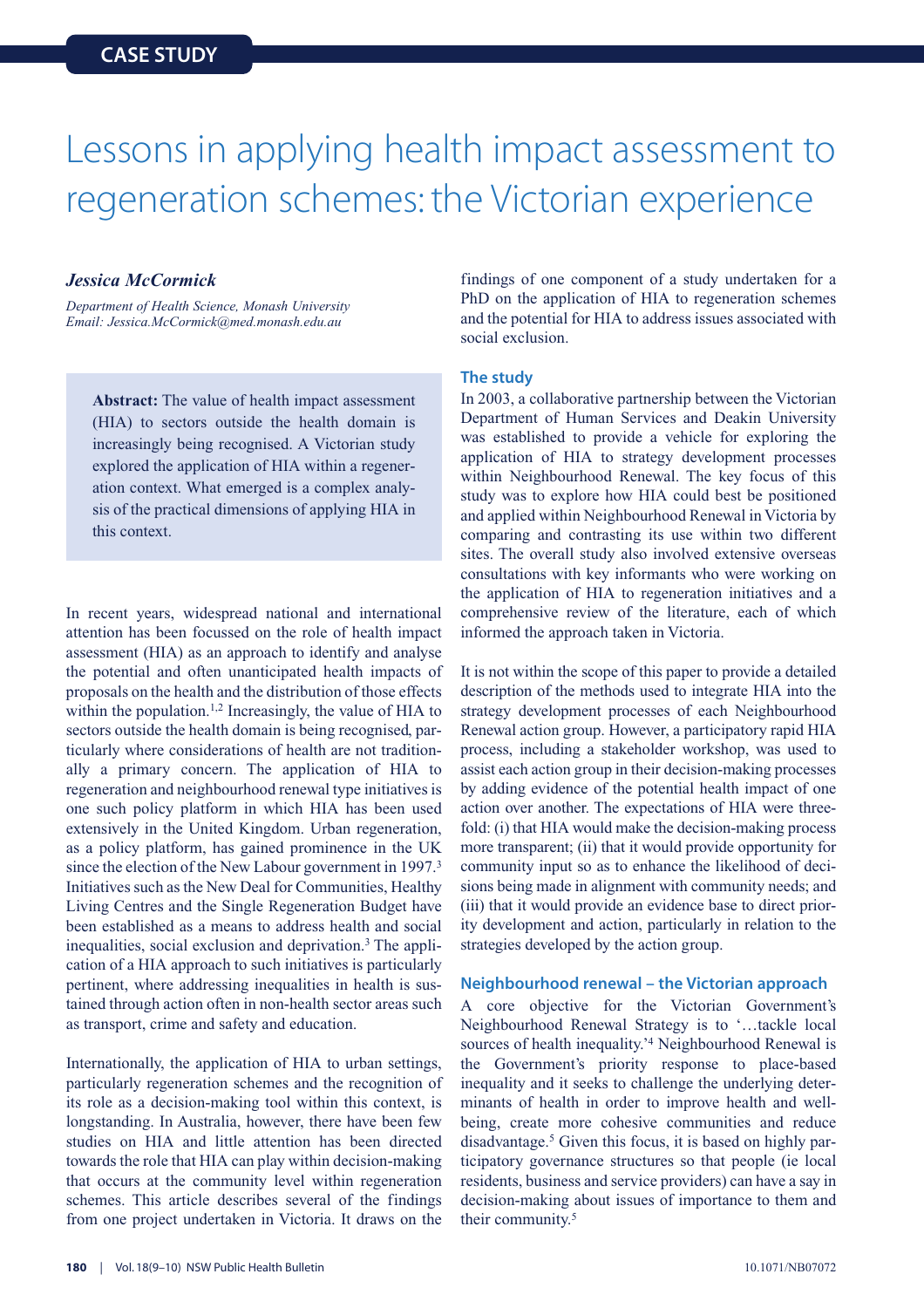#### **Box 1. Three lessons for the successful application of health impact assessment from the health impact assessment of the Victorian Government's Neighbourhood Renewal Strategy**

**1. Levels of support for, and understanding of, HIA** are crucial when it is used in a Neighbourhood Renewal context. Staff who are in a position to offer leadership and guidance to the resident-based action groups must understand what HIA is, why it is being used and the outcomes desired. If it is not present there are serious implications for how HIA is embraced, facilitated and positioned within the decision-making processes of the community-level action group. Where knowledge of HIA was limited among Neighbourhood Renewal staff providing support to the action groups, it was difficult to position and there were ongoing problems linked to the outcomes it generated in the strategy development processes.

**2. Developing rapport and trust** between the HIA practitioner, the Neighbourhood Renewal staff and the action group members was critical to the successful application of HIA. Developing an understanding of the mechanics of the group and issues of importance to group members was not only beneficial to the process of HIA (eg screening, scoping, impact identification) but assisted in dissolving potential power differentials between people who understood about HIA and those who did not. Relationships based on integrity and a willingness to work with local residents was a key factor in the successful application of HIA and in achieving an impact on the decision-making processes. In addition, the capacity and readiness of action group members to engage with the processes of HIA was also important in determining the degree to which HIA was effective.

3. The quality and effectiveness of HIA is very much dependent on **the skills of the designated HIA practitioner** or team of people involved and the resources allocated (including time, skill level and funding). A sound understanding of HIA and the capacity to facilitate the entire process from screening to monitoring and evaluation was important in instilling a sense of direction and confidence among action group members.

Resident involvement within Neighbourhood Renewal principally occurs in two distinct ways: (i) as a member of the steering committee; and (ii) as a member of a residentbased action group. These local action groups provide a structure for resident involvement and leadership in developing and implementing strategies for action which will address issues that are identified as concerns within the community. In the absence of any other prescribed approaches or initiatives to attend to the factors that influence health, HIA is one possible approach. Research has shown that HIA can be used to strengthen the strategy development processes, particularly at the local level where little or no attention to health concerns is evident.  $6-8$ 

#### **Considering context in applying HIA to regeneration**

Three lessons can be taken from this work. These factors, relate to contextual factors that require careful consideration if HIA is to be successfully applied to Neighbourhood Renewal type schemes. While these are facilitators for community-based HIA, they can equally act as barriers if they are not carefully managed. The three factors are: awareness and understanding of HIA; trust and rapport; and resourcing and capacity building (Box 1).

#### **Conclusion**

The successful practical application of HIA within neighbourhood renewal or regeneration-type initiatives was influenced by a series of factors. If one of the goals of such schemes is to improve health outcomes, then it is crucial that we plan for health to be the focus within the whole scheme. One way of doing this is to use HIA. For it to be effective though we must: learn the lessons from its application elsewhere; modify the processes to be effective in the Australian decision-making context; and attend to the detail required to make it work. It is therefore vital that training, development and support underpin the applica-

tion of HIA so that it can be successful in focussing on the determinants of health and can support the achievements of the regeneration scheme.

#### **Acknowledgements**

The author wishes to acknowledge several people and organisations for their support of this project including Professor John Catford, Mary Mahoney, the Southern Metropolitan Region and North and West Metropolitan Region, Victorian Department of Human Services, and staff and residents from the two Neighbourhood Renewal sites.

- 1. Lehto J, Ritsatakis A. *Gothenburg consensus paper: Health Impact Assessment Main concepts and suggested approach*. Brussels: European Centre for Health Policy, World Health Organization Regional Office for Europe, December 1999.
- 2. Mahoney M, Morgan R. Health Impact Assessment in Australia and New Zealand: An exploration of methodological concerns. *Int J Health Promot Educ* 2001; 8(1): 8–11.
- 3. Barnes R. HIA and urban regeneration: the Ferrier State, England. In: Kemm J, Parry J, Palmer S, editors. *Health Impact Assessment*. Oxford: Oxford University Press, 2004.
- 4. Klein H. Health inequality, social exclusion and neighbourhood renewal: Can place-based renewal improve the health of disadvantaged communities. *Aust J Prim Health* 2004; 10(3): 110–9.
- 5. Klein H. Neighbourhood Renewal: Revitalising Disadvantaged Communities in Victoria. *Public Administration Today* 2004; September–November: 20–9.
- 6. Elliot E, Williams G. *Housing, Health and Wellbeing in Llangeinor, Garw Valley*. Cardiff: School of Social Sciences and Regeneration Institute Cardiff University, 2002.
- 7. Greig S, Parry N, Rimmington B. Promoting sustainable regeneration: learning from a case study in participatory HIA. *Environ Impact Assess Rev* 2004; 24(2): 255–67. doi:10.1016/j.eiar.2003.10.020
- 8. Kearney M. Walking the walk? Community participation in HIA: A qualitative interview study. *Environ Impact Assess Rev* 2004; 24(2): 217–29. doi:10.1016/j.eiar.2003.10.012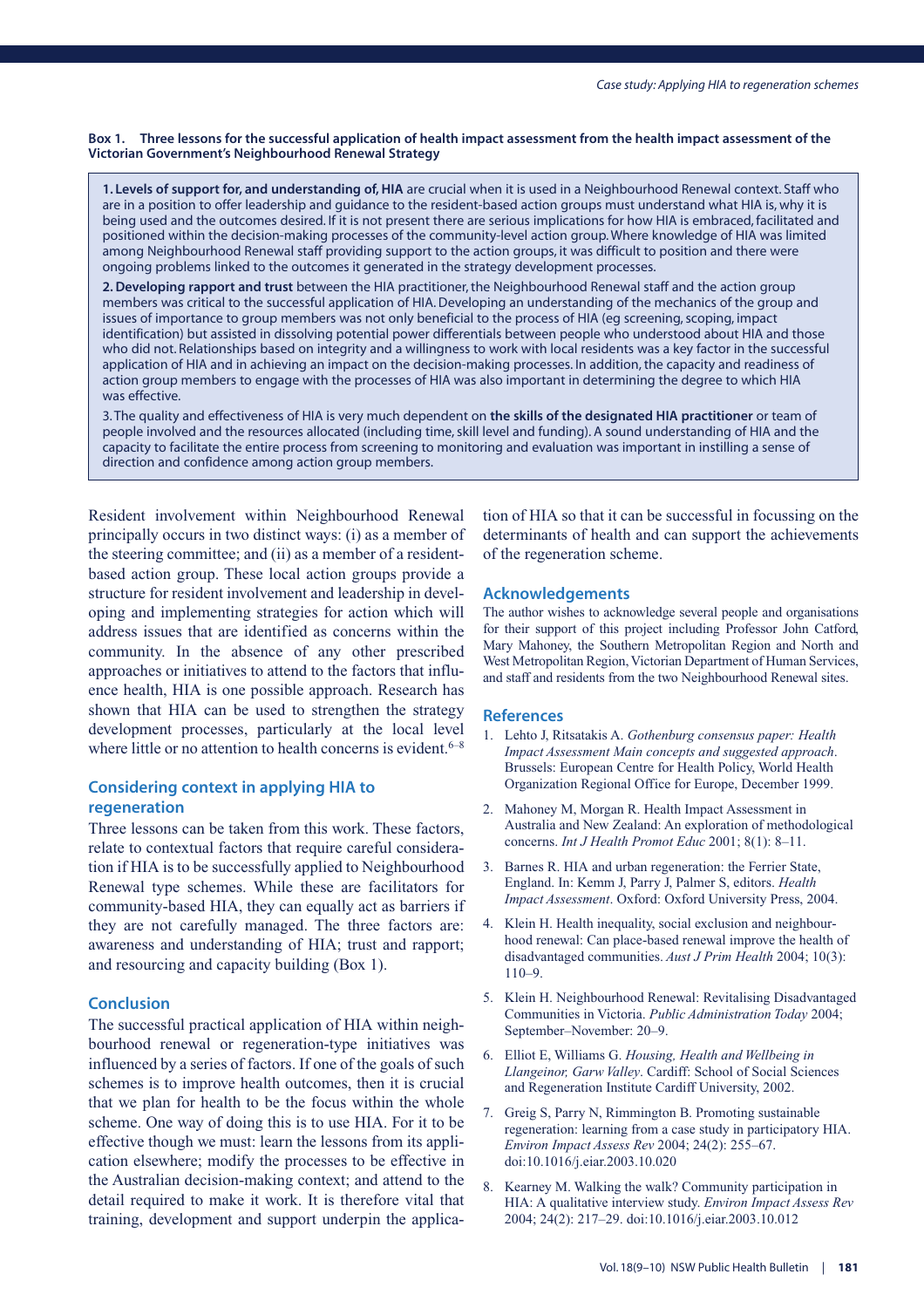# Greater Christchurch Draft Urban Development Strategy 2005

#### *Anna Stevenson***A,C***, Karen Banwell***<sup>B</sup>** *and Ramon Pink***<sup>A</sup>**

<sup>A</sup>*Canterbury District Health Board, New Zealand* <sup>B</sup>*Christchurch City Council, New Zealand* <sup>C</sup>*Corresponding author. Email: anna.stevenson@cdhb.govt.nz*

**Abstract:** The first health impact assessment (HIA) performed on a high level local government policy in New Zealand was undertaken on the Greater Christchurch Urban Development Strategy in 2005. This report describes its development and implementation and the results from the process evaluation including some recommendations made in the assessment. We concluded that HIA is a useful tool for local government policy analysts and we recommend it.

Since it was established in 2001, the New Zealand Public Health Advisory Committee has been promoting the use of health impact assessment (HIA) for local and central government as a way to ensure that health and well-being are considered during the development of public policy. This promotion has included publishing *A Guide to Health Impact Assessment: A Policy Tool for New Zealand*, <sup>1</sup> evaluating the experience of HIA and subsidising the costs of training about 300 people across a range of organisations. The following is a brief summary of our experience of undertaking an HIA on the Greater Christchurch Urban Development Strategy. A full description of this HIA has been published elsewhere.2

In April 2005, the community of Greater Christchurch was asked to choose one of the following four options for how future urban growth might proceed: business as usual with most growth occurring in green-field development; concentration with growth in Christchurch City and a few other larger towns in the district; consolidation with balanced growth within existing areas and some green-field areas; and dispersal which allowed for ongoing urban sprawl. More than two thirds of over 3250 responders chose the concentration option where growth is concentrated in current urban areas. The community was also clear about the need to protect water quality, the environment, heritage and the character of communities as well as to provide more transport options.

#### **How the HIA was conducted**

A steering committee with representatives from Christchurch City Council and the Public Health Unit was formed to guide the development of the HIA. A screening and scoping seminar attended by over 30 people from local government, the Public Health Unit, private contractors and academics agreed on the following health determinants to be examined by the HIA:

- air quality
- water quality
- waste management
- social connectedness
- housing
- transport.

A parallel work stream focussed on engaging with Ngai Tahu who are Tangata Whenua, the local Maori tribe. Te Runanga o Ngai Tahu (representative body) works on behalf of the tribe with local government to promote their interests and ensure their aspirations are met. A working group of staff from Christchurch City Council, including a member of the Urban Development Strategy team, and the Public Health Unit worked together to advance the HIA. By the time it was agreed to progress with the HIA, the results from the community consultation were available and it was agreed that the focus should be on comparing the options of business as usual with a concentration option.

Seven workshops were held to obtain key informant perspectives on air and water quality, social connectedness and waste management. Literature reviews were also completed for all determinants. Time constraints meant that the work on housing and transport was limited to the literature review. A separate workshop was held for local Maori and a final review workshop provided comments on the preliminary results to all participants. The recommendations of the HIA were presented to the Urban Forum (the Governance steering group for the Urban Development Strategy) in December 2005 and the final report was published in April 2006.3

#### **Process evaluation**

A public health physician conducted an evaluation of the HIA process from the outset of the project. Three main themes emerged from the evaluation. First, there was overwhelming support for the process by all those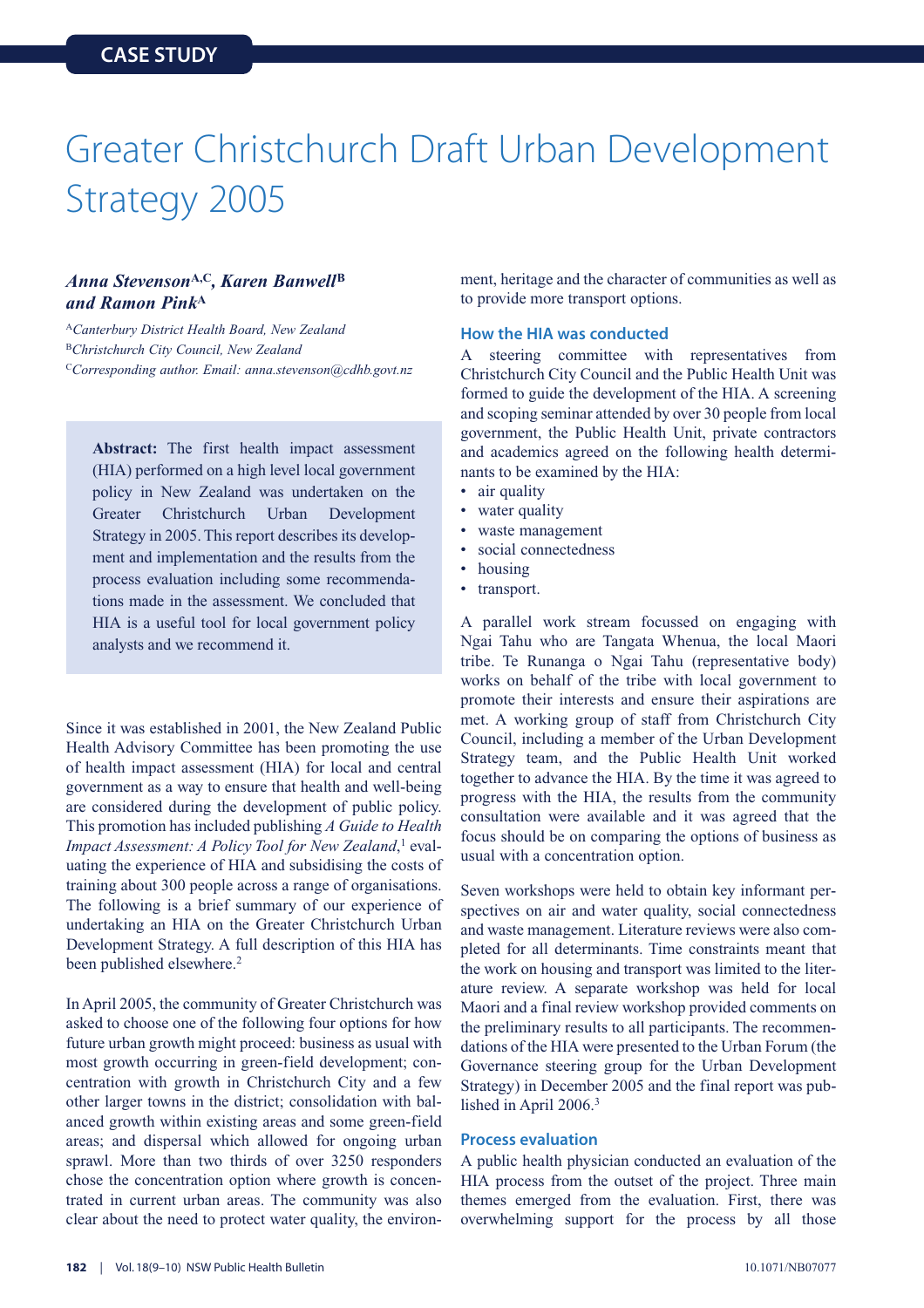involved. Second, there was strong support for the intersectoral and multidisciplinary nature of the process. This helped develop a common language between participants and was typified in a quote by one respondent: 'It was great to see planners sitting there side by side with us health people. I think it helped them understand more about the big picture of public health and that they're part of it.' The third theme concerned resourcing, where constraints on time, money and professional capacity (public health staff were diverted to an outbreak of Legionnaires' disease) limited what could be achieved.

#### **Impact evaluation**

A result is that the Urban Development Strategy<sup>4</sup> has a dedicated section on health and well-being that would not otherwise have been included. This section acknowledges the importance of the social and environmental determinants of health and urban form to community well-being. The HIA was successful in increasing participation by Maori in governance and implementation of the Strategy. Recommendations were made for each of the health determinants assessed. Of note was the convergence between many of these recommendations (see Table 1).

The overarching recommendation that emerged from each workshop was the need for local intersectoral collaboration. The value of working with others from different disciplines across organisations was seen as a great strength of the HIA process. Another result has been the employment of a public health medicine registrar at Christchurch City Council to bring an HIA perspective to the Council's policy-making process. The Council has committed to incorporating HIA into its standard policy cycle.

A formal evaluation of the impact of the HIA on the Urban Development Strategy is planned.

#### **Discussion**

Undertaking an HIA on a policy of this scope and nature was a first in New Zealand. Support for the process was very high from participants and from the Urban Development Strategy Forum members. An informal evaluation on its impact suggests that significant outcomes have been realised, particularly those resulting in changes to the Strategy that we believe are positive for public health.

A significant contribution of this HIA was the support it provided to focus on the drivers for carrying out an urban development strategy. Prior to the HIA the focus was on infrastructure planning, particularly transport and where urban growth could be placed within Greater Christchurch after considering constraints such as flooding, water supply catchment and airport noise contours. The HIA, by concentrating on health and reducing inequalities in health and social outcomes, directed the focus of the Urban Development Strategy more to quality-of-life outcomes. The HIA has also helped to highlight the significance of the statutory and collective responsibilities relating to health and social outcomes within the principal planning legislation.

Finally, the HIA has identified that the Strategy has a role to deliver on health and social outcomes by informing both local and central government about housing, the importance of urban form in supporting walking and cycling and social connectedness, and, of course, to close gaps in health inequalities.

#### **Conclusion and recommendations**

This HIA was a pilot process to help assess its utility as a practical tool. Process evaluation of this HIA showed that participants clearly recognised its limitations in terms of resources (budget, staff and time) but were still overwhelmingly positive about their involvement in the

| <b>Health determinant</b>                                                      |                                                                            |                                                                              |                                                                                                                                                                   |                                                                                                                                                                                                    |  |  |  |  |  |  |  |  |  |  |
|--------------------------------------------------------------------------------|----------------------------------------------------------------------------|------------------------------------------------------------------------------|-------------------------------------------------------------------------------------------------------------------------------------------------------------------|----------------------------------------------------------------------------------------------------------------------------------------------------------------------------------------------------|--|--|--|--|--|--|--|--|--|--|
| Air quality                                                                    | Social connectedness                                                       | <b>Transport</b>                                                             | <b>Housing</b>                                                                                                                                                    | <b>Water quality</b>                                                                                                                                                                               |  |  |  |  |  |  |  |  |  |  |
| Sponsor public<br>and active<br>transport.                                     | Ensure an efficient<br>public transport system.                            | Actively promote<br>active transport.<br>Promote use of<br>public transport. |                                                                                                                                                                   |                                                                                                                                                                                                    |  |  |  |  |  |  |  |  |  |  |
| Sponsor energy<br>efficient housing.                                           | Prioritise highly energy<br>efficient and sustainable<br>low cost housing. |                                                                              | Strengthen building codes<br>locally to build quality<br>housing stock that is<br>highly energy efficient.                                                        |                                                                                                                                                                                                    |  |  |  |  |  |  |  |  |  |  |
| Develop<br>cross-sectoral<br>collaborative<br>project based<br>working groups. | Involve residents in<br>the design of new<br>communities.                  |                                                                              | New housing design and<br>retrofitting of older housing<br>should be undertaken in<br>collaborative partnerships<br>with all stakeholders<br>including residents. | Integrate water manage-<br>ment with urban planning.<br>Water resource planning<br>and management should<br>be supported by asteering<br>group including Ngai Tahu,<br>public and private sectors. |  |  |  |  |  |  |  |  |  |  |

**Table 1. Recommendations made in the health impact assessment for each health determinant assessed for the Greater Christchurch Urban Development Strategy**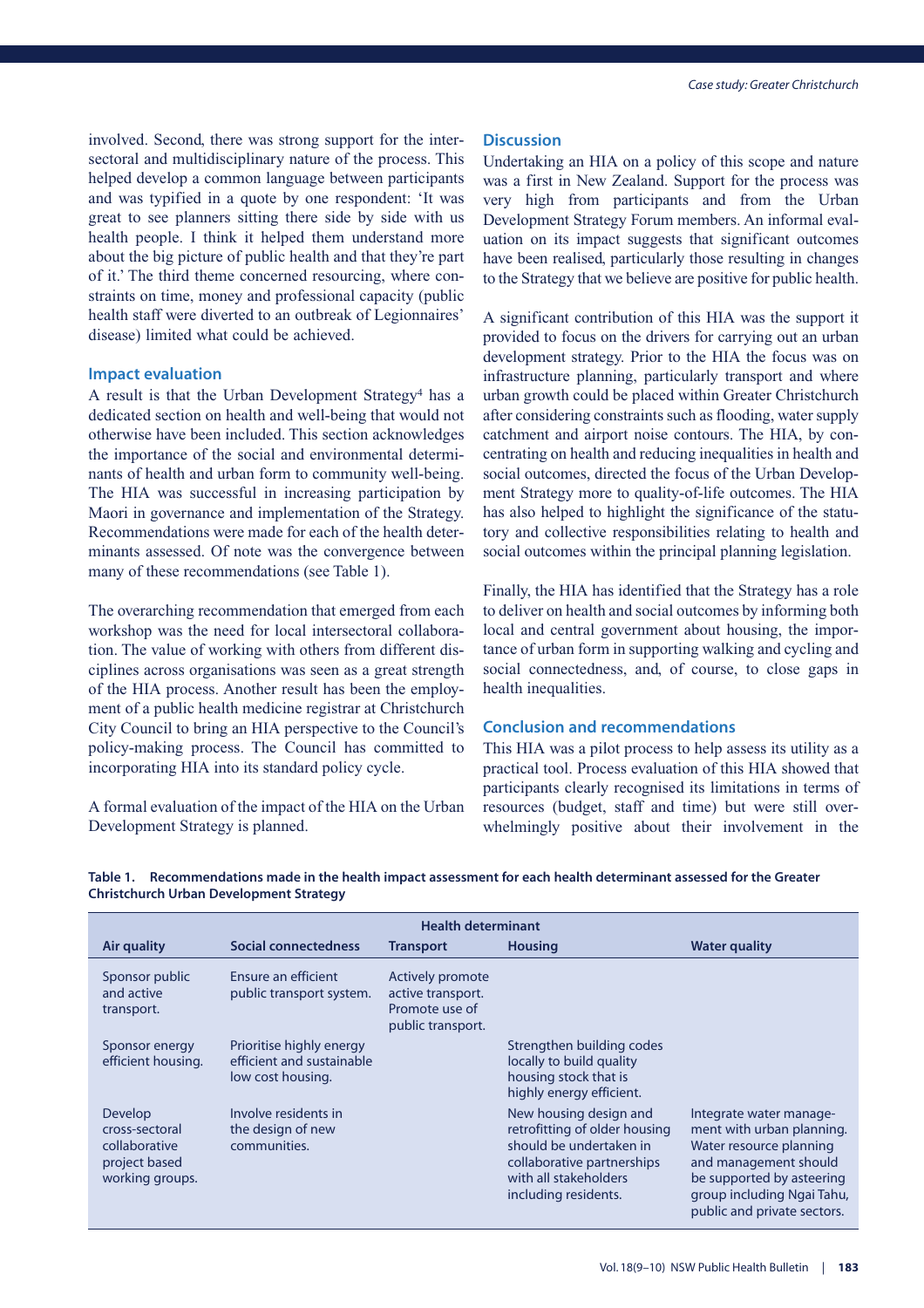process. In retrospect, there were two key outcomes from the process:

- Participants were able to interact with other agencies face-to-face (working intersectorally became a reality) and helped develop a 'new language' that focussed participants on how their roles and decisions influenced health outcomes and
- The HIA helped put health and social well-being to the forefront of a major policy document on urban planning.

The significance of these developments should not be underestimated. The recognition by different sectors that frequently their goals are the same or similar despite different methods of working and different languages (eg local government speaks of 'well-being' whereas public health practitioners speak of 'health') was a revelation for many participants.

Our experience strongly supports the use of HIA in local government policy cycles. We would recommend that other local government bodies consider applying HIA within their decision-making processes.

- 1. Public Health Advisory Committee. *A guide to health impact assessment: a policy tool for New Zealand*. Wellington: National Health Committee, 2005.
- 2. Stevenson A, Banwell K, Pink R. Assessing the impacts on health of an urban development strategy: a case study of the Greater Christchurch Urban Development Strategy. *Social Policy J NZ* 2006; 29: 146–64.
- 3. Greater Christchurch Urban Development Strategy and Action Plan 2007. Available at www.greaterchristchurch.org.nz, accessed 23 August 2007.
- 4. Urban Development Strategy Forum. Greater Christchurch Urban Development Strategy and Action Plan, 2007. Available from http://www.greaterchristchurch.org.nz/ StrategyDocument/UDSActionPlan2007.pdf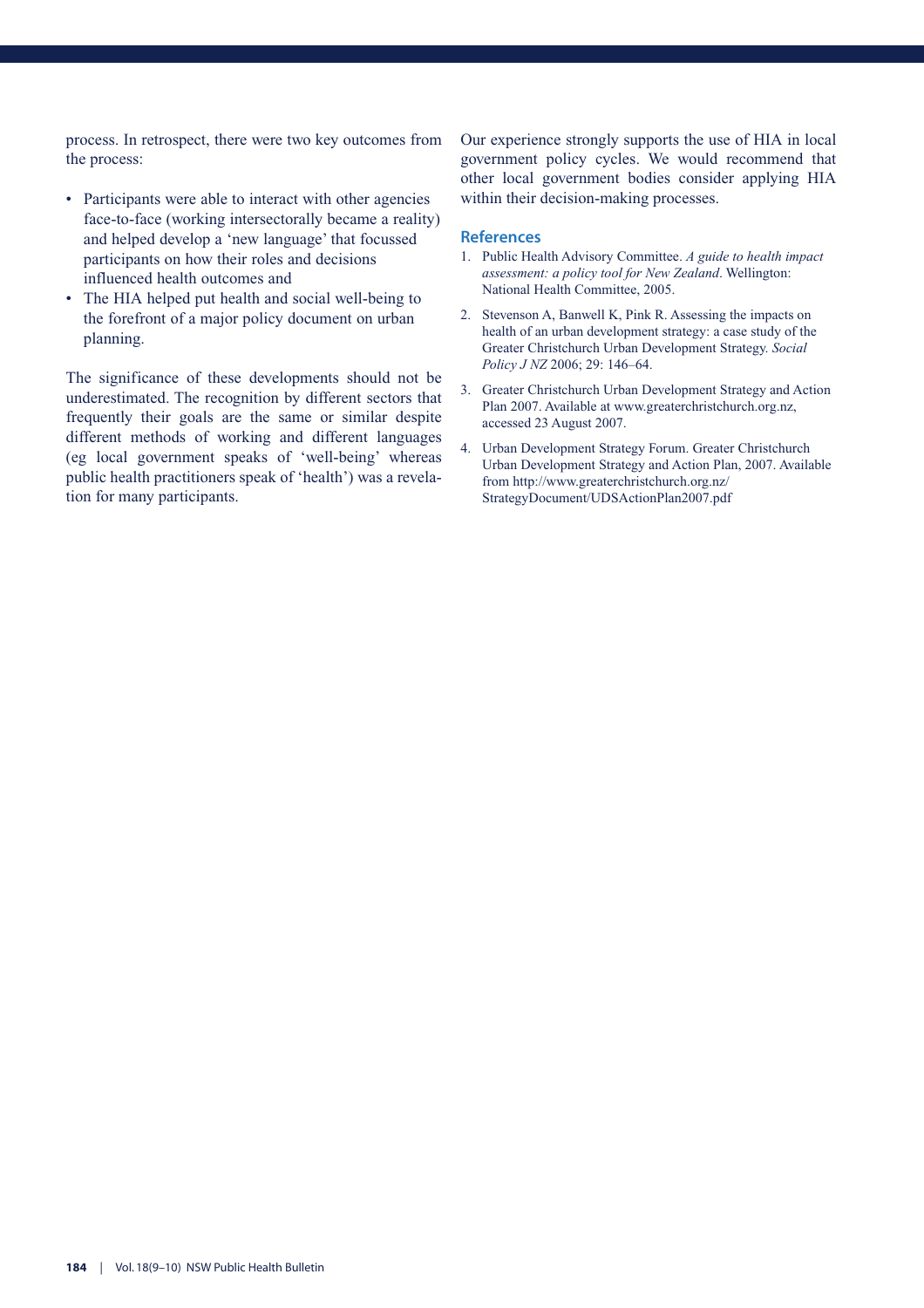### Health impact assessments in London: assessing the London Mayoral strategies

#### *Caron Bowen*

*Population Health Division, NSW Department of Health Email: CBOWE@doh.health.nsw.gov.au*

**Abstract:** Between 2001 and 2003 the London Health Commission undertook health impact assessments (HIAs) on a series of strategies developed by the Greater London Authority and the Mayor of London. The HIAs were rapid, each involving a literature review and a participant workshop. In all cases the reports made a series of recommendations that were given to the Mayor. The HIAs led to changes and ensured that health and health inequalities were given due consideration as part of the strategy development process.

The Mayor of London has responsibility for the development of several statutory strategies, including Economic Development, Transport, Spatial Development, Air Quality, Biodiversity, Municipal Waste Management, Ambient Noise and Culture. The London Health Commission undertook health impact assessments (HIAs) on each of the draft strategies and on several other non-statutory draft strategies the Mayor developed between 2001 and 2003. The process ensured that strategy proposals endeavoured to reduce health inequalities, mitigate negative health outcomes and increase positive health outcomes.

The HIAs were undertaken during the period in which the strategies were being scrutinised by the Greater London Assembly (the elected representatives of the Greater London Authority) before being released for public consultation. The HIA report formed part of the feedback that the Mayor and the strategy development teams considered before the document was circulated for consultation. The HIA was usually completed and the report submitted to the Mayor in between six and eight weeks, consequently the HIAs were rapid assessments.

#### **Screening**

There was no screening process as the HIAs had been agreed on by the Mayor and all of the strategies dealt with issues that could be considered determinants of health.

The steering group for each of the HIAs included representatives from a range of partner agencies with an interest in HIA, in health inequalities and in health outcomes. This included the London Health Commission, the London National Health Service Executive (now the Regional Public Health Group), the Greater London Authority and the London Health Observatory. The steering group also included the consultant responsible for the writing of the HIA report and, in some cases, members of the strategy development team.

For each HIA there were a number of stages. These were scoping, a literature review of the evidence, a stakeholder workshop, preparation of a draft report, presentation of the draft to the London Health Commission for review, then submission of the final report and recommendations to the Mayor and the Greater London Authority officers.

#### **Scoping**

Excepting the HIA for the London Plan, where a larger meeting was held, the steering group was responsible for scoping the HIA. The group met when the strategy was released to decide what should be addressed during the HIA and to develop tools for use in the stakeholder workshop. A public health specialist with knowledge of the health evidence related to the strategy area was engaged to undertake a literature review and to develop material to be presented to the participants of the workshop.

For each workshop, the steering group developed a workshop agenda and, in most cases, in partnership with the strategy development team, organised an invitation list. The agenda for the workshop focussed on specific areas and the literature review was structured to support participants in their discussions. Invitees included public health practitioners, local government employees, industry representatives and a range of interest groups and non-government organisations.

#### **Appraisal workshops**

The majority of the rapid appraisal workshops were halfday events. Each workshop began with a short introduction to the strategy and a presentation about the available evidence related to the health impacts that were to be considered. It was important to summarise the evidence<sup> $1-3$ </sup> as well as the main themes of the strategy to ensure that the workshop attendees had enough information to participate. Most of the workshop was spent in facilitated small groups, looking at specific areas of the strategy. During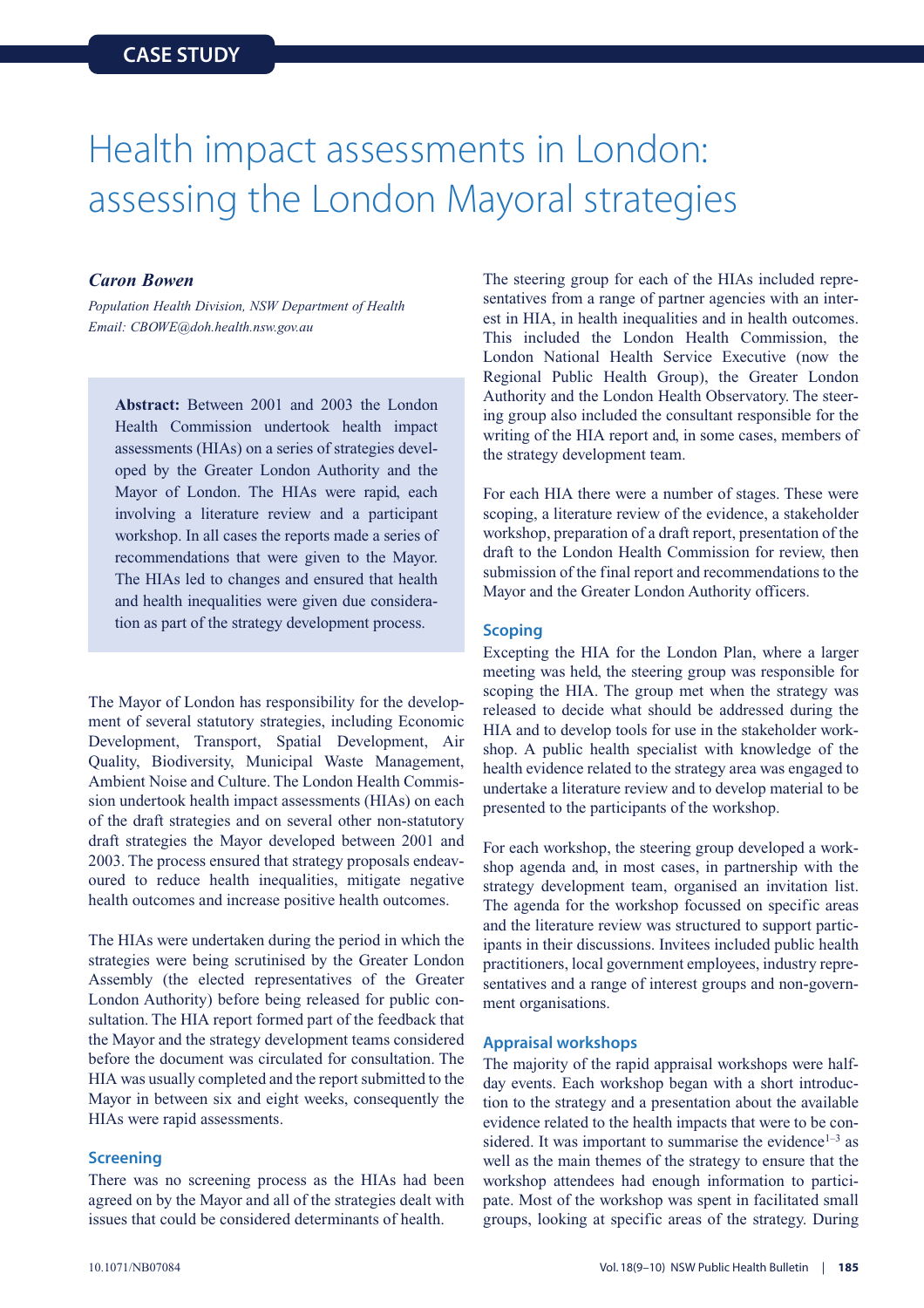the early HIAs, the facilitator led the group through a series of general questions. As the HIA process developed, more detailed questions specifically related to the strategy were asked, enabling greater emphasis on health outcomes and health inequalities.

#### **The report**

After the workshop an HIA report was drafted using evidence from the workshop and the literature review. It was circulated to all the workshop participants for comment. The draft report and any comments received were then scrutinised by the steering group and the draft finalised. The report then went to the London Health Commission for debate and ratification and was submitted to the Mayor and the strategy development team.

The strategy development team was responsible for incorporating the recommendations and reporting back to the London Health Commission. Changes were made to the strategies as a result of recommendations (see Table 1 for examples<sup>4</sup>). The reporting to the London Health Commission was achieved through a presentation by the strategy development team explaining which recommendations had been accepted and, where recommendations had not been accepted, the reasons they had not been included in the redrafted version used for public consultation.

#### **Discussion**

Although the main reason for using the rapid HIA approach was the amount of time available for the process, there were advantages to using this method. It ensured that the HIA was part of the policy-making process<sup>5</sup> but enabled the steering group to develop a timetable and work towards a completion date before the document went for public consultation. The workshops were scheduled and invitations sent out early to ensure that the maximum number of people invited were able to participate. Interest in the process grew as it became clear that the HIAs were influencing the strategies and for later HIAs there were, generally, greater numbers in attendance at the workshop. In addition, the use of published evidence to support recommendations was important, although the Greater London Authority was also interested in stakeholder opinion. In some cases, recommendations were made solely on the basis of stakeholder evidence due to a lack of evidence in the literature review. These issues have been discussed elsewhere.<sup>6</sup>

A disadvantage of holding only one workshop for each HIA and not undertaking interviews with stakeholders was that there was no opportunity for those unable to attend the workshop to participate in the process. This may have led to evidence and expert opinion not being considered. The steering group was also aware that there was no public involvement in the process. However, given the timing and resource issues it was not possible for there to be meaningful involvement and it was decided that stakeholder involvement would be more appropriate.7

The London Health Commission commissioned an evaluation of the HIAs undertaken, which found that the use of HIA did have an impact on incorporating health considerations into the strategies.8

| <b>Strategy</b>      | <b>Changes made</b>                                                                                                                      |
|----------------------|------------------------------------------------------------------------------------------------------------------------------------------|
| <b>Transport</b>     | • Increased emphasis on sustainable forms of transport                                                                                   |
|                      | • Addition of a proposal to ensure that London Transport addresses the transport requirements of<br>groups with specific needs           |
|                      | • Increased emphasis on developing relationships with local government to ensure safety for<br>pedestrians                               |
|                      | • Development of a walking and cycling plan for London                                                                                   |
| Economic development | · Inclusion of a clear statement about the link between economic development and health                                                  |
|                      | • Promoting the health of Londoners' incorporated into a new charter objective within the<br>strategy                                    |
|                      | • Revision of a charter objective promoting social inclusion and renewal for all of London's<br>communities                              |
|                      | • Commitment by the London Development Agency to encourage and support breakfast clubs in<br>London schools.                             |
| <b>Biodiverstiy</b>  | • Addition of a proposal to work towards ensuring that Londoners are aware of the capital's green<br>spaces and waterways                |
|                      | • Recognition of the need to address perceived safety issues to encourage use of green spaces.                                           |
|                      | • Promotion of environmental education.                                                                                                  |
|                      | Source: Bowen C. HIA and policy development in London: using HIA as a tool to integrate health considerations into strategy. In: Kemm J. |

**Table 1. Examples of the changes made to some of the London Mayoral strategies as a result of a health impact assessment**

Source: Bowen C. HIA and policy development in London: using HIA as a tool to integrate health considerations into strategy. In: Kemm J, Parry J, Palmer S, editors. *Health Impact Assessment*. Oxford: Oxford University Press, 2004.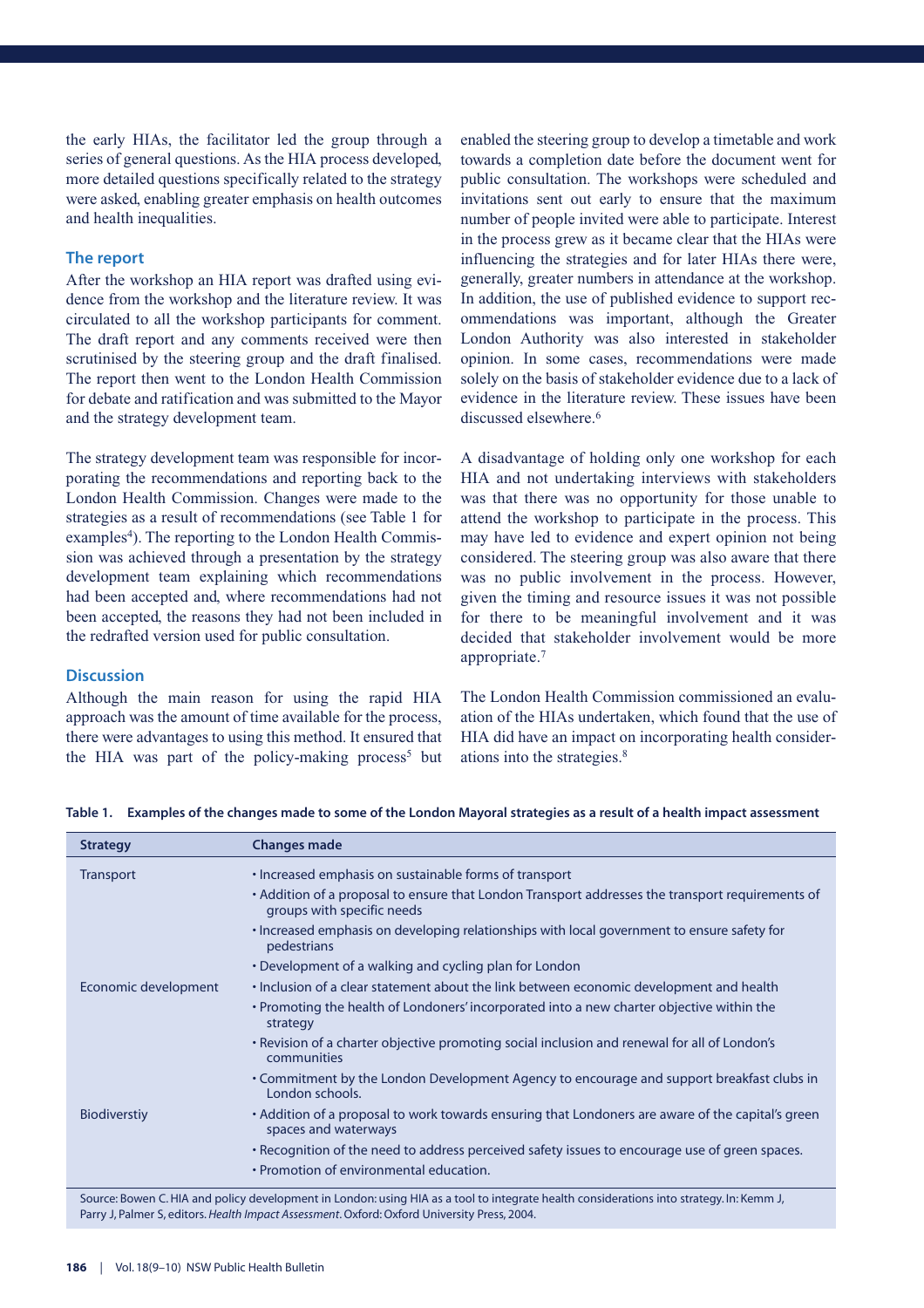- 1. Curtis K, Roberts H. Children and health. Making the links. London: London Health Commission, 2003. Available from http://www.londonshealth.gov.uk/PDF/childrenandhealth.pdf
- 2. London Health Commission. Culture and health. Making the links. London: London Health Commission, 2003. Available from http://www.londonshealth.gov.uk/pdf/cultandh.pdf
- 3. London Health Commission. Noise and health. Making the links. London: London Health Commission, 2003. Available from http://www.londonshealth.gov.uk/pdf/noise\_links.pdf
- 4. Bowen C. HIA and policy development in London: using HIA as a tool to integrate health considerations into strategy. In: Kemm J, Parry J, Palmer S, editors. *Health Impact Assessment*. Oxford: Oxford University Press, 2004.
- 5. Kemm J. Health Impact Assessment: a tool for healthy public policy. *Health Prom Int* 2001; 16(1): 79–85. doi:10.1093/heapro/16.1.79
- 6. Mindell J, Boaz A, Joffe M, Curtis S, Birley M. Enhancing the evidence base for health impact assessment. *J Epidemiol Community Health* 2004; 58: 546–51. doi:10.1136/jech.2003.012401
- 7. Parry J, Stevens A. Prospective health impact assessment: pitfalls, problems and possible ways forward *BMJ* 2001; 323: 1177–82. doi:10.1136/bmj.323.7322.1177
- 8. London Health Commission. Evaluation of the Health Impact Assessments of on the draft Mayoral strategies for London. London: London Health Commission, 2003. Available from http://www.londonshealth.gov.uk/pdf/hiaeval.pdf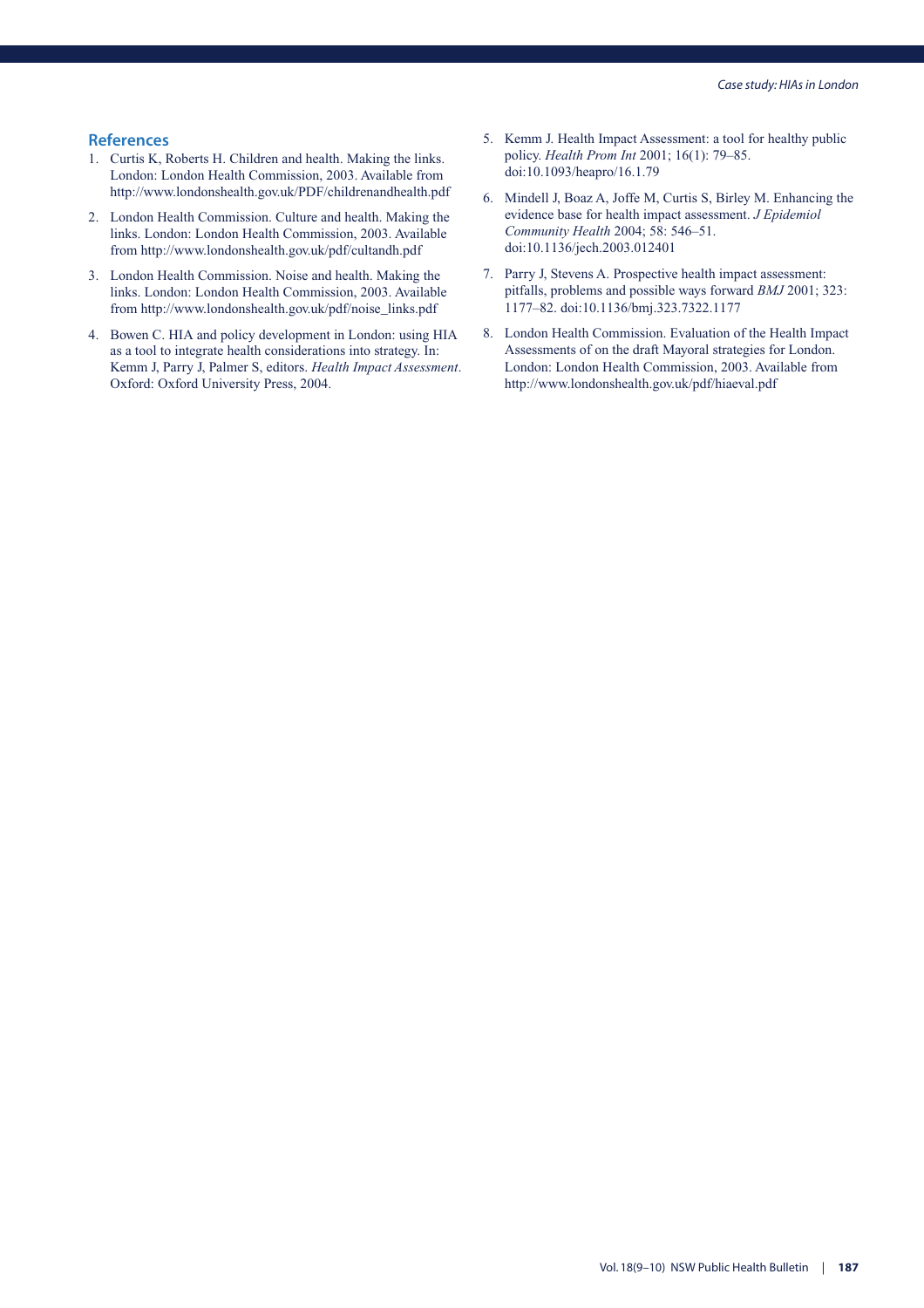# An overview of the regulatory planning system in New South Wales: identifying points of intervention for health impact assessment and consideration of health impacts

#### *Patrick J. Harris***A,B***, Ben F. Harris-Roxas***<sup>A</sup>** *and Elizabeth Harris***<sup>A</sup>**

<sup>A</sup>*Centre for Health Equity Training, Research & Evaluation (CHETRE), University of New South Wales* <sup>B</sup>*Corresponding author. Email: patrick.harris@unsw.edu.au*

**Abstract:** The experience of health impact assessment (HIA) in NSW has shown that it is possible to incorporate considerations of health impacts into decision-making concerning urban planning. In NSW, the *Environmental Planning and Assessment Act 1979* is the regulatory framework governing urban planning. This legislative system provides opportunities for HIA and the consideration of health impacts as part of developing plans, policies and development proposals within NSW.

The benefits and promises of health impact assessment (HIA) for urban planning have been clearly articulated throughout this issue of the *Bulletin* and in the broader international literature. HIA can incorporate the consideration of health, the wider determinants of health and health inequity within urban planning decision-making,<sup>1,2</sup> while providing opportunities for collaborative work between health and other sectors, including urban planning. $3-6$ 

Land-use planning and development in NSW is governed by the *Environmental Planning and Assessment Act 1979*. 7 The Act provides opportunities for the use and development of HIA as an urban planning tool and the consideration of health impacts within the planning and development system. Table 1 outlines the objectives of the Act which have direct links to the wider determinants of health.3,8 However, this important statutory influence on health is largely unknown to health professionals.

This article provides an overview of the planning system, focussing on statutory plan-making and the development assessment process. The purpose is to provide health pro-

fessionals with a summary of the complex regulatory framework which governs urban planning in NSW, suggesting points of intervention for HIA within this system. The discussion will assist health professionals to better communicate with their planning colleagues in proposing the effective use of HIA in all planning decisions – from broad plans to the determination of site-specific development applications. It encourages them to consider adverse health impacts as well as positively providing for the wellbeing of the community.

#### **The two levels of the planning system: plan-making and development assessment**

The Act covers two principal areas of interest for HIA, plan-making and development applications. Both provide valuable opportunities to encourage consideration of health impacts and the use of HIA.

#### *Plan-making*

Plan-making is covered by Part 3 of the Act through statutory and non-statutory environmental planning instruments (Figure 1), which link directly to health and well-being through their provisions. These instruments include: protecting the environment; controlling development; reserving land for public use; the provision, maintenance and retention of affordable housing; controlling advertising; and protecting and conserving ecological communities. An additional opportunity presents itself with respect to 'such other matters as are authorised or required to be included in the environmental planning instrument by this or any other Act'.7 Accordingly, considerations under the *NSW Public Health Act 1991* could be taken into account at this point.

#### *Statutory environmental planning instruments*

There are three statutory environmental planning instruments: (1) State Environmental Planning Policies, (2) Regional Environmental Plans and (3) Local Environmental Plans.

(1) The first of these, State Environmental Planning Policies, deals with issues of significance to the state and people of NSW and are overseen by the NSW State Government. There are over 70 of these, many of which have direct and indirect links to health.9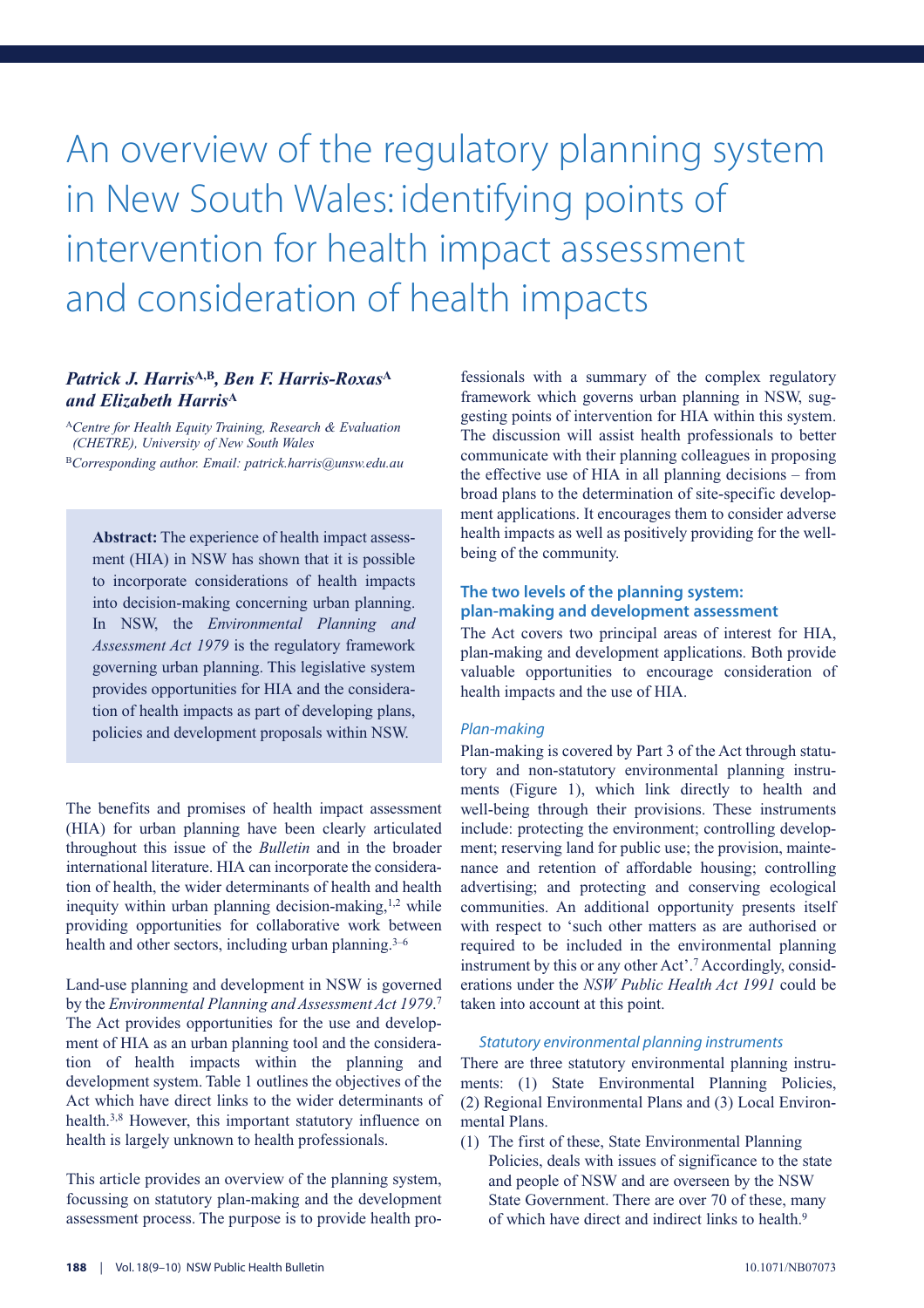#### **Table 1. Objectives of the** *NSW Environmental Planning and Assessment Act 1979, No. 203*

#### The objectives of this Act are:

- (a) to encourage:
	- (i) the proper management, development and conservation of natural and artificial resources, including agricultural land, natural areas, forests, minerals, water, cities, towns and villages for the purpose of promoting the social and economic welfare of the community and a better environment
	- (ii) the promotion and co-ordination of the orderly and economic use and development of land
	- (iii) the protection, provision and co-ordination of communication and utility services
	- (iv) the provision of land for public purposes
	- (v) the provision and co-ordination of community services and facilities
	- (vi) the protection of the environment, including the protection and conservation of native animals and plants, including threatened species, populations and ecological communities, and their habitats
	- (vii) ecologically sustainable development and
	- (viii) the provision and maintenance of affordable housing
- (b) to promote the sharing of the responsibility for environmental planning between the different levels of government in the State and
- (c) to provide increased opportunity for public involvement and participation in environmental planning and assessment.

Source: *NSW Government. Environmental Planning and Assessment Act 1979 No. 203*.



*\*Regional Environmental Plans are increasingly being superseded by Regional Strategies. Source: Dr Danny Wiggins, personal communications.*

**Figure 1. Part 3 of the NSW** *Environmental Planning and Assessment Act 1979***.**

- (2) At the next level, Regional Environmental Plans are also overseen by the NSW State Government. These plans may also incorporate health-related issues, providing detailed regional land-use planning across issues such as urban growth, commercial centres, extractive industries, recreational needs, rural lands, and heritage and conservation.10
- (3) Local Environmental Plans are statutory instruments overseen by the NSW State Government but are developed and implemented by local government. They guide zoning of land use and development standards. Zoning establishes which types of land use are permitted or prohibited, eg a supermarket may be permitted in a commercial zone but not in a residential zone. Development standards control aspects of developments such as regulating the height of buildings or the amount of open space to be provided. At the time of writing, councils are revising their Local Environmental Plans using a mandated State Government standard template.<sup>11</sup> This will provide more direct opportunities through creative interpretation of the legislation for health impacts to be incorporated at the local level.

#### *Non-statutory environmental planning guidance documents*

Local Environmental Plans are directly linked to other non-statutory (and therefore more flexible) local planmaking processes. Of specific importance to health are Development Control Plans. These plans support and supplement controls established in the Local Environmental Plans by way of more detailed planning and design guidelines that must be taken into account by a development. For example, a Local Environmental Plan will specify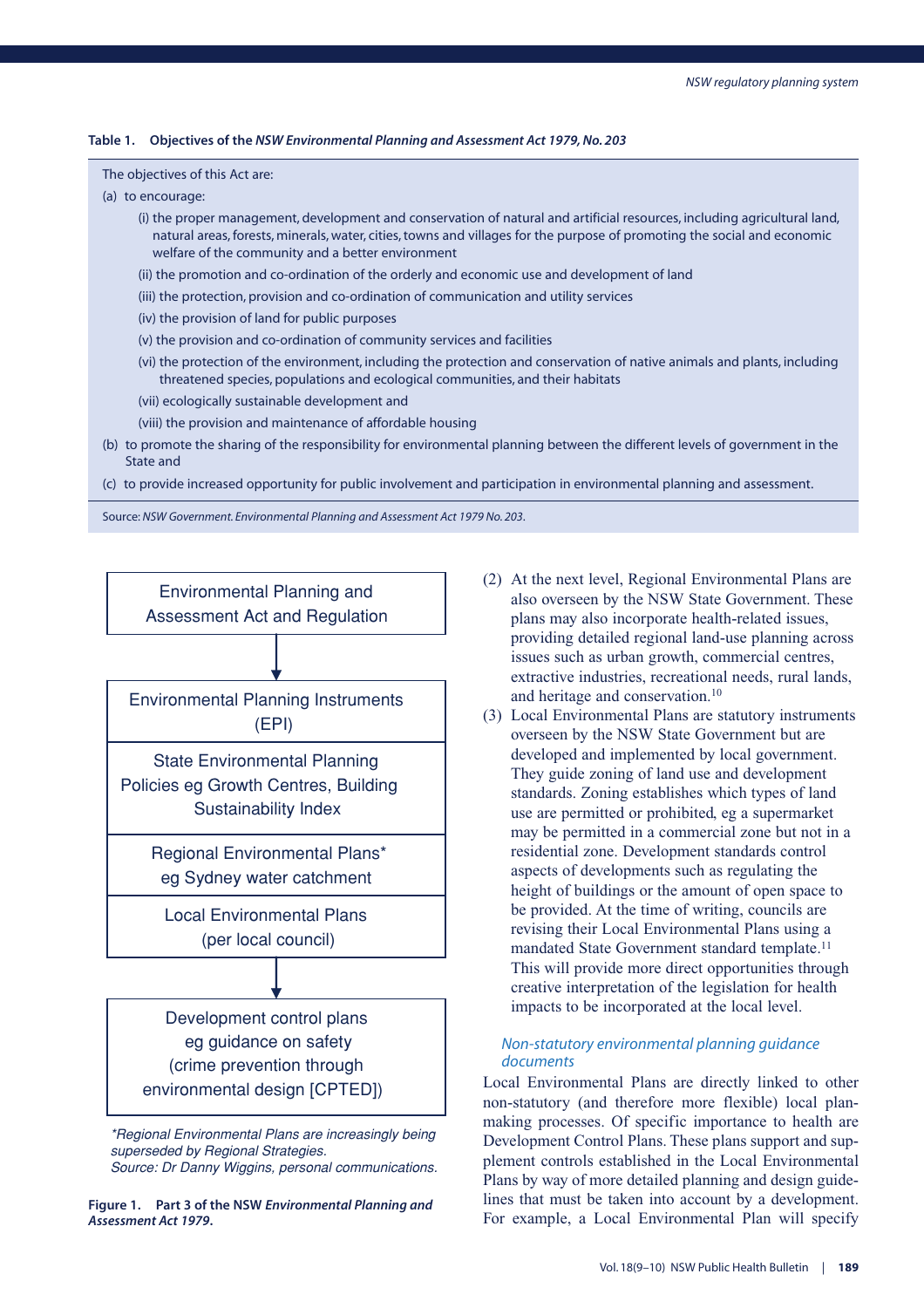what uses are permitted through zoning (eg town houses in a residential zone). In turn the Local Environmental Plan can link to a Development Control Plan which guides the way this development is carried out and what should be in place when the development occurs (eg cycleway to encourage physical activity).12 Development Control Plans may also be related to other plans such as a 'place plan' to establish sites for community centres in a residential area which can build social capital. At the same time, Development Control Plans can link to Section 94 of the Act (Contribution towards provision or improvement of amenities or services), which requires developers to contribute additional facilities and services as a result of their development (eg the provision of public parkland).

Another important non-statutory planning document created by the State Government, and replacing Regional Environmental Plans, are Regional Strategies. While not statutory instruments, they are policy documents providing ministerial direction which Local Environmental Plans are required to follow.10 Therefore improved consideration of health impacts within Regional Strategies could have a wide-reaching influence on health and well-being (see Wells et al. in this issue).

#### *Development assessments*

Development assessments, the consideration of specific proposals for development, are covered by Part 3A and Part 4 of the Act. Part 3A is concerned with developments defined as 'Major Projects' by the Minister for Planning, and their assessment is overseen by State Government.13,14 Part 4, which relates to other developments, is managed by local government (guidance is available from each local council). For all developments in both Parts 3A and Part 4, there are three stages in the assessment process at which consideration of health, or use of HIA, can be inserted: (1) consultation before lodgement of an application; (2) the lodgement of an application; and (3) the assessment of the application.

#### *(1) Consultation before lodgement of an application*

A proponent will consult either the Department of Planning (Part 3A applications) or local government (Part 4). At this stage, there are opportunities for health to engage with both the Department of Planning and individual local councils to encourage the consideration of health at this early stage of the process. For Part 3A applications, the Department of Planning provides information that must be included in the submission of an environmental assessment. For Part 4, individual local councils provide guideline documents for lodgement requirements.

#### *(2) Lodgement of an application*

This stage, when the assessment is lodged (for both Part 3a and 4), provides further opportunities for health and wellbeing to inform the initial acceptance or rejection of the assessment by the Department of Planning or local

council. For Part 3A, following consultation with relevant agencies (including the Department of Health), the Director General of the Department of Planning may request additional information or refuse to exhibit the environmental assessment. For Part 4, local councils may reject applications that are unclear in their intentions or provide insufficient information; or councils may request additional information.

#### *(3) Assessment of the application*

For Part 3A, the Director General will consult with relevant agencies before finalising an assessment report. This report is then submitted to the Minister for a determination; the project can be rejected or approved, with conditions considered appropriate.

For Part 4, local governments assess applications using criteria laid out in Section 79c of the Act. Section 79c contains many avenues of influence for health, through five considerations. The first considerations are environmental planning instruments (State Environmental Planning Policies, Regional Environmental Plans, Local Environmental Plans, Regional Strategies) and Development Control Plans. Second considerations are any potential impacts of the development, including environmental, social and economic. The third considerations involve the suitability of the site for the development (eg any natural characteristics, ease of access and availability of services). The fourth considerations entail submissions made in accordance with the Act (eg from neighbours, other bodies such as advocacy agencies). The fifth considerations encompass the public interest, including health and wellbeing.

#### **Conclusion**

This overview of the regulatory planning system in NSW provides an insight into the consideration of health and health impacts in planning. However, a word of warning is required. Despite the importance of regulation governing the work of those involved in planning, research in Australia and overseas has indicated that regulations alone are insufficient to fully address health impacts.15,16 A more strategic and creative approach is required that combines regulation with proactive strategies by the health sector to foster collaboration and trust.

#### **Acknowledgement**

We would like to thank Dr Danny Wiggins (planning and design consultant and private developer) for comments on drafts of this paper.

- 1. Frumkin H. Healthy places: exploring the evidence. *Am J Public Health* 2003; 93(9): 1451–6.
- 2. Frumkin H, Frank L, Jackson R. *Urban sprawl and public health: designing, planning, and building*. Washington DC: Island Press, 2004.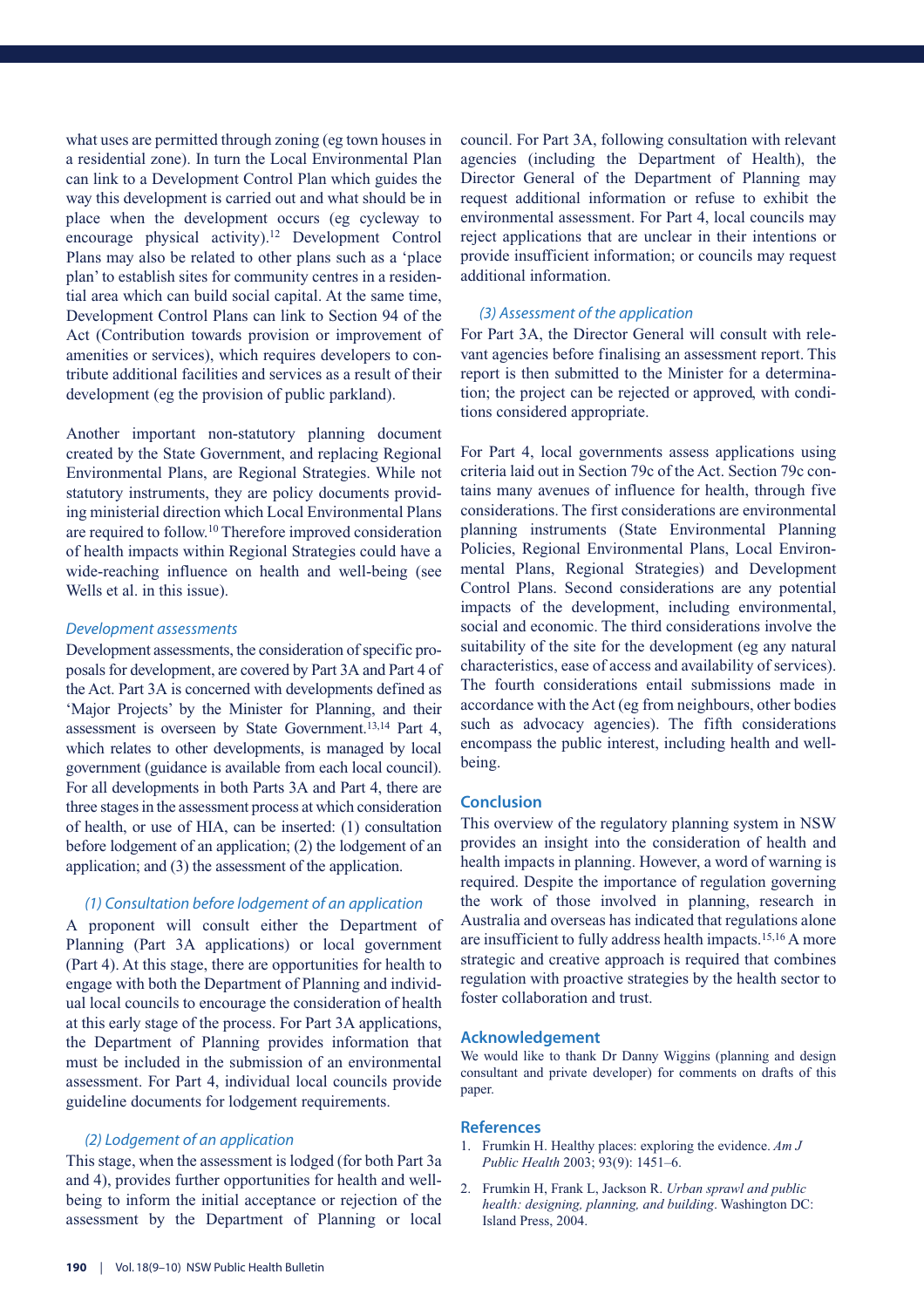- 3. Barton H. A health map for urban planners: towards a conceptual map for healthy, sustainable settlements. *Built Environ* 2005; 31(4): 339–55. doi:10.2148/benv.2005.31.4.339
- 4. Northridge ME, Sclar E. A joint urban planning and public health framework: contributions to health impact assessment. *Am J Public Health* 2003; 93(1): 118–21.
- 5. WHO Europe. Health impact assessment: healthy cities and urban governance, 2005. Available at http://www.euro.who.int/healthy-cities/UHT/20050201\_10, accessed 22 August 2006.
- 6. Dannenberg AL, Bhatia R, Cole BL, Dora C, Fielding JE, Kraft K *et al.* Growing the field of health impact assessment in the United States: an agenda for research and practice. *Am J Public Health* 2006; 96: 262–70. doi:10.2105/AJPH.2005.069880
- 7. NSW Government. *Environmental Planning and Assessment Act 1979, No. 203*, 1979.
- 8. Dahlgren G, Whitehead M. *Policies and strategies to promote social equity in health*. Stockholm: Institute for Future Studies, 1991.
- 9. NSW Department of Planning. *State environmental planning policies*, 2007.
- 10. NSW Department of Planning. *Implementation of regional strategies—ministerial direction* (Local Planning, Section 117 Directions). Sydney: NSW Government, NSW Department of Planning, 2007.
- 11. NSW Department of Planning. *Local plan making*, 2007.
- 12. National Heart Foundation of Australia. *Healthy by design: a planner's guide to environments for active living*. West Melbourne: National Heart Foundation of Australia (Victoria Division), 2004.
- 13. NSW Department of Planning. *NSW major projects assessment system: a community guide.* Sydney: NSW Government, 2005.
- 14. NSW Department of Planning. *Project applications under Part 3A: steps in the process.* Sydney: NSW Government, NSW Department of Planning, 2005.
- 15. National Public Health Partnership. *Health impact assessment: legislative and administrative frameworks*. Melbourne: National Public Health Partnership, 2004.
- 16. Banken R. Health impact assessment: how to start the process and make it last. *Bull World Health Organ* 2003; 81: 389–91.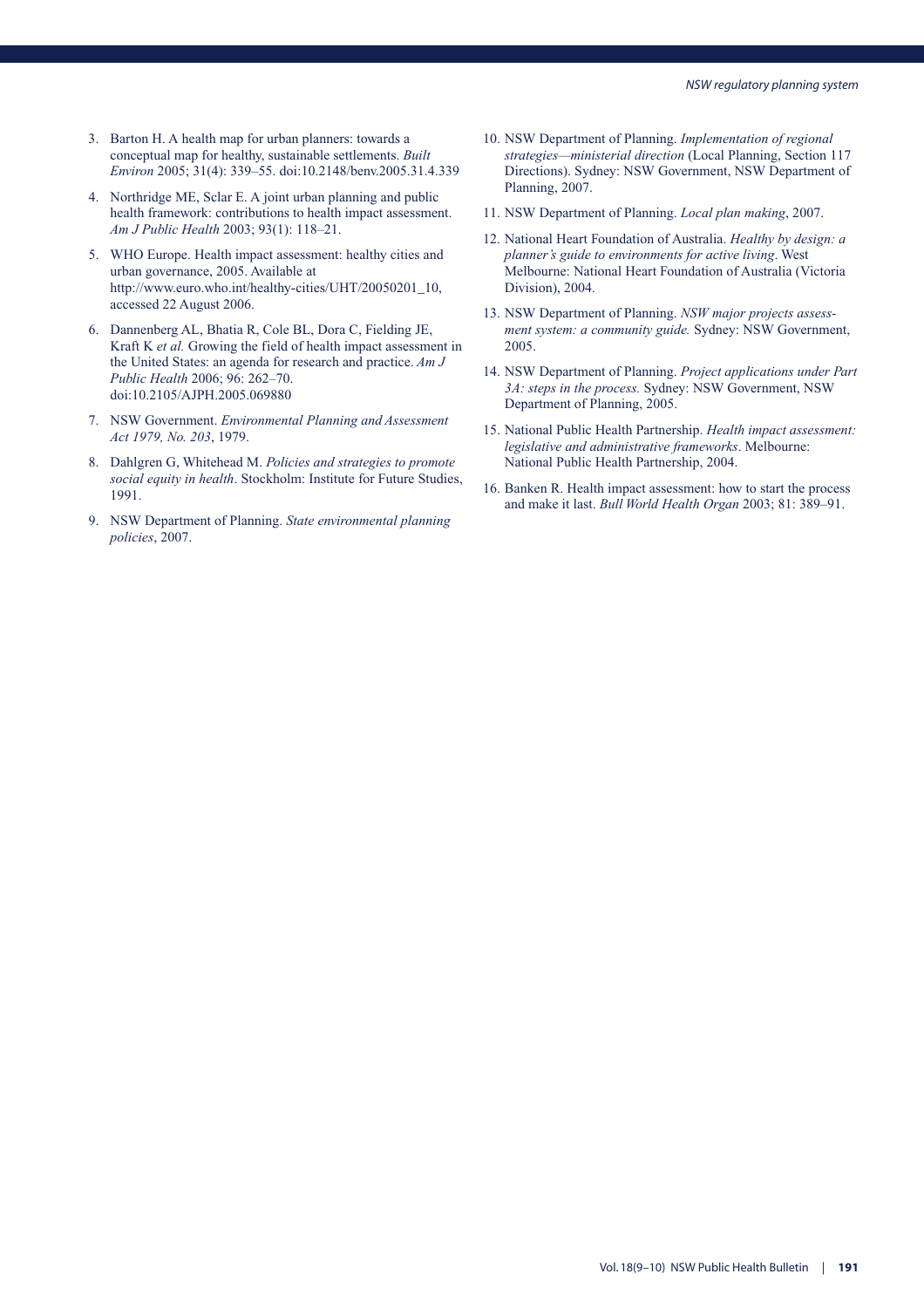### Building health impact assessment capacity as a lever for healthy public policy in urban planning

#### *Jenny L. Hughes***A,C** *and Lynn A. Kemp***<sup>B</sup>**

<sup>A</sup>*Centre for Chronic Disease Prevention and Health Advancement, NSW Department of Health*

<sup>B</sup>*UNSW Research Centre for Primary Health Care and Equity, University of New South Wales*

<sup>C</sup>*Corresponding author. Email:*

*jenny.hughes@doh.health.nsw.gov.au*

**Abstract:** Building capacity to improve health through applying health impact assessment (HIA) increases the range of people, organisations and communities who are able to address health problems and, in particular, the problems that arise out of social inequity and social exclusion. To achieve this, a range of strategies is required across the areas of organisational development, workforce development, resource allocation, leadership and partnerships. A conceptual framework to guide understanding of capacity building evolved during a three-year capacity building project that supported the implementation of HIA. This is also applicable to the broader agenda of healthy public policy.

The NSW Health and Equity Statement<sup>1</sup> recommended that processes should be developed for health impact assessment (HIA) as one set of strategies to ensure that proposed government policies, programs and projects would improve health and address health inequalities.<sup>2</sup> In order to implement the Health and Equity policy statement, capacity to undertake HIA was required. Central to any capacity building approach is a clear perspective of whose capacity is to be built and the purpose of the capacity. This paper will describe the development of capacity building theory,<sup>3</sup> which is needed to embed HIA as a viable tool for intersectoral action to improve considerations of health in urban planning.

That HIA is an effective tool for improving health in urban environments became apparent during a three-year project to build the capacity for HIA in NSW. To be effective, however, HIA needed to be embedded in both the health system and agencies other than health. Studies from other countries report difficulties in implementing healthy public policy and institutionalising HIA in a form that moves from a statement of intention to sustainable implementation. $4-6$ To embed HIA in NSW in an integrated and sustainable way required a range of strategies that were complementary to the capacity-building strategies used so far.

#### **Processes**

The NSW Health Impact Assessment Project<sup>2</sup> began in 2002 with the intention of raising awareness, exploring the feasibility of the development of HIA in NSW and identifying areas where capacity needed to be built. In 2005, a three-year capacity building project commenced which aimed to integrate HIA into the NSW health system as a tool to improve internal planning and decision-making and as a way to engage external partners on initiatives that influence health outcomes.

Emerging in the early stages of the capacity building project was the realisation that the project was building capacity within the health system at a practitioner level. However, if HIA was to influence healthy urban planning, it also needed to be embedded in agencies other than NSW Health. This required additional development of infrastructure and sustainable intersectoral capacity.

To explore mechanisms to build this capacity a Healthy Urban Planning workshop was held in late 2005. Senior managers from NSW Health, the NSW Department of Planning and local government agencies attended the workshop. It aimed to build partnerships and capacity intersectorally. The workshop identified a limited organisational capacity not only within NSW Health but also in other agencies to work collaboratively and use HIA as a tool to strengthen current planning approaches. Also evident was that capacity needed to be built at different levels within organisations and that not all people in all systems need to have the skills to do an HIA.

A framework was developed that defined a set of capacitybuilding strategies at multiple levels (Figure 1). These became known as micro, meso and macro strategies to embed HIA in the health system and agencies other than health.

#### **Findings**

The capacity building project has demonstrated that to influence healthy urban planning, HIA capacity is needed in different ways at both operational and strategic levels.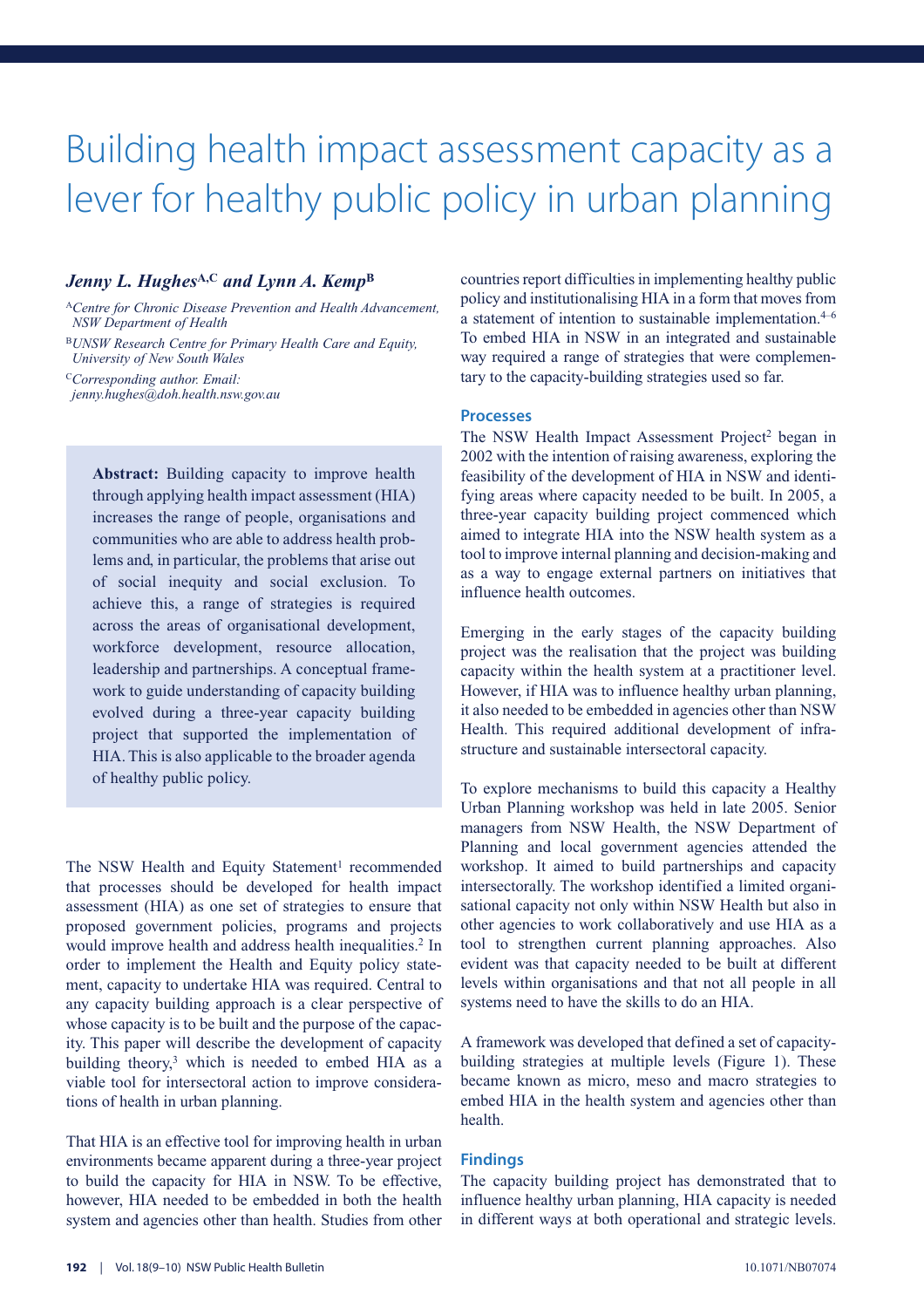The micro strategies influence organisational capacity to implement HIA at an individual level. For example, the 'Learning by Doing' developmental site training program built the capacity of individuals and service teams to understand and implement the HIA methodology.

The meso strategies influence the agency commitment to providing resources and support that builds organisational capacity in HIA. Examples of that are: the Population Health Service Level Agreements between the Area Health Services and the NSW Department of Health, which stipulate a requirement to promote strategic alliances with agencies such as local government and to support the implementation of the NSW Health Impact Assessment Project.

The macro strategies have become the basis for the creation of healthy public policy approaches in agencies other than health to deliver program responses to health problems in a sustainable manner. An example is the creation of formal communication mechanisms between the NSW Department of Health and the Department of Planning on the use of HIA.

#### **Discussion**

Different types of HIA capacity need to be built at the micro, meso and macro levels of organisations in order to improve considerations of health in urban planning. A healthy public policy approach is useful for understanding these different levels of capacity. Healthy public policy improves the conditions under which people live: ie secure, safe, adequate and sustainable livelihoods.7

Making healthy public policy sustainable is multidimensional, requiring a range of strategies, at a range of levels that are continually tailored to opportunities arising from the development of individual and organisational capacity. Commonality of intent within individual systems to improve considerations of health in urban planning around policies, programs and projects to improve health may not always be enough.



**Figure 1. A framework for building capacity through multiple level strategies to embed health impact assessment and healthy public policy**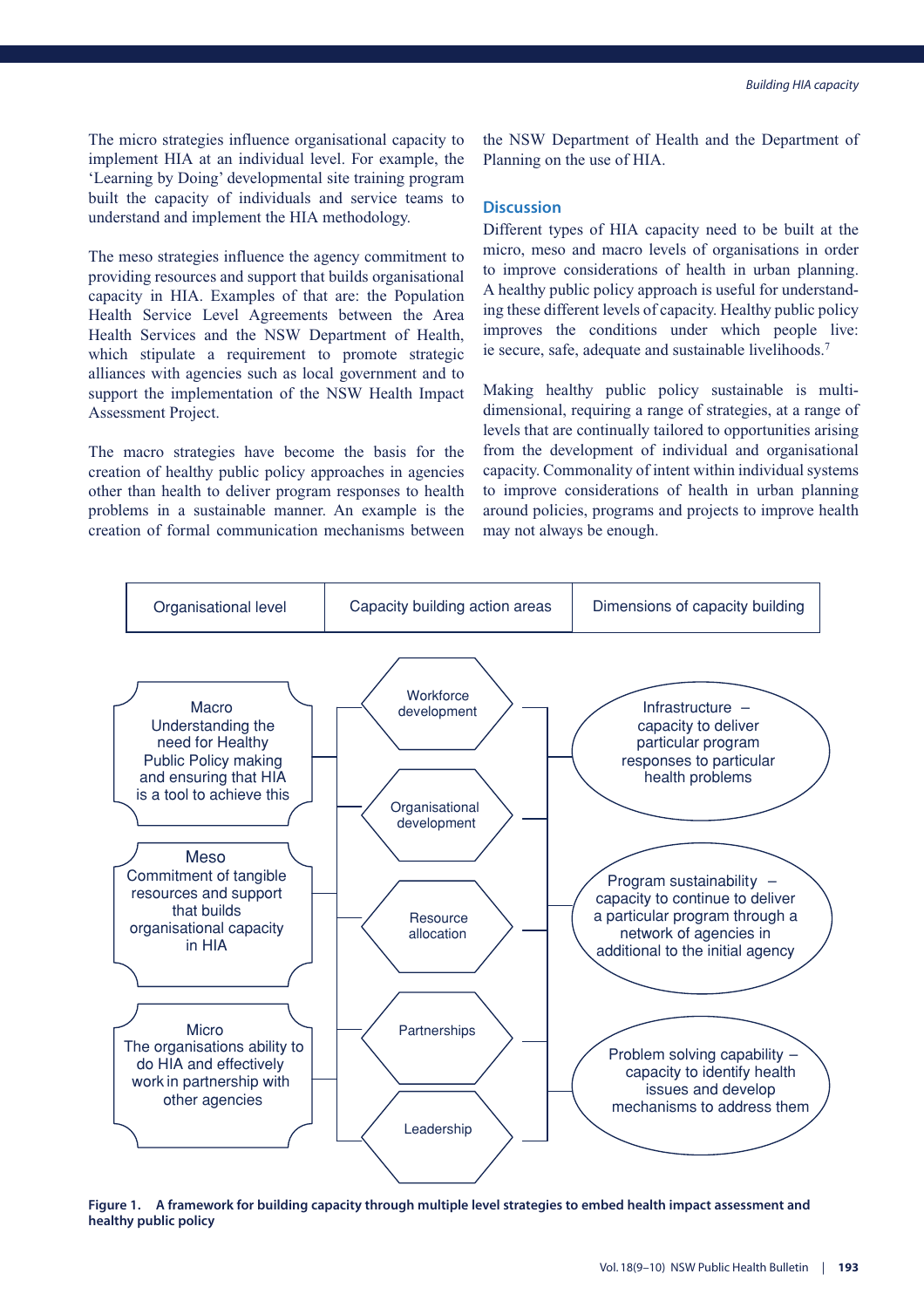Sustainable intersectoral healthy public policy needs projects or programs based on this multidimensional aspect of capacity building. Multiple strategies at multiple levels need to be incorporated early in the planning process. In particular, consideration of strategies at the meso and macro level will support intersectoral outcomes that reflect joint infrastructure development, sustainability and organisations' problem-solving capability.

The HIA program is now therefore channelling efforts around decision-makers at the meso and macro level of health and human services to ensure that there is ongoing adoption of the social determinants of health as the basis for healthy urban planning and as a lever for the creation of healthy public policy approaches.

#### **References**

1. *NSW Health and Equity Statement: in all fairness, increasing equity in health across NSW*. Sydney: NSW Department of Health, 2004.

- 2. *NSW Health Impact Assessment Project phase 1 project report*. Sydney: Centre for Health Equity Training, Research and Evaluation, University of New South Wales, 2003.
- 3. *A framework for building capacity to improve health*. Sydney: NSW Department of Health, 2001. Available at www.health.nsw.gov.au, accessed 2 April 2007.
- 4. Gagnon F, Turgeon J, Dallaire C. Healthy public policy: a conceptual cognitive framework. *Health Policy* 2007; 81: 42–55. doi:10.1016/j.healthpol.2006.05.012
- 5. Mahoney M, Morgan R. Health impact assessment in Australia and New Zealand: an exploration of methodological concerns *Int J Health Promot Educ* 2001; 8(1): 8–11.
- 6. Harris E. *NSW Health Impact Assessment Project review: a discussion paper prepared for the NSW HIA Steering Committee*. Sydney: Research Centre for Primary Health Care and Equity, University of New South Wales, 2006.
- 7. Milio N. Glossary: healthy public policy. *J Epidemiol Community Health* 2001; 55: 622–3. http://jech.bmj.com/ cgi/content/full/55/9/622doi:10.1136/jech.55.9.622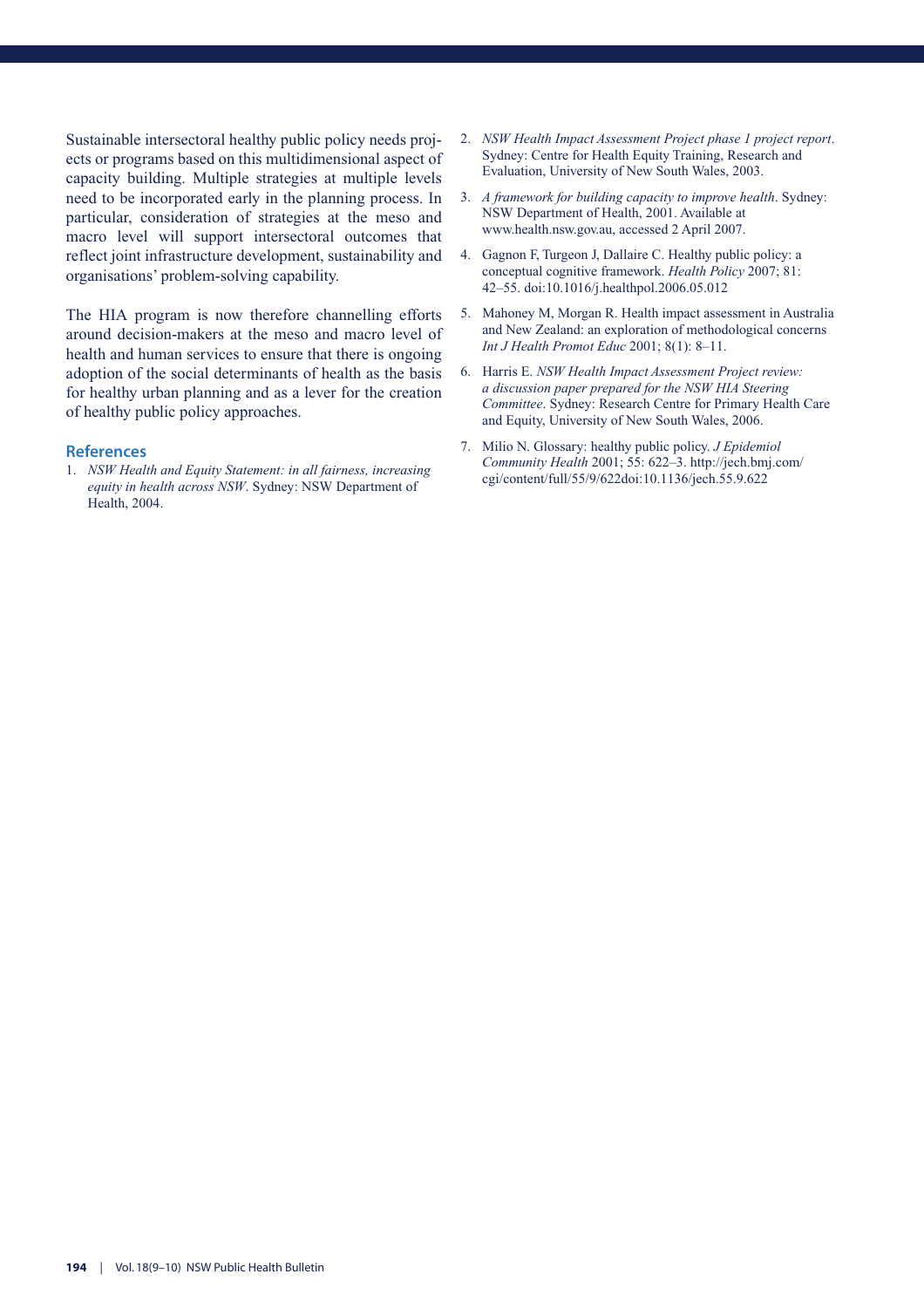# Channelling Edwin Chadwick: beyond utopian thinking in urban planning policy and health

#### *Stephen J. Corbett*

*School of Public Health, University of Sydney Centre for Population Health, Sydney West Area Health Service Email: stephen\_corbett@wsahs.nsw.gov.au*

**Abstract:** Health impact assessment is advanced as a formal means to assess the direct and indirect health impacts of urban planning decisions and processes. It is, however, an intrinsically passive policy device. A more comprehensive and practical policy framework or architecture, reminiscent of that devised by Edwin Chadwick and the sanitary reform movement in 19th Century England, will be necessary to reorient the goals and practices of urban planning.

In 1516 Thomas More published *Utopia*, <sup>1</sup> his vision of an ideal society in which privilege, title and private property had been abolished and the head of state was chosen in representative elections. People lived in spacious, wellventilated houses, and a social safety net prevented the poor from becoming ill and the ill from becoming poor.

Left unchecked, the growth of cities is at the mercy of landholders and speculators with no direct interest in the quality of future urban environments nor in the health of its citizens. Utopian visions of urban form have had and continue to have a role in planning for the future. Ebenezer Howard's *Garden Cities of Tomorrow*<sup>2</sup> placed cities in the countryside, distancing populations from polluted and unsanitary town centres. Le Corbusier's cities of tomorrow, with connecting freeways, high-rise apartments and open space, promised efficiency, amenity and access.<sup>3</sup> In Sydney, the suburb of Bonnyrigg, a privately developed estate, and high-rise public housing in Waterloo and Surry Hills were in the mould of Howard and Le Corbusier respectively.

Just as More's *Utopia* was transformed into the nightmarish dystopias of Aldous Huxley<sup>4</sup> and George Orwell,<sup>5</sup> modern urban planning has had its failures, as Jane Jacobs made plain in *Death and Life of Great American Cities*: 6

But look what we have built: low income projects that become worse centres of delinquency, vandalism and hopelessness than the slums they were built to replace; middle income housing which are true marvels of dullness and regimentation, sealed against the buoyancy and vitality of city life; luxury housing that mitigates its inanity with vapid vulgarity, expressways which eviscerate great cities. This is not rebuilding, this is the sacking of cities.

How, in the process of urban development, can we steer a course between the need for a strong contemporary urban vision, the excesses of utopianism and the chaos of unregulated development? Integrated planning recognises that urban development is a highly complex and contested activity that must assimilate the demands of population growth, land ownership and use, natural resource management, transport and infrastructure, environment and sustainability. London,<sup>7</sup> Melbourne,<sup>8</sup> Sydney<sup>9</sup> and South East Queensland10 have all produced integrated long-term plans that have grappled with this complexity. While these plans acknowledge the long-term consequences for health of, for example, incompatible land use, they are almost silent on public health questions such as the health and economic impacts of sedentarism and the loss of social cohesion in many of our communities.

How is the proper consideration of the health of future urban populations to get a seat on this runaway train of urban growth? It may be useful to consult the public health archives. Edwin Chadwick was the architect of public policy reform in Victorian England. His manifesto for public health, the *Report* … *from the Poor Law Commissioners on an Inquiry into the Sanitary Conditions of the Labouring Population of Great Britain*, <sup>11</sup> published in 1842, set the stage for a suite of major reforms. It included most famously the first *Public Health Act* but also wholesale reforms of local administration and the funeral industry, the training and recruitment of a cadre of Medical Officers of Health, the resolution of technical arguments about the form of London's sewers and the financing of a massive program of public hygiene works. Although argued on the basis of the flawed science of miasmatism, (which postulated that most illness resulted from the inhalation of the effluvia of rotting animal and vegetable matter) it was buttressed by convincing, but still nascent, epidemiological and demographic data.

In contrast, the Healthy Cities movement was prompted by the World Health Organization (WHO) as an embodiment of the newly minted principles of the Ottawa Charter.12 It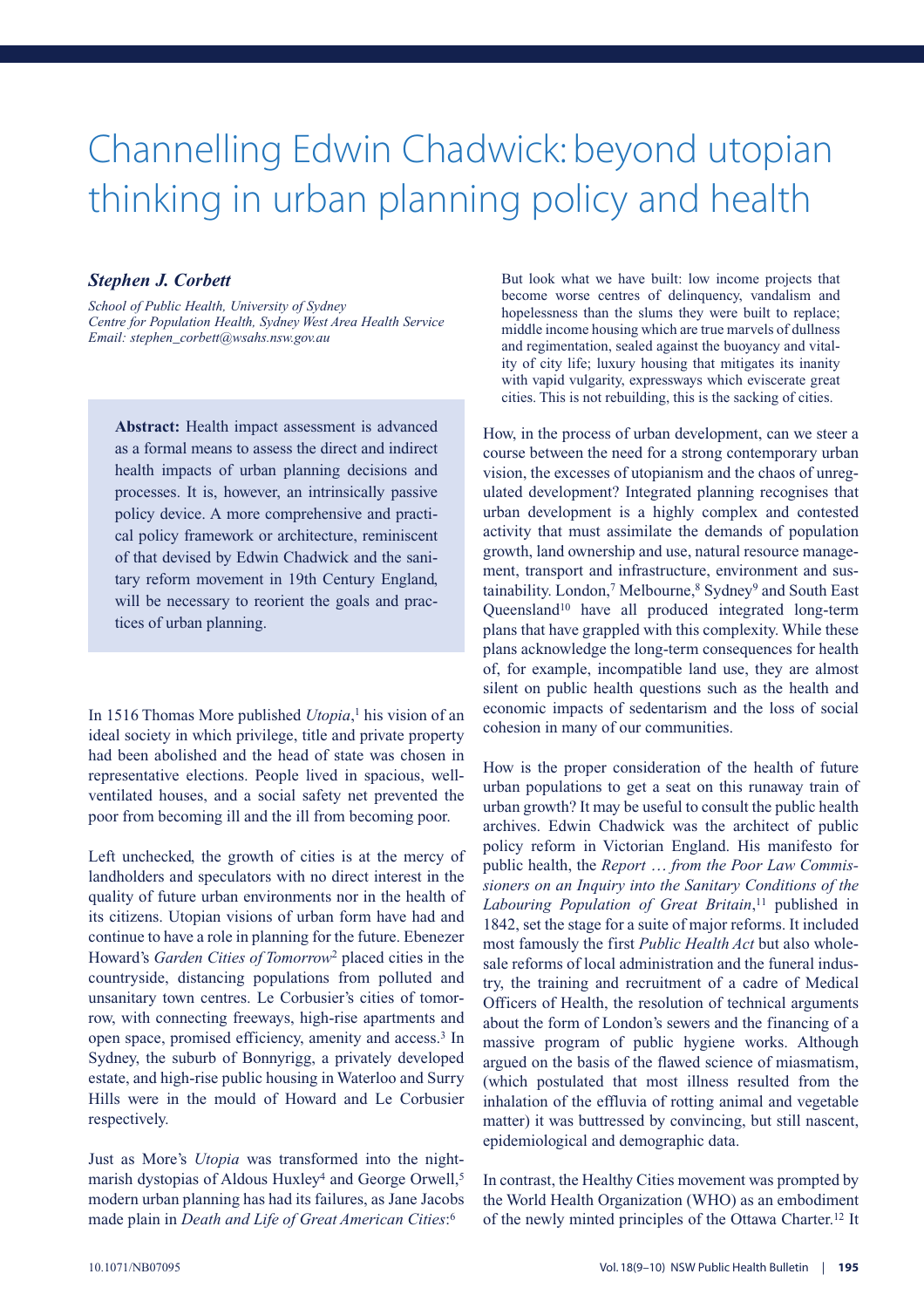set out to engage local government in health development with a special emphasis on health inequalities and urban poverty, the needs of vulnerable groups, participatory governance and the social, economic and environmental determinants of health. Today, over 1200 cities and towns from more than 30 countries in the WHO European Region are Healthy Cities. Now in its fourth phase (2003–2008), the program is focussed on three core themes: healthy ageing, healthy urban planning and health impact assessment. In addition, all participating cities focus on the topic of physical activity and active living.

These two policy approaches represent a polarity in public health policy and practice. The former, a more comprehensive policy architecture which surveys the entire field of urban planning, looking for opportunities for influence and change which would have long-term benefits for health;13 the latter a set of principles for achieving a healthier future, poorly articulated with mainstream urban planning and yet important for building a constituency for change, without which any policy will falter.

Perhaps after 20 years of public health advocacy, a more Chadwickian eye needs to be cast over our approaches to urban health reform.

#### **Regulation hard and soft**

Edwin Chadwick's penchant for prescriptive regulation would be unacceptable to governments in the 21st Century. Mandating, for example, health risk assessments of new developments, would be perceived as an unnecessary imposition. There are, however, softer regulatory options that may provide real opportunities for healthy urban planning:

- Emerging opportunities for the inclusion of health in existing compliance standards such as the recently introduced NSW Building Sustainability Index (BASIX) and the foreshadowed subregional planning tool (METRIX).
- Guidance documents, preferably with joint endorsement by health and planning authorities that contain practical and detailed advice about healthy design, eg the Western Australian Planning Commission (WAPC) *Liveable Neighbourhoods Code*, <sup>14</sup> the National Heart Foundation's *Healthy by Design Guide for Local Government*, <sup>15</sup> and under development is the Commonwealth *Healthy Spaces And Places: National Planning Guidelines Project*. 16
- Prescribing a consideration of critical health issues in environmental impact statements, eg in NSW Planning, focus meetings are the juncture in the planning process where the contents of an environmental impact statement are decided.
- Possible regulatory innovation that could benefit food and transport systems, such as tradeable development rights for agricultural land and land near transport.

#### **Translate public health objectives into the language of economics**

Increasingly, the costs of some of the direct and indirect health effects of urban air pollution, overweight and obesity and diabetes are being documented.16 What would be even more helpful, given the inevitability of population growth and urban expansion, would be estimates of the marginal costs to health of each of the feasible urban development scenarios. Furthermore if there are specific policy objectives, then the costs and benefits of these proposals need careful assessment. For example, the early placement of schools and public transport infrastructure in new developments may establish patterns of mobility and interconnectedness that will have lasting health benefits for the new community. Treasuries are more likely to support costed proposals which may be able to be included in development levies and which deliver short- to medium-term benefits.

#### **Professional training**

Just as Chadwick and his successors created Medical Officers of Health and Environmental Health Officers as the local arbiters and inspectors of public health risk, so we will need to create a cadre of trained professionals for the issue and for the times. The recent example of the upskilling of the private sector in their ability to undertake health assessment of contaminated sites, stimulated by specific requirements in the *Contaminated Lands Management Act 1997*, suggest that the labour market will respond rapidly if the right demands are included in public health and planning legislation.

#### **Whole of Government action**

The health of current and future communities needs to be a policy consideration at all levels of the planning system, from strategic to regional to local planning. Collaboration across government is vital if this is to be achieved: there have been some recent successes. In the early stages of the rollout of the Sydney Metropolitan Strategy in 2007, it became obvious that a potentially unwelcome outcome might be a rush to develop high-density residential areas along very busy road transport corridors. The Department of Planning has initiated a process to develop, with the agreement of all NSW government agencies, guidance on acceptable air and noise criteria for these kinds of development.

Chadwick was more utilitarian ideologue than utopian,<sup>17</sup> and as the architect of the workhouse and the revision of the Poor Laws he was for a time dubbed 'the most hated man in England'. After his demise, the *Times* gloated: 'we would rather take our chances with cholera than be bullied into health by the likes of Mr Chadwick'. And yet on the 150th anniversary of Chadwick's *1848 Public Health Act,* the British Medical Journal asserted that its (and his) qualities of imagination and determination are still needed today.18 I agree.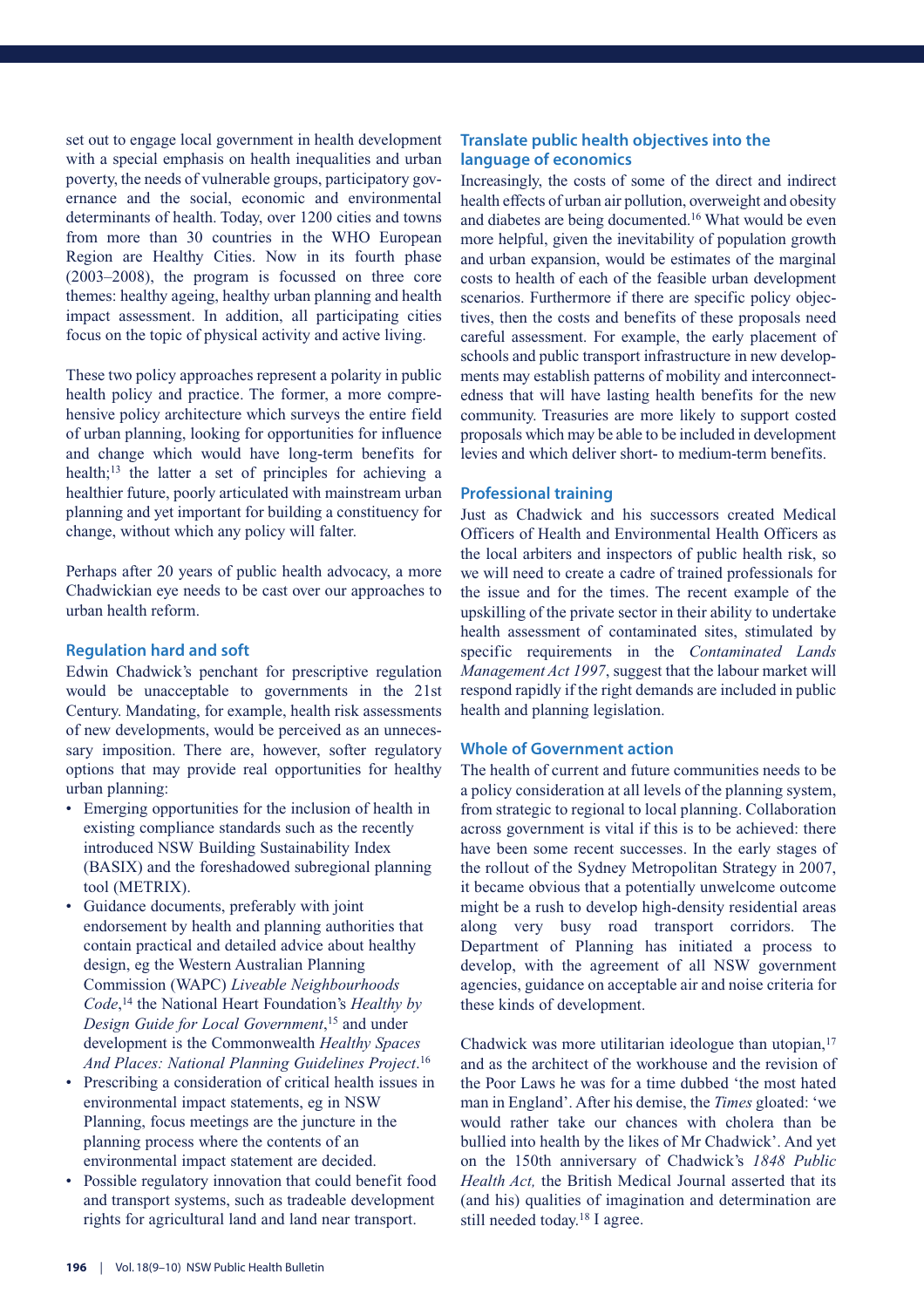#### **References**

- 1. More T. *Utopia*. Cambridge: Cambridge University Press, 2002.
- 2. Howard E. *Garden Cities of Tomorrow*. London: Faber and Farber, 1965.
- 3. Le Corbusier. *Cities of tomorrow and their planning*. London: Rodker, 1947.
- 4. Huxley A. *Brave new world*. London: Chatto and Windus, 1970.
- 5. Orwell G. *1984*. Oxford: Clarendon Press, 1984.
- 6. Jacobs J. *Death and life of great American cities*: Random House, 1961.
- 7. *The London Plan*. London: Greater London Authority, 2006.
- 8. *Melbourne 2030*. Melbourne: Victorian Department of Sustainability and Environment, 2005.
- 9. *Sydney Metropolitan Strategy*. Sydney: NSW Department of Planning, 2005.
- 10. *South East Queensland Regional Plan*. Brisbane: Queensland Department of Infrastructure, 2005.
- 11. Chadwick E. *Report on the sanitary condition of the labouring population of Great Britain 1842.* Edinburgh: Edinburgh University Press, 1965.
- 12. *World Health Organization, Ottawa Charter for Health Promotion*. Geneva: WHO, 1986.
- 13. Corbett SJ. A ministry for the public's health: an imperative for disease prevention in the 21st century? *Med J Aust* 2005; 183(5): 254–7.
- 14. *Liveable Neighbourhood Code.* Perth: West Australian Planning Commission, 2004.
- 15. *Healthy by design: a planners' guide to environments for active living*. Melbourne: National Heart Foundation (Victorian Division), 2004.
- 16. *Healthy Spaces And Places: National Planning Guidelines Project*. Canberra: Commonwealth Department of Health and Ageing, 2007.
- 17. Mackenbach JP. Thomas More, Etienne Cabet and the Paradoxes of Utopian Thinking. *Eur J Public Health* 2004; 14(2): 113. doi:10.1093/eurpub/14.2.113
- 18. Alderslade R. The Public Health Act of 1848. *BMJ* 1998; 317(7158): 549–50.

# **NSW PUBLIC HEALTH** BULLETIN

The *NSW Public Health Bulletin* is a peer-reviewed journal produced by the NSW Department of Health and indexed in Medline. It has a NSW focus, however, it aims to support the practice of public health more broadly.

#### **Editor**

Dr Lynne Madden BSc(Med)Hons1, MBBS, MPH, MSc, FFPH, FAFPHM

#### **Editorial correspondence**

Please address all correspondence and submissions to: The Editor, *NSW Public Health Bulletin* Locked Mail Bag 961 North Sydney NSW 2059 Australia Email: phbulletin@doh.health.nsw.gov.au Telephone: +61 2 9424 5876 Fax: +61 2 9391 9232

#### **Submission of articles**

The *Bulletin* accepts proffered and commissioned articles along with short reports, on all aspects of public health. Articles should be 1500–2000 words, not including tables and figures, and should include an abstract of up to 100 words. Articles should follow the journal style and layout as closely as possible, as described in the Instructions to Authors. Articles should be emailed in a Word for Windows format to: phbulletin@doh.health.nsw.gov.au, and should be accompanied by a covering letter signed by all authors and a License to Publish. The Instructions to Authors, License to Publish and other useful information can be downloaded from the *Bulletin* website.

#### **Distribution**

The *Bulletin* is freely available from the *Bulletin* website. Copies of the current issue and back issues can be downloaded in both PDF and HTML formats. If you would like to be notified when new issues of the *Bulletin* are available online, subscribe to the early alert email system at the *Bulletin* website. The early alert email contains the contents of each new issue along with electronic links to the articles. To receive a printed copy of the *Bulletin*, subscribe online at the *Bulletin* website, or contact your local public health unit or the editorial office.

**Website:** www.publish.csiro.au/journals/phb Copyright © 2007 NSW Department of Health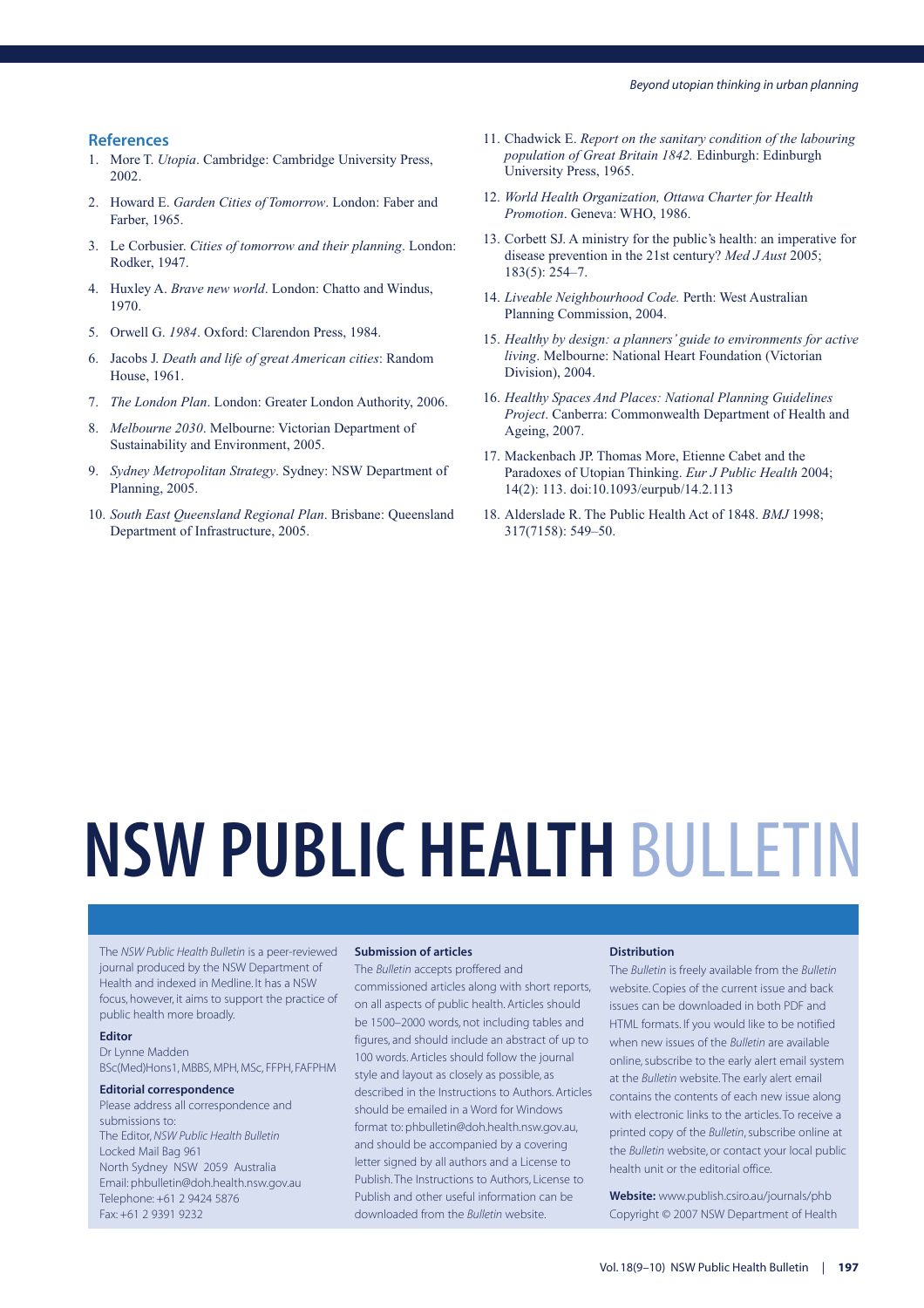### Health impact assessment and urbanisation. Lessons from the NSW HIA Project

#### *Patrick J. Harris***A,B***, Ben F. Harris-Roxas***<sup>A</sup>***, Elizabeth Harris***<sup>A</sup>** *and Lynn A. Kemp***<sup>A</sup>**

<sup>A</sup>*Centre for Health Equity Training, Research and Evaluation (CHETRE), part of the UNSW Research Centre for Primary Health Care and Equity University of New South Wales.* <sup>B</sup>*Corresponding author. Email: patrick.harris@unsw.edu.au*

**Abstract:** Health impact assessment (HIA) can ensure that health is a core element of sustainable urban planning. Based on the experience of the NSW HIA Project, we discuss the current strengths of HIA and challenges facing it as an urban sustainability tool across five areas: the use of evidence; integrating HIA with environmental impact assessments; including consideration of equity; recognising wider determinants of health; and building capacity.

This issue of the *Bulletin* articulates the promise of health impact assessment (HIA) as a tool to improve sustainable urban planning. The case studies show how HIA places health as a core element of sustainable urban planning, adding this to the more established social, environmental and economic elements of sustainability.<sup>1</sup> At the same time, the case studies demonstrate the potential of HIA to put health on the urban sustainability agenda not only as a problem to overcome, but as a solution to work towards.

However, continued use of HIA as part of sustainable urban planning requires building on this promise. Our experience of undertaking the NSW Health Impact Assessment Project (which included supporting the cases from NSW that are described in this issue) has provided insights into HIA as it develops as a lever for incorporating health within sustainable urban planning. Based on this experience, this article reflects on the current strengths of HIA and the challenges facing it as an urban sustainability tool across five areas:

- The use of an increasing evidence base linking health and urban sustainability
- Adding health equity to sustainable urban planning
- Strategically using the wider determinants of health to engage with the sustainability agenda and inform assessment of impacts
- Integrating HIA with environmental impact assessment and
- Building on the capacity of the health system to undertake HIA to engage with urban sustainability through healthy public policy.

Deeper reflection on each area encourages the further success of HIA as it develops and is promoted as a useful sustainable urban planning tool.

#### **Use of evidence** *Strengths*

#### The main purpose of an HIA is to gather and assess evidence on health impacts to support decision-making.<sup>2</sup> This use of evidence is recognised as an important value-adding component of HIA. Critical and systematic use of evidence is a major strength that health professionals, through the use of HIA, can bring to sustainable urban planning. For example, a recent report on the usefulness of HIA to local governments in NSW indicated that councils saw the evidence HIA introduced into the process as valuable as it 'not only extended their own understanding about health impacts, but could add weight to the case being put to the Council in reports'.3

The usefulness of HIA as an evidence-based tool for urban sustainability is likely to grow in the near future. The evidence base on health and urban sustainability is growing both in Australia<sup>4,5</sup> and overseas.<sup>6–9</sup> Evidence is also becoming more sophisticated, linking health to sustainability issues as both a broad (associated with wellbeing) and narrow (associated with disease) concept.10 For example, an HIA on a transport plan could now incorporate evidence on both direct impacts – through exposure to toxins on respiratory illness – and indirect impacts – through car use on social capital.<sup>6</sup>

#### *Challenges*

However, the increasing complexity of evidence presents challenges for HIA as a tool for urban planning. Internationally, it is recognised that the value of HIA is in its influence on real world decision-making as opposed to being a scientific tool.<sup>11</sup> Real world decision-making often occurs within tight timeframes, and the consequences of those decisions can have considerable implications for health. The strength of HIA is the ability to gather and assess scientific evidence to influence such decisions. As the complexity of the scientific evidence base grows, a significant challenge for HIA will be to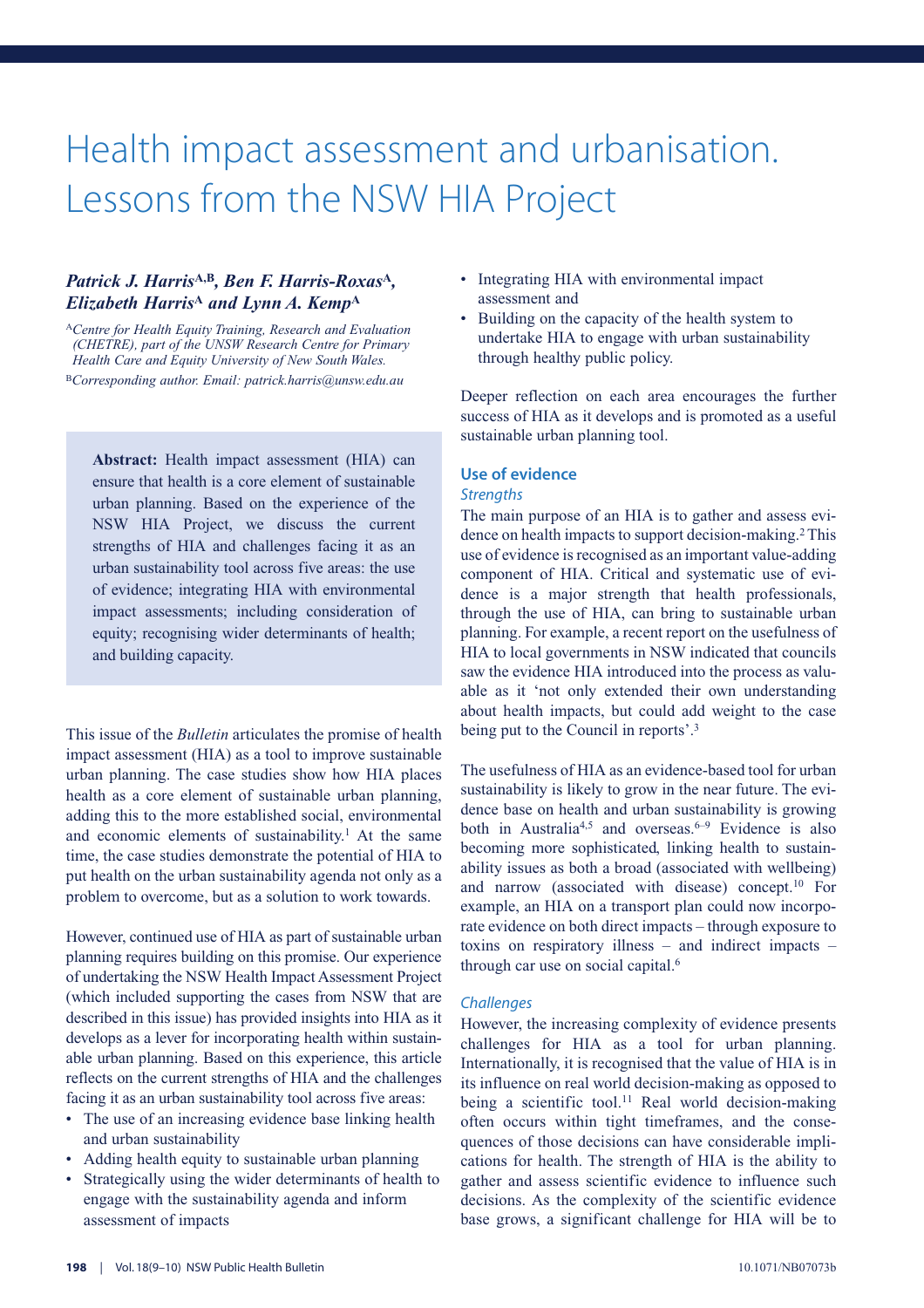meaningfully filter good-quality evidence into real-world planning decisions.

One potential way forward is the creation of a clearinghouse to encourage critical appraisal of the most recent evidence by both health and other professionals involved in sustainable urban planning.<sup>12</sup> This central repository could reduce the complexity of the evidence on impacts by creating domains of health impacts, directly related to their determinants.13

#### **Health impact assessment in relation to environmental impact assessment** *Strengths*

The most familiar form of impact assessment to people working in areas related to sustainability in both Australia and overseas is environmental impact assessment. Environmental impact assessment is well positioned to be the principal impact assessment vehicle to encourage sustainable urban planning. Fortunately, environmental impact assessment currently offers a number of opportunities for HIA, and HIA can add value to it.

First, HIA's similarity to environmental impact assessment (HIA was born out of environmental impact assessment) means that the concept, its aims and stepwise process are immediately familiar to sectors other than health such as urban planning. Second, HIA can add to environmental impact assessment through adding consideration of both positive and negative impacts – environmental impact assessment practice is currently focussing on mitigation of negative impacts. For example, an HIA on airport developments might recommend steps to abate noise and reduce air pollution (the common health focus of an environmental impact assessment) but also to encourage local employment opportunities and re-route roads to minimise the risk of injury for the local community.14 Third, integrating health into environmental impact assessment will encourage incorporation of core HIA values such as equity and transparent use of evidence.<sup>15</sup>

#### *Challenges*

Despite this potential for HIA within environmental impact assessment, international research has consistently found that environmental impact assessments inadequately address health.16–18 Reasons offered for this situation include: problems with quantifying what is meant by health; resources and time associated with assessing difficult impacts such as health; the often controversial and confidential nature of health impacts; lack of a mandatory framework covering how health should be considered within environmental impact assessment; and professional bias among environmental impact assessment practitioners.15,19 Given the potential importance of environmental impact assessment to sustainability, resolving these issues is of major importance to HIA practitioners interested in urban sustainability. The challenge is to ensure that health is not sidelined when included in an environmental impact assessment and is assessed as rigorously as possible.

### **Equity**

#### *Strengths*

Equity is a core value underpinning HIA,<sup>20</sup> enabling consideration of the differential distribution of potential impacts of a proposal on different population groups that are both unfair and avoidable.<sup>21</sup> In HIA this means considering whether the benefits of the proposal may be experienced by one group and not others, and similarly whether the negative impacts of a proposal may be experienced by one group and not others.22 At the same time, the consideration of equity is recognised providing a fundamental (yet often unconsidered) dimension to sustainable urban planning.7

In addition, equity is not far removed from the urban planning concept of 'environmental justice', the basic premise of which is that all people have the right to live and work and play in safe, healthy places and communities.23 Human health has been a central concern of the environmental justice movement, and HIA can build on this opportunity by strengthening the focus of environmental justice on the distribution of health inequality.<sup>24</sup> An example would be assessing the potential anticipated and unanticipated differential health impacts of introducing urban regeneration programs across age, gender, culture, socio-economic status and disability.

#### *Challenges*

Despite equity being a core value of HIA, in practice the consideration of differential distribution of equity has proved more difficult.25 Reasons for this include:

- Lacking definitions concerning which potential impacts are unfair and whether proponents of a proposal are in a position to influence their elimination
- Lack of awareness of which population groups to consider in an HIA, and
- Lack of available data to assess whether these groups experience differential impacts.

Given the value of adding equity to urban sustainability through HIA, it is important to note that these difficulties are not insurmountable.

- Lack of definition on what is unfair and avoidable requires thinking through who is responsible for what actions on what impacts.22
- Concerning population groups, at a minimum it is recommended that age, socio-economic position, ethnicity and culture, locational disadvantage, and disability or other health status are considered (for an example of this in practice see Harris et al. $26$ ).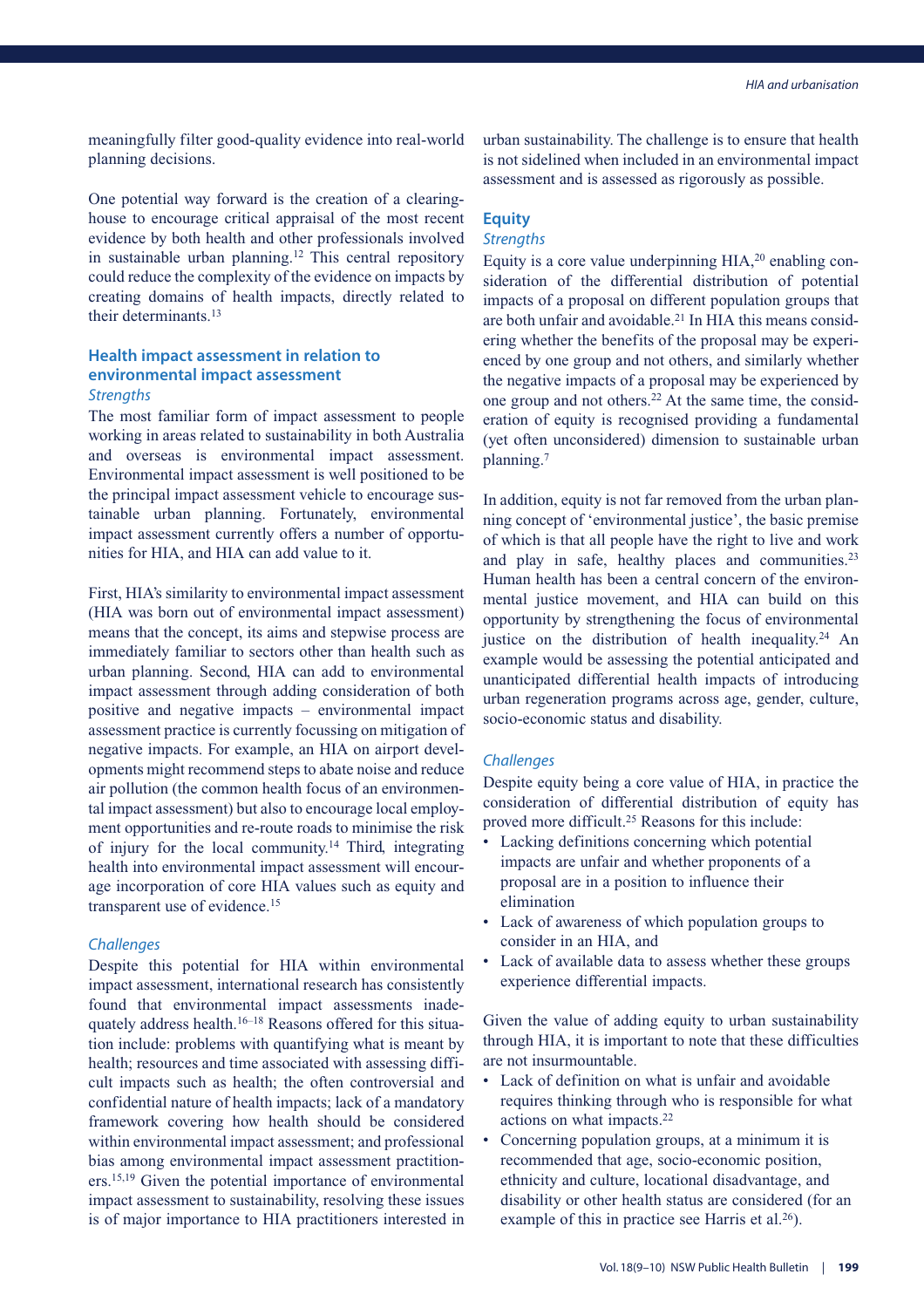Where data are lacking, the potential for inequity should nonetheless be reported (along with the lack of data).

#### **Wider determinants of health** *Strengths*

The increasing recognition within the health sector of the wider determinants of health<sup>27,28</sup> is providing the health sector a valuable rationale for HIA. For example, the well known 'rainbow', based on the work of Dahlgren and Whitehead, $27$  provides a tangible link to the impact of other sectors on health and health inequalities. Moreover, such frameworks can add depth to assessment of impacts in a HIA.22 For example, impacts on children can be linked to education, or air quality can be linked to transport.

#### *Challenges*

There are several challenges to using determinants of health frameworks as part of HIA.

The first is that determinants of health should be considered on the causal pathway to health inequalities, rather than being ends in themselves. Often HIAs are distracted by one or two elements of such frameworks, forgetting differential distribution of impacts. For example, planning a development that addresses the determinants of social cohesion to encourage a sense of community should not distract from considering the need for affordable housing within the development to reduce the impact on poorer groups.

The second challenge is to make such frameworks of direct relevance to the everyday work of other sectors while retaining the importance of health. A useful example for urban sustainability has been developed in Europe, where urban planners have interpreted the Dahlgren and Whitehead framework to assist the design of healthy and sustainable communities based on an ecosystem model (and underpinned by equity).29 The explicit intent of this work is to 'provide a focus for collaboration across practitioner professions and across topics'.

Third, HIAs should not be limited to simplistic use of the social determinants of health. Determinants themselves are rooted in the economic and political systems in which we live, and are therefore subject to inequitable distribution. Failing to address this in HIA can lead to an unrealistic assessment and the potential to perpetuate inequity.

#### **Health sector capacity**

#### *Strengths*

In NSW, we have had a stable period of investment by NSW Health to build the capacity of the system to undertake HIA. This investment was in response to the need of the health system to engage with others to reduce health inequities.21 This capacity is now reflected in HIA being

endorsed in several policy directions for NSW Health.<sup>30,31</sup> This will provide the impetus for continued use of HIA as a tool for intersectoral engagement in NSW for the foreseeable future. Furthermore NSW now has the capacity to undertake HIA as directed by these documents.

#### *Challenges*

However, it would be unrealistic to expect HIA to become an accepted sustainable urban planning tool without a concerted effort on the part of health professionals, supported by the health system. This effort needs to focus on issues underpinning urban sustainability that are as diverse as land-use planning, transport, environment and conservation, housing, water and energy use. Building the capacity to collaborate on these issues requires a shift towards healthy public policy, which means promoting policies and practices within health and non-health sectors that will in turn protect and promote health and reduce health inequalities.

A recent review of the NSW HIA project highlighted national and international experience suggesting that long-term use of HIA needs to be seen in a wider policy context of healthy public policy.32 This is likely to hold true for HIA as an urban sustainability tool, given the varied dimensions of sustainability. At the same time, however, it should be noted that HIA is recognised as a tool that can bring the rhetoric of healthy public policy to action.33,34 Instead of alluding to the interrelatedness of health and other sectors, HIA provides a transparent mechanism for making these relationships clear.32

#### **Conclusion**

Based on our experience of running the NSW HIA project, this paper has outlined key strengths and challenges relating to HIA as a tool for sustainable urbanisation: across the use of evidence; HIA within environmental impact assessment; equity; the wider determinants of health; and building capacity. By doing so, the article offers a picture of what is now in place and what further work is required if HIA is to grow as a useful tool in the sustainable urbanisation agenda.

Our future is an urban future. In NSW, HIA is now in a strong position to influence the impact of that future on health.

- 1. Mahoney M, Potter JL. Integrating Health Impact Assessment Into the Triple Bottom Line Concept. *Environ Impact Assess Rev* 2004; 24(2): 151–60. doi:10.1016/j.eiar.2003.10.005
- 2. Davenport C, Mathers J, Parry J. Use of health impact assessment in incorporating health considerations in decision making. *J Epidemiol Community Health* 2006; 60: 196–201. doi:10.1136/jech.2005.040105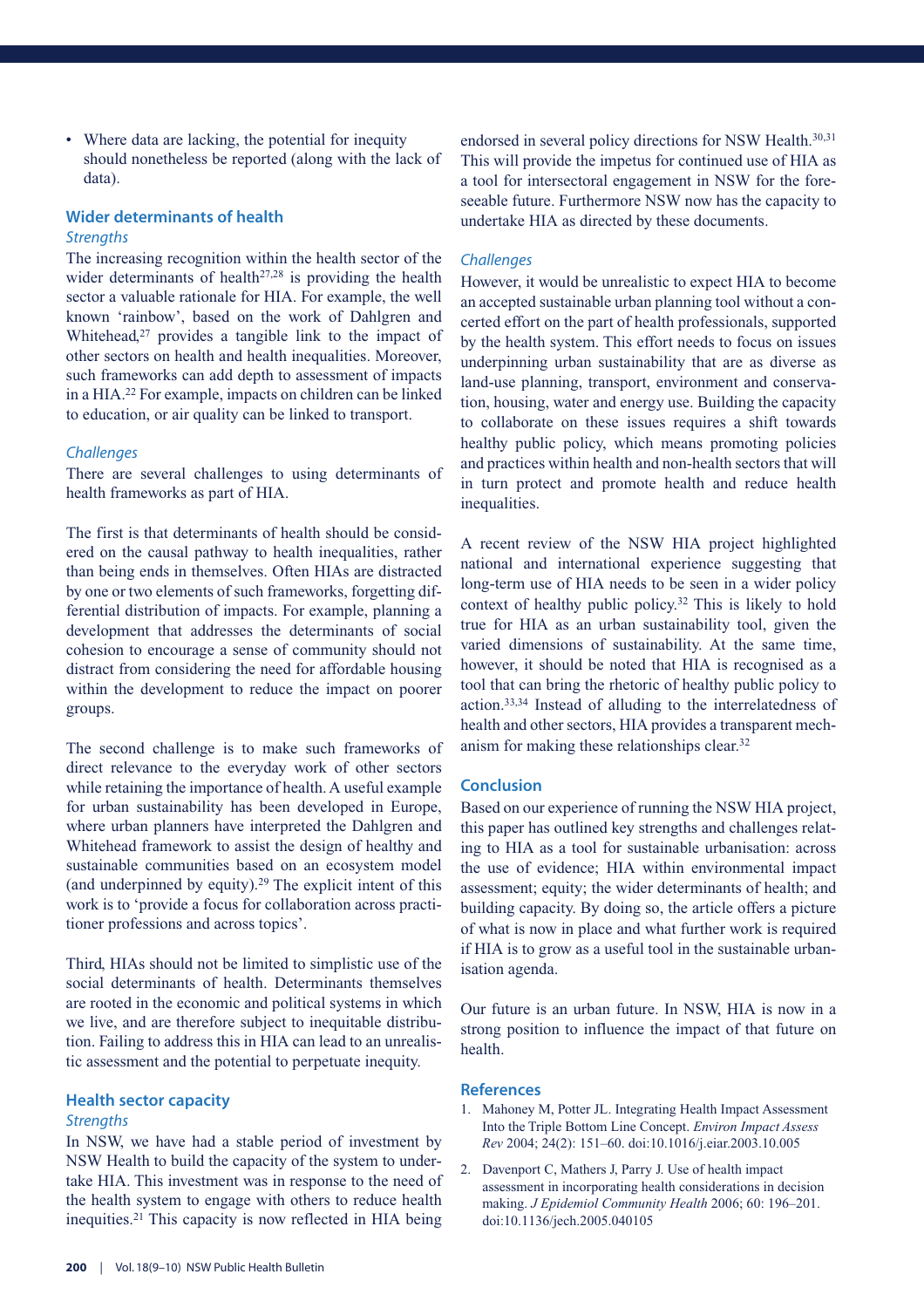- 3. Menzies T. Reflections on ways HIA can be made most useful to Local Government in NSW. Sydney: Centre for Health Equity Training, Research and Evaluation (CHETRE). Part of the UNSW Research Centre for Primary Health Care and Equity, UNSW, 2007. Available at http://www.hiaconnect.edu.au/publications.htm, accessed 13 August 2007.
- 4. Butterworth I. *The relationship between the built environment and wellbeing: a literature review*. Carlton South: Victorian Health Promotion Foundation, 2000.
- 5. Mead E, Dodson J, Ellway C. *Urban environments and health: identifying key relationships and policy imperatives*. Griffith: Griffith University, 2006.
- 6. Ewing R, Kreutzer R. *Understanding the relationship between public health and the built environment. A Report Prepared for the LEED-ND Core Committee*. Design, Community & Environment, Lawrence Frank and Company, Inc., 2006.
- 7. Frumkin H, Frank L, Jackson R. *Urban sprawl and public health: designing, planning, and building*. Washington DC: Island Press, 2004.
- 8. Northridge ME, Sclar ED, Biswas P. Sorting out the connections between the built environment and health: a conceptual framework for navigating pathways and planning healthy cities. *J Urban Health* 2003; 80(4): 556–68.
- 9. Lavin T, Higgins C, Metcalfe O, Jordan A. *Health impacts of the built environment: a review*. Dublin: The Institute of Public Health in Ireland, 2006.
- 10. Kemm J. Can health impact assessment fulfill the expectations it raises? *Public Health* 2000; 114: 431–3. doi:10.1016/S0033- 3506(00)00382-6
- 11. Scott-Samuel A. Health impact assessment: an international perspective. *N S W Public Health Bull* 2005; 16(7–8): 110–3.
- 12. Harris P, Harris E, Harris-Roxas B, Kemp L. *Healthy urban planning: recommendations from the NSW HIA project*. Sydney: UNSW Research Centre for Primary Health Care and Equity, 2006. Available at http://www.hiaconnect.edu.au/ publications.htm, accessed 13 August 2007.
- 13. Capon AG, Blakely EJ. Checklist for healthy and sustainable communities. *N S W Public Health Bull* 2007; 18(3–4): 51–4.
- 14. Abdel Aziz MI, Radford J, McCabe J. The Finningley airport HIA: a case study. In: Kemm J, Parry J, Palmer S, editors. *Health impact assessment*. Oxford: Oxford University Press, 2004. p. 286–97.
- 15. Ahmad BS. Integrating health into impact assessment: challenges and opportunities. *IAPA* 2004; Sept: 2–4.
- 16. Arquiaga MC, Canter LW, Nelson DI. Integration of Health Impact Considerations in Environmental Impact Studies. *Impact Assessment* 1994; 12(2): 175–97.
- 17. British Medical Association. *Health & environmental impact assessment: an integrated approach*. London: Earthscan publications, 1998.
- 18. Steinemann A. Rethinking human health impact assessment. *Environ Impact Assess Rev* 2000; 20(6): 627–45. doi:10.1016/S0195-9255(00)00068-8
- 19. Bond A. Lessons from EIA. In: Kemm J, Parry J, Palmer S, editors. *Health impact assessment*. Oxford: Oxford University Press, 2004. p. 131–42.
- 20. WHO European Centre for health policy. *Health impact assessment: main concepts and suggested approach*. The Gothenburg Consensus Paper. Brussels: World Health Organization, 1999.
- 21. NSW Health. *NSW health and equity statement: in all fairness*. Sydney: New South Wales Department of Health, 2004.
- 22. Harris P, Harris-Roxas B, Harris E, Kemp L. Health impact assessment: a practical guide for NSW. Sydney: Centre for Health Equity Training, Research and Evaluation (CHETRE). Part of the UNSW Research Centre for Primary Health Care and Equity, UNSW, 2007. Available at http://www.hiaconnect.edu.au/publications.htm, accessed 13 August 2007.
- 23. Corburn J. Confronting the challenges in reconnecting urban planning and public health. *Am J Public Health* 2004; 94(4): 541–6.
- 24. Cole BL, Wilhelm M, Long PV, Fielding JE, Kominski G, Morgenstern H. Prospects for health impact assessment in the United States: new and improved environmental impact assessment or something different? *J Health Polit Policy Law* 2004; 29(6): 1153–86. doi:10.1215/03616878-29-6-1153
- 25. Harris-Roxas B, Simpson S, Harris E. *Equity focused health impact assessment: a literature review*. Sydney: CHETRE on behalf of the Australasian Collaboration for Health Equity Impact Assessment, 2004.
- 26. Harris E, Harris P, Kemp L. Rapid equity focused health impact assessment of the Australian Better Health Initiative: assessing the NSW components of priorities 1 and 3. Sydney: Centre for Health Equity Training, Research and Evaluation (CHETRE). Part of the UNSW Research Centre for Primary Health Care and Equity, UNSW, 2007. Available at http://www.hiaconnect.edu.au/publications.htm, accessed 13 August 2007.
- 27. Dahlgren G, Whitehead M. *Policies and strategies to promote social equity in health*. Stockholm: Institute for Future Studies, 1991.
- 28. World Health Organisation Europe. *Social determinants of health: the solid facts*. 2nd ed. Copenhagen: WHO Regional Office For Europe, 2003.
- 29. Barton H, Grant M. A health map for the local human habitat. *JRSH* 2006; 126(6): 252–3. doi:10.1177/1466424006070466
- 30. NSW Health. *Healthy People NSW: Improving the Health of the Population*. Sydney: Population Health Division, NSW Department of Health, 2007.
- 31. NSW Health. *A new direction for NSW: state health plan, towards 2010*. Sydney: NSW Department of Health, 2007.
- 32. Harris E. NSW Health HIA capacity building program: midterm review. Sydney: Centre for Health Equity Training, Research and Evaluation (CHETRE). Part of the UNSW Research Centre for Primary Health Care and Equity, UNSW, 2007. Available at http://www.hiaconnect.edu.au/ publications.htm, accessed 13 August 2007.
- 33. Kemm J. Health impact assessment and health in all policies. In: Ståhl T, Wismar M, Ollila E, Lahtinen E, Leppo K, editors. *Health in all policies: prospects and potentials*. Helsinki: Ministry of Social Affairs and Health, 2006. p. 189–208.
- 34. Banken R. *Strategies for Institutionalising HIA*. ECHP Health Impact Assessment Discussion Papers Number 1. Brussels: European Centre for Health Policy, WHO Europe, 2001.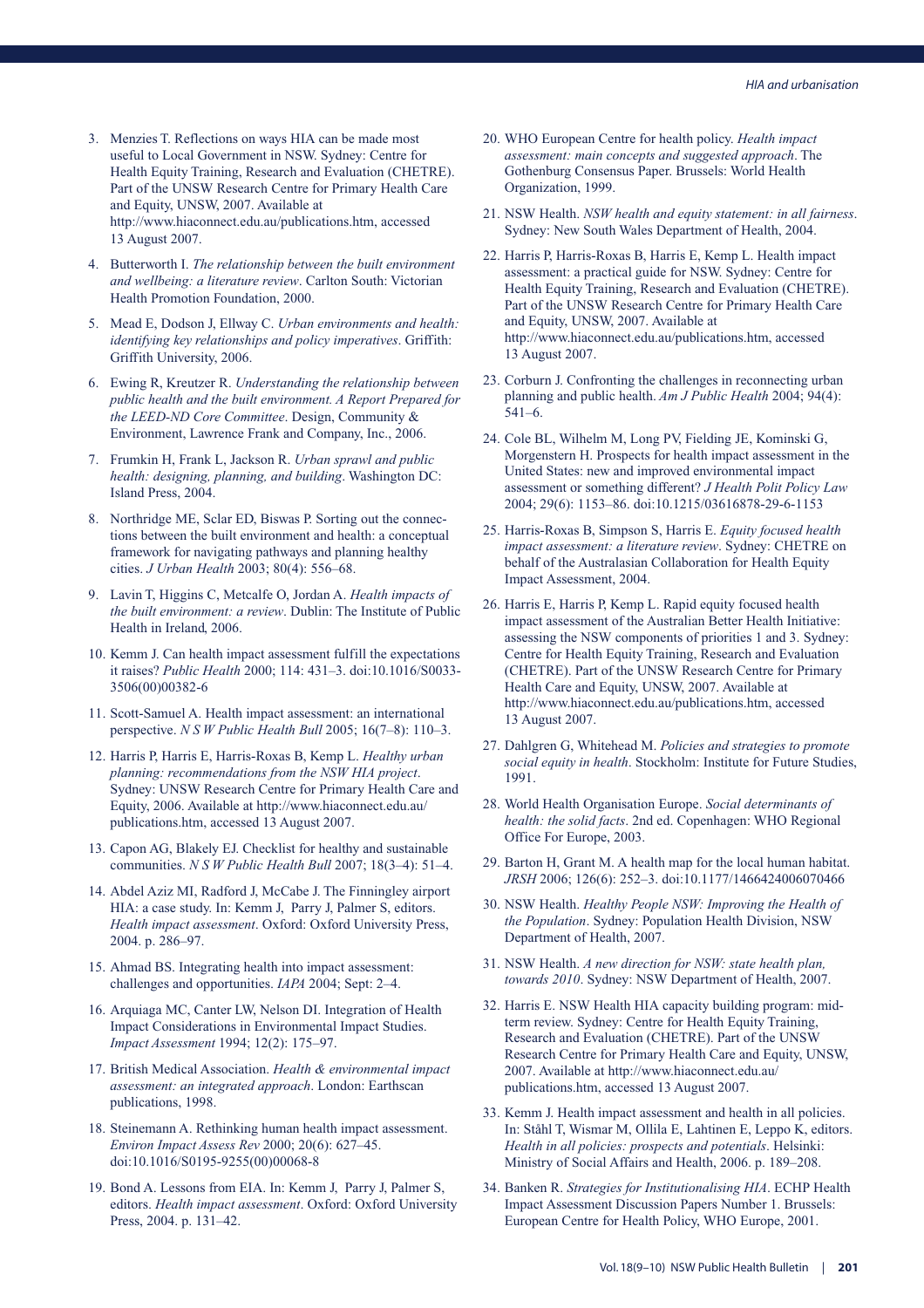### Hepatitis C

Hepatitis C is caused by a virus that is spread through contact with infected blood. Prevention through the use of sterile needles and injecting equipment is key, and people with hepatitis C should ensure that others are not exposed to their blood.

#### **What is hepatitis C?**

- Hepatitis C is an infectious disease caused by the hepatitis C virus. There are several different genotypes (or strains) of the hepatitis C virus
- Infection causes hepatitis (inflammation of the liver)
- About one quarter of people who are infected will clear the virus within a few months
- The other three quarters develop an ongoing (chronic) infection and many will carry the virus for life. Some of these people eventually develop cirrhosis or cancer of the liver many years after infection.

#### **What are the symptoms?**

About 10 to 20% of people who are infected with the hepatitis C virus develop symptoms from two weeks to six months (usually six to nine weeks) after infection. These symptoms include tiredness, loss of appetite, stomach discomfort, nausea, vomiting, jaundice (yellowing of the eyes and skin) and dark urine.

#### **How is it spread?**

- A person with hepatitis C is infectious unless they clear the infection
- Reinfection with different genotypes of the virus can occur
- Hepatitis C is spread through contact with an infected person's blood, by:
	- o using contaminated needles or sharing injecting equipment when injecting drugs, tattooing or skin piercing
	- o transfusions (may have occurred in Australia before 1990)
	- o needle-stick injuries
	- o medical procedures involving contaminated instruments
	- o sharing personal items that could have blood on them (eg razors, toothbrushes, nail scissors)
- Hepatitis C is rarely spread through sexual contact, but is more likely when there is contact with blood
- Hepatitis C may sometimes spread to the baby of a woman with hepatitis C during pregnancy or birth. The risk is higher if the mother has recently been infected or also has HIV infection
- Hepatitis C is not spread by casual contact such as hugging, sharing food or cutlery or using toilets.

It does not seem to be passed on through breast milk, unless it is contaminated with blood.

#### **Who is at risk?**

- Injecting drug users
- Babies born to women with hepatitis C
- Haemodialysis patients
- Healthcare workers
- People born in countries with high rates of hepatitis C infection (such as in parts of Africa and the Middle East)
- People who have home tattoos or body piercing with non-sterile equipment
- Prison inmates.

#### **How is it prevented?**

To avoid infection:

- Do not share injecting equipment
- Do not share personal items that could have blood on them
- If having a tattoo or your body pierced, make sure only sterile equipment is used
- Practice safe sex.

There is no vaccine to prevent hepatitis C virus infection. Immunoglobulin is not effective. Since 1990, Australian blood banks have screened donated blood for hepatitis C.

#### **If you have hepatitis C**

- Do not donate blood. (Organs from a person with hepatitis C infection can sometimes be donated to another person who is already infected with hepatitis C)
- Do not share injecting equipment with others
- Be very careful to make sure that other people are not exposed to your blood
- Clean up any blood spills with a paper towel and clean thoroughly with detergent and water until no obvious stains are left. Large spills on carpet may need to be shampooed or steam cleaned
- Cover any wounds with a waterproof bandage
- Use condoms where there may be exposure to blood during sex.

#### **How is it diagnosed?**

Blood tests include:

• Antibodies to hepatitis C virus (shows that the person has been exposed to the virus at some time, but does not show if the virus is still present in the blood – babies born to women who have had hepatitis C can have their mother's antibodies for the first year or so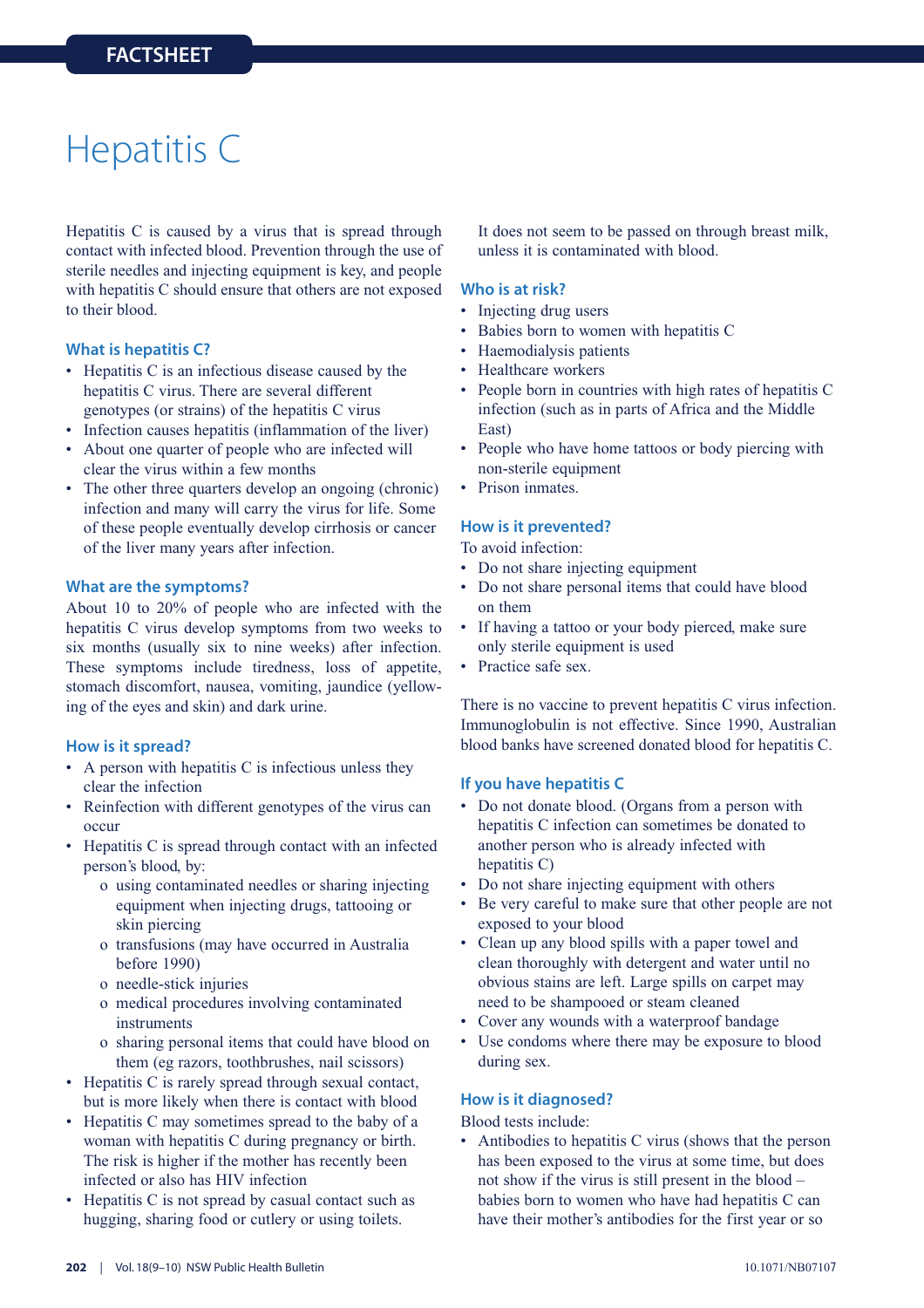of life, but this does not mean the baby is infected)

- A nucleic acid test, such as PCR (shows that the virus is in the blood)
- A viral load test (shows how much virus is in the blood)
- A genotype test (shows what strain of virus is in the blood – which can help in planning treatment)
- Liver function tests, which may show current liver damage.

#### **How is it treated?**

- There has been a significant improvement in the treatment of hepatitis C in recent years
- The drugs interferon and ribavirin can successfully treat hepatitis C in some people
- The success of treatment depends on the genotype and the amount of virus in the blood
- Treatment can clear the virus in up to 80% of people with genotypes 2 and 3 and up to 50% of people with genotype 1
- These drugs are usually taken for six to 12 months and can sometimes have serious side-effects.

A liver biopsy (where a small piece of liver is taken and examined under the microscope) shows the type and extent of any liver damage and may help in planning treatment.

To reduce the risk of further liver damage, people with hepatitis C should:

- Have hepatitis A and hepatitis B vaccinations
- Minimise alcohol intake
- Check with a doctor before taking prescription or over-the-counter drugs.

#### **What is the public health response?**

Hepatitis C is notifiable by both doctors and laboratories. Public Health Unit staff investigates cases of newly acquired infections to identify risk factors. Monitoring risk factors helps develop improved prevention programs.

For more information please contact your doctor, local public health unit or community health centre.

- the NSW Hep C Helpline on (02) 9332 1599 or 1800 803 990
- ADIS (Alcohol & Drug Information Service) (02) 9361 8000 or 1800 422 599
- NUAA (NSW Users & AIDS Association) (02) 8354 7300 or 1800 644 413

### **NSW<sup>®</sup>HEALTH**

### Communicable Diseases Report, New South Wales, July and August 2007

#### *Communicable Diseases Branch, NSW Department of Health*

For updated information, including data and facts on specific diseases, visit www.health.nsw.gov.au and click on **Infectious Diseases.**

Tables 1 and 2 and Figure 1 show reports of communicable diseases received through to the end of July and August 2007 in NSW.

#### **Influenza**

NSW Health's influenza surveillance program monitors the rate of people presenting to selected emergency departments (EDs) with influenza-like illness, and the rate of specimens received by six major laboratories that test positive for influenza.

In July reports from EDs initially peaked in the middle of the month at very high levels (6.6/1000 presentations) before a short-lived decline. Influenza outbreaks were reported from 12 residential care facilities, three military facilities and one boarding school, across six of the eight area health services.

In August reports from EDs increased again, and peaked in the middle of the month at even higher levels (9/1000 presentations) before declining. Laboratories reported testing large volumes of specimens for influenza throughout August. Influenza outbreaks were reported from 16 residential care facilities, across six of the eight area health services. Greater Western Area Health Service reported that a 2-year-old boy died after a brief febrile illness. Tests of respiratory samples taken after death were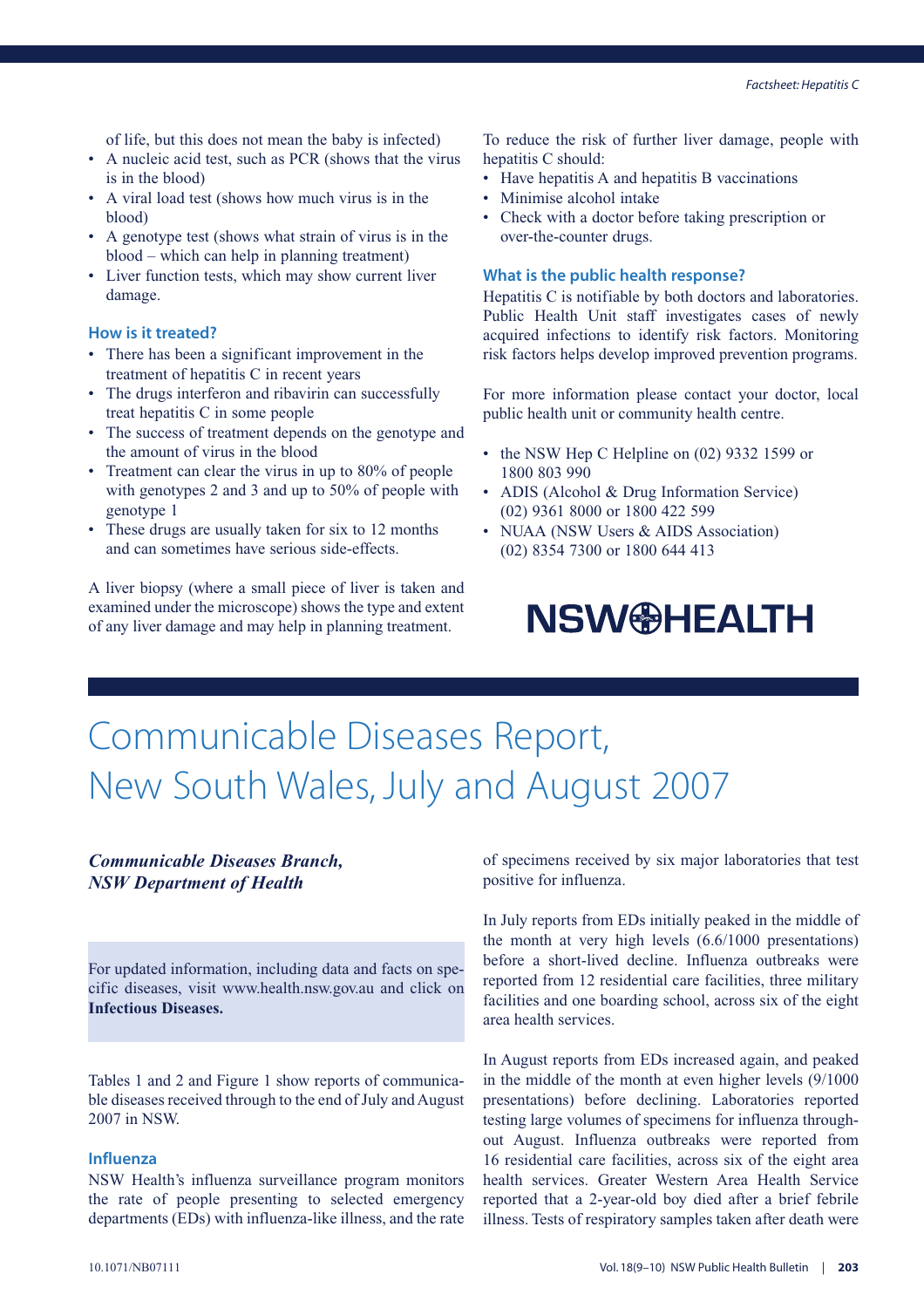positive for influenza A. For more information see http://www.health.nsw.gov.au/infect/pdf/flureport.pdf.

#### **Meningococcal disease**

In July, 11 cases of meningococcal disease were reported in NSW (seven females and four males). Of these, none were caused by infection with serogroup C and five were caused by serogroup B meningococci bacteria. One death was reported. In August, 21 cases were reported (10 males and 11 females). Of these one was due to serogroup C and seven were due to serogroup B meningococci bacteria. No deaths were reported. In total, 69 cases of meningococcal disease have been notified in NSW in 2007, including two deaths. The number of reports in 2007 is similar to 2006.

#### **Syphilis**

There has been an increase in reports of infectious syphilis in NSW since the last quarter of 2006 (see: http://www.health.nsw.gov.au/data/diseases/syphilis.html). Cases have been predominantly among men living in central and eastern Sydney, and although risk factors are not routinely collected on cases, discussions with clinicians indicate that many cases are in men who have sex with men.

#### **Enterics**

In July, NSW public health units investigated 53 outbreaks of gastroenteritis. Eight were suspected food-borne outbreaks. Four of these (affecting between three and five people) were associated with restaurant meals and were consistent with viral infection transmitted via food. For the other four, investigators suspected that the outbreaks were spread from person-to-person rather than via food.

Person-to-person spread of viral gastroenteritis was also the most likely cause of the other 45 outbreaks, all reported from institutions. Twenty-six outbreaks were reported in aged care facilities and affected more than 500 people. Fourteen outbreaks were reported in hospitals and affected almost 300 people. Four outbreaks were reported in child care centres and one and in a camp setting.

In August, NSW public health units investigated 63 outbreaks of gastroenteritis. Among these were three suspected food-borne outbreaks. Of these, two were associated with restaurants and affected between two and five people. Both restaurants were inspected by the NSW Food Authority. The cause of these outbreaks was not determined. The third was in an institutional setting and affected approximately 30 people. Symptoms were consistent with food-borne disease but a source of the outbreak was unable to be identified. The outbreak was investigated primarily by on-site personnel with support from the Public Health Unit.

Person-to-person spread of viral gastroenteritis was the most likely cause of the other 60 outbreaks, all reported from institutions. Of these, 44 were reported in aged-care facilities and affected more than 670 people, 11 were reported in hospitals and affected more than 100 people, and five were reported in child care centres and affected 39 children.

Viral gastroenteritis is common in the winter months. Norovirus and rotavirus are common causes of gastroenteritis and can be prevented by simple measures such as hand washing with soap and water. For further information and recommendations on outbreak control including 'Gastro Packs' for use in aged care and hospital facilities, go to: http://www.health.nsw.gov.au/infect/diseases.html and scroll down to 'Gastroenteritis (viral)'. Fewer outbreaks have been report over winter 2007 (*n* = 149) compared with winter 2006 ( $n = 184$ ).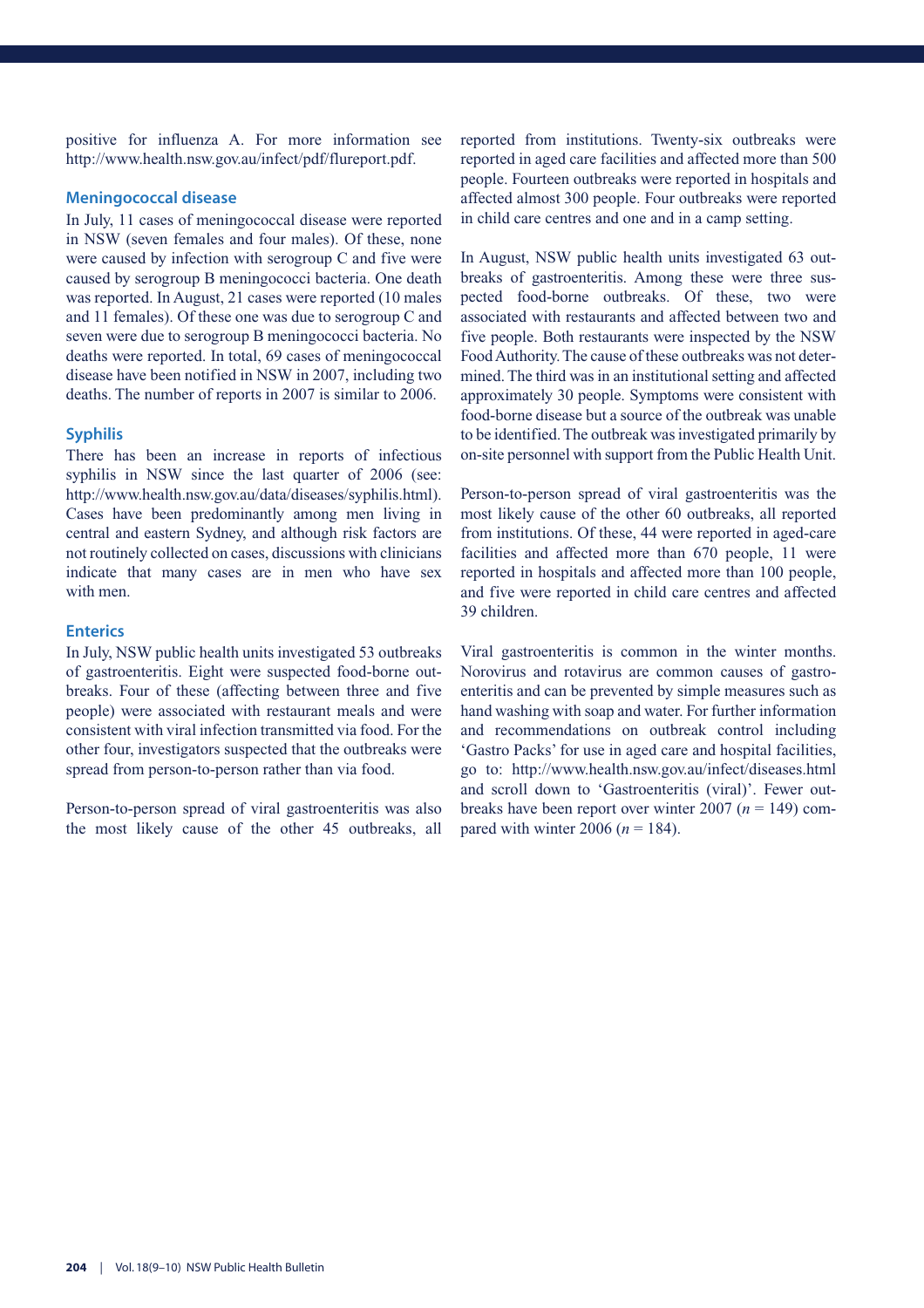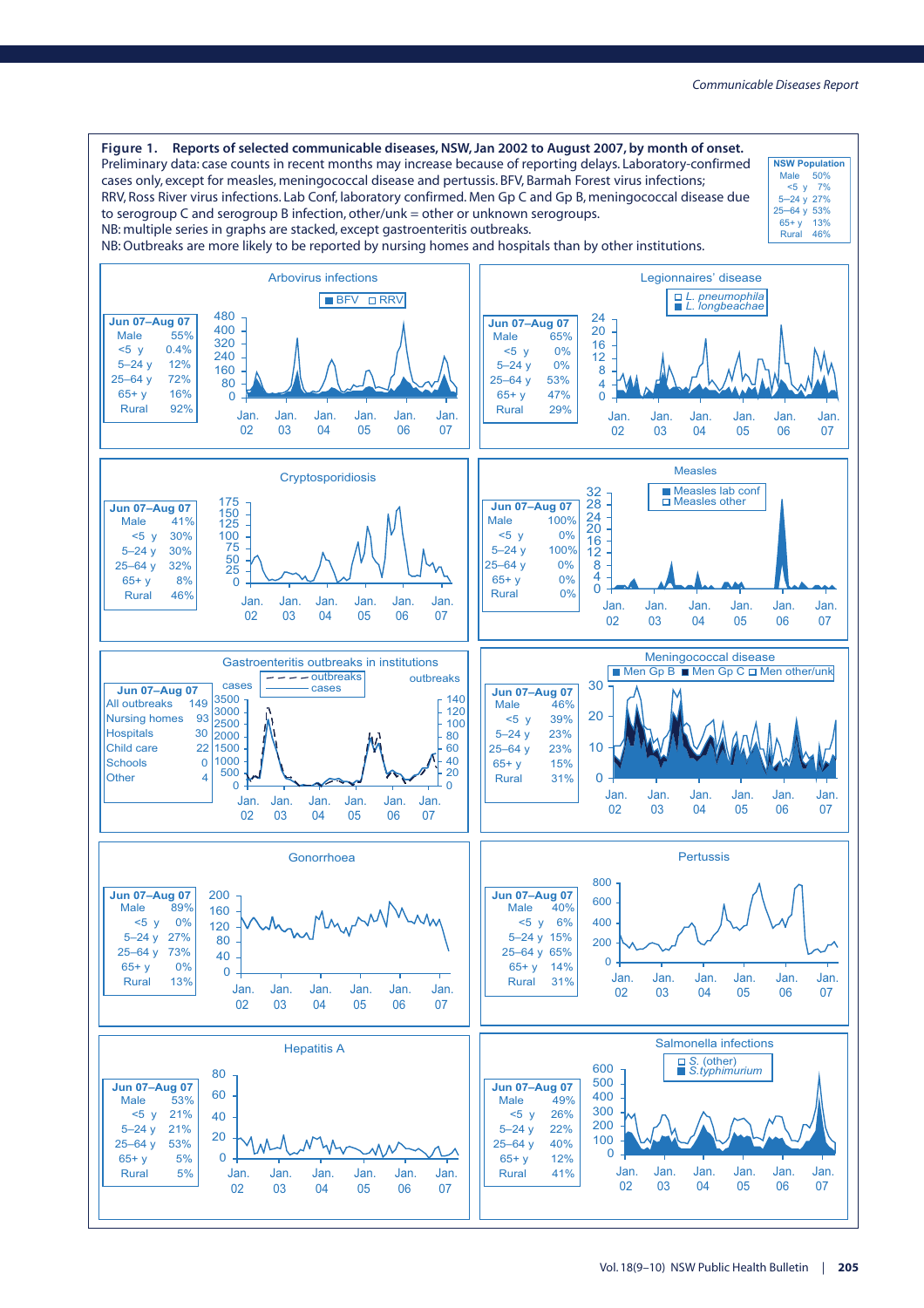|                           | To date<br>Total                                           |                                      |                                  | 2008<br>2008<br>2010<br>2010 |                                                                            |                                                       |                                        |                                        | 710      |                                                  |                               | $477$ 566                                                                       |          |          | 4V                             |                            |                         | <b>24</b><br>127                                                      |                       |                               | 58238                         |                                             |                                                                        |                                            |         | 49<br>227                                             |                     | 101                                           |                                                   |                               | $\frac{25}{25}$  |                                                                                                                                                                                                                                                                                                                            | 4              |                     |                      | $\frac{1}{2}$ $\frac{28}{2}$   |                         | ł                           |                                                      |                          |                            | $\frac{18888}{2}$                                      |                                        |               | $\sim$                                                    |                                                                                                                                                                                                                                      |               |
|---------------------------|------------------------------------------------------------|--------------------------------------|----------------------------------|------------------------------|----------------------------------------------------------------------------|-------------------------------------------------------|----------------------------------------|----------------------------------------|----------|--------------------------------------------------|-------------------------------|---------------------------------------------------------------------------------|----------|----------|--------------------------------|----------------------------|-------------------------|-----------------------------------------------------------------------|-----------------------|-------------------------------|-------------------------------|---------------------------------------------|------------------------------------------------------------------------|--------------------------------------------|---------|-------------------------------------------------------|---------------------|-----------------------------------------------|---------------------------------------------------|-------------------------------|------------------|----------------------------------------------------------------------------------------------------------------------------------------------------------------------------------------------------------------------------------------------------------------------------------------------------------------------------|----------------|---------------------|----------------------|--------------------------------|-------------------------|-----------------------------|------------------------------------------------------|--------------------------|----------------------------|--------------------------------------------------------|----------------------------------------|---------------|-----------------------------------------------------------|--------------------------------------------------------------------------------------------------------------------------------------------------------------------------------------------------------------------------------------|---------------|
|                           | For July                                                   |                                      | $-580$                           |                              | 264                                                                        | 516                                                   |                                        | $\frac{1}{9}$                          |          |                                                  |                               | $\frac{4}{9}$ $\frac{4}{9}$                                                     |          |          |                                |                            |                         | 111199                                                                |                       |                               |                               |                                             |                                                                        | л.                                         |         | $-24$                                                 |                     |                                               | $\frac{16}{10}$ $\sim$ $-$                        |                               | $\frac{18}{206}$ | $\overline{1}$                                                                                                                                                                                                                                                                                                             |                |                     |                      | $-90$                          |                         | $\sqrt{2}$                  | л.                                                   | $\overline{\phantom{0}}$ |                            | $m = 1$                                                |                                        |               | $-1$                                                      | MNC, North Coast Area<br>JHS, Justice Health Service                                                                                                                                                                                 |               |
|                           | <b>Justice</b><br>Health                                   |                                      | 1511m1g                          |                              |                                                                            |                                                       |                                        | $\mathbf{1}$ $\mathbf{1}$ $\mathbf{1}$ |          |                                                  |                               | 1 1 1 1                                                                         |          |          |                                |                            |                         | 1 1 1 1 1 1                                                           |                       |                               | $\overline{1}$ $\overline{1}$ |                                             |                                                                        |                                            |         | <b>TELEVISION</b>                                     |                     |                                               |                                                   |                               |                  | .                                                                                                                                                                                                                                                                                                                          |                |                     |                      |                                |                         |                             |                                                      |                          |                            | . <del>.</del>                                         |                                        |               | $1 - 1$                                                   |                                                                                                                                                                                                                                      |               |
|                           | <b>WSA</b><br>Sydney West<br>WEN WSA                       |                                      | 1801                             |                              | 58                                                                         | $\ddot{t}$                                            |                                        | ၊ ဟ                                    |          |                                                  |                               | $\begin{array}{ccc} \cdot & \cdot & \cdot \\ \cdot & \cdot & \cdot \end{array}$ |          |          | $\mathbf{1}$                   |                            |                         | $\vert \vert$ $\vert$ $\vert$ $\vert$ $\vert$ $\vert$ $\vert$ $\vert$ |                       |                               | $\frac{28}{2}$                |                                             | $\sim$                                                                 |                                            |         | $-5$                                                  |                     | $\sim$ $-$                                    |                                                   |                               | 42               |                                                                                                                                                                                                                                                                                                                            |                |                     |                      | 1122                           |                         |                             | 11112                                                |                          |                            | $1 \cdot 1 \cdot 1$                                    |                                        |               | $1 - 1$                                                   |                                                                                                                                                                                                                                      |               |
|                           |                                                            |                                      | $1\frac{2}{4}$                   |                              |                                                                            | <u>ှုက ၂ ထ</u>                                        |                                        | 114                                    |          |                                                  | $\mathbf{I}$                  | -1. 1                                                                           |          |          |                                |                            |                         | 1 1 1 1 1 1                                                           |                       |                               | ⊄ ღ ო                         |                                             |                                                                        |                                            |         | $\sim$ 1                                              |                     |                                               |                                                   |                               |                  | -                                                                                                                                                                                                                                                                                                                          |                |                     |                      |                                |                         |                             |                                                      |                          |                            | 10011114111                                            |                                        |               | $1 - 1$                                                   | MWA, Mid Western Area<br>SWS, South Western Sydney Area                                                                                                                                                                              |               |
|                           | <b>SWS</b><br>Sydney South<br>West                         |                                      | ၊ ၒၞႍ ၯ ౼                        |                              | \$                                                                         | 유                                                     |                                        | $\sqrt{2}$                             |          |                                                  |                               | $\pm$ $\pm$                                                                     |          | Τ.       |                                |                            |                         | 1 1 1 1                                                               |                       |                               | 480 i                         |                                             |                                                                        |                                            |         | 1.05                                                  |                     | 1                                             |                                                   |                               | 142              |                                                                                                                                                                                                                                                                                                                            |                |                     |                      |                                |                         |                             |                                                      |                          |                            | $101N11N1 -$                                           |                                        |               | $1 - 1$                                                   |                                                                                                                                                                                                                                      |               |
|                           | CSA                                                        |                                      | $-82$                            |                              | 54                                                                         | $\ddot{4}$                                            |                                        | $\frac{1}{2}$                          |          |                                                  |                               | $\overline{2}$                                                                  |          |          |                                |                            |                         | 1.1.1                                                                 |                       |                               | $\sim$ $\sim$ $\sim$          | - 1                                         |                                                                        |                                            |         | $\mathbf{1}$                                          |                     |                                               | $1 - 1$                                           |                               |                  | $ \circ$ $\qquad$ $\qquad$ $\qquad$                                                                                                                                                                                                                                                                                        |                |                     |                      |                                | $\frac{15}{2}$          | $\overline{\phantom{0}}$    |                                                      | $1$ $\infty$             |                            | $1 - 1 - 1$                                            |                                        |               | $1 - 1$                                                   |                                                                                                                                                                                                                                      |               |
|                           | South Eastern<br>Syd/Illawarra<br>ILL SES                  |                                      | 162                              |                              | $\overline{a}$                                                             | 56                                                    |                                        | $-45$                                  |          |                                                  |                               | $1 \omega - 1$                                                                  |          |          | 1 1 1 1 1 1                    |                            |                         |                                                                       |                       |                               | $4^{\circ}$                   |                                             |                                                                        |                                            |         | 44                                                    |                     |                                               | 4 1                                               |                               | $\frac{7}{28}$   | $\mathbf{1}$                                                                                                                                                                                                                                                                                                               |                |                     |                      | 1128                           |                         |                             | $\sqrt{2}$                                           |                          | $\tilde{a}$ –              |                                                        | $\mathbf{1}$                           |               | $1 - 1$                                                   |                                                                                                                                                                                                                                      |               |
|                           |                                                            |                                      | $\frac{4}{9}$ 4                  |                              |                                                                            | 0.12                                                  |                                        | $\overline{1}$                         |          |                                                  |                               | $\sim  \sim$ $\sim$ $\sim$                                                      |          |          |                                |                            |                         | , , , , , ,                                                           |                       |                               | $\sim$ $\sim$ $\sim$          |                                             |                                                                        |                                            |         | $1 \quad 1 \quad 1$                                   |                     |                                               |                                                   |                               |                  | $\begin{array}{c c c c c c} \hline \mathsf{N} &   &   & \mathsf{I} & \mathsf{co} &   & \mathsf{co} &   & \mathsf{co} &   & \mathsf{co} &   & \mathsf{co} &   & \mathsf{co} &   & \mathsf{co} &   & \mathsf{co} &   & \mathsf{co} &   & \mathsf{co} &   & \mathsf{co} &   & \mathsf{co} &   & \mathsf{co} &   & \mathsf{co$ |                |                     |                      |                                |                         |                             |                                                      |                          |                            |                                                        |                                        |               | $-1$                                                      |                                                                                                                                                                                                                                      |               |
|                           | Northern Syd/<br>Central Coast<br>CCA<br>CCA<br><b>NSA</b> |                                      | $180 - 1$                        |                              | $\overline{31}$                                                            | $\overline{3}$                                        | л                                      | $\overline{5}$                         |          |                                                  |                               | $\sqrt{2}$                                                                      |          |          |                                |                            |                         | .                                                                     |                       |                               | 780/2                         |                                             |                                                                        |                                            |         | $1 \pm m$                                             |                     |                                               |                                                   |                               |                  | 1119811                                                                                                                                                                                                                                                                                                                    |                |                     |                      | $1 + m$ $8$                    |                         | $\overline{\phantom{0}}$    |                                                      |                          | $\tilde{c}$                | $1 \quad 1 \quad 1$                                    |                                        |               | $1 - 1$                                                   |                                                                                                                                                                                                                                      |               |
|                           |                                                            |                                      | - 52                             |                              | m <sub>1</sub>                                                             | $\ddot{a}$                                            |                                        | ၂ က                                    |          |                                                  | $\sim 4$                      | -1. 1                                                                           |          |          |                                |                            | .                       |                                                                       |                       |                               | <u>, പ്രധ</u>                 |                                             |                                                                        |                                            |         |                                                       |                     | $-1$                                          |                                                   |                               | ی ا              | $\mathbf{1}$                                                                                                                                                                                                                                                                                                               |                |                     |                      | ്രല                            |                         | л.<br>- 1                   |                                                      |                          |                            | $1 + 2 - 1 = 1$                                        |                                        |               | $1 - 1$                                                   |                                                                                                                                                                                                                                      |               |
| Area Health Service (2007 | North Coast<br>MNC NRA                                     |                                      | , <u>r</u> o <sub>u</sub>        |                              |                                                                            | $-18$                                                 |                                        | $1 + m$                                |          |                                                  |                               | $55$ $\sim$ $-1$                                                                |          |          | . <del>.</del>                 |                            |                         |                                                                       |                       |                               | $-54$                         |                                             |                                                                        |                                            |         | $1$ $1$ $\sim$ $1$                                    |                     |                                               |                                                   |                               |                  | $\mathsf{L} \mathsf{L} \mathsf{L} \mathsf{L} \mathsf{L} \mathsf{N} \mathsf{L} \mathsf{L}$                                                                                                                                                                                                                                  |                |                     |                      | $1 - 0$                        |                         |                             |                                                      |                          |                            | $1 - 2 - 1$                                            |                                        |               | $\mathbf{1}$                                              |                                                                                                                                                                                                                                      |               |
|                           |                                                            |                                      | $\frac{1}{27}$                   |                              |                                                                            | $\frac{3}{2}$                                         |                                        | ၂ က                                    |          |                                                  |                               | $m \circ - 1$                                                                   |          |          |                                |                            |                         | $1 \cdot 1 \cdot 1$                                                   |                       |                               | $ $ n $ $                     |                                             | - 1                                                                    | $\mathbf{I}$                               |         | $1 \cdot 1 \cdot 1$                                   |                     |                                               |                                                   |                               |                  | $1.40 + 1$                                                                                                                                                                                                                                                                                                                 |                |                     |                      | $1 + \infty$                   |                         | $\mathbf{1}$                |                                                      |                          |                            |                                                        |                                        |               | $\mathbf{1}$                                              | Sydney West also comprises Greater Lithgow LGA<br>ct to change,as cases may be entered at a later<br>Coast Area           SES, South Eastern Sydney Area<br>t Area                     HUN, Hunter Area                              |               |
|                           | Hunter/New<br>England<br>HUN<br>HUN                        |                                      |                                  |                              |                                                                            | $- 19$                                                |                                        | $1 + 1 =$                              |          |                                                  |                               | <b>1. 1. 1. 1</b>                                                               |          |          |                                |                            |                         | $1$ $1$ $1$ $1$ $1$ $9$                                               |                       |                               | ' ಸಿ –                        |                                             |                                                                        |                                            |         | <b>TELEST</b>                                         |                     |                                               |                                                   |                               |                  | 1 1 1 1 4 1 1                                                                                                                                                                                                                                                                                                              |                |                     |                      | $ $ $ $ $\sim$ $\sim$ $ $ $ $  |                         |                             |                                                      |                          |                            | $110111$                                               |                                        |               | $1 - 1$                                                   | quarterly                                                                                                                                                                                                                            |               |
|                           |                                                            |                                      |                                  |                              | m                                                                          | G,                                                    |                                        | $\mathbf{1}$                           |          |                                                  | $0.2 -$                       |                                                                                 |          |          |                                |                            |                         | $ \omega$                                                             |                       |                               | ę                             | ₽                                           |                                                                        |                                            |         |                                                       |                     |                                               | $\mathbf{1}$                                      | J.                            | $\frac{8}{2}$    | $\mathbf{1}$                                                                                                                                                                                                                                                                                                               |                |                     | Τ.                   |                                | $\overline{c}$          |                             |                                                      |                          | ₽                          |                                                        | -1. 1                                  |               | $\mathbf{1}$                                              | entral Coast Area<br>LGA <sub>S</sub> .<br>ulletin                                                                                                                                                                                   | Far West Area |
|                           | <b>MWA</b>                                                 |                                      | $\overline{32}$                  | -1                           | т                                                                          | -1<br>$\overline{5}$                                  | -1                                     | $\overline{\phantom{0}}$               |          |                                                  |                               | N                                                                               |          |          |                                | л.                         | $\mathbf{1}$            |                                                                       |                       |                               |                               |                                             | -1                                                                     | -1                                         | Τ.      | л.                                                    |                     | 3                                             |                                                   |                               | <b>11111</b>     |                                                                                                                                                                                                                                                                                                                            |                |                     |                      | $\overline{2}$                 |                         | $\mathbf{1}$                |                                                      |                          |                            | 110111                                                 |                                        |               | т.<br>$\mathbf{I}$                                        |                                                                                                                                                                                                                                      |               |
|                           | Greater Western<br><b>MAC</b>                              |                                      | $\frac{1}{2}$                    | -1                           | 4                                                                          | л.<br>$\overline{\mathbf{C}}$                         | л                                      | т.                                     |          |                                                  | $\frac{1}{2}$                 | -1                                                                              |          | ÷        |                                | п.                         | -1                      | $\overline{\phantom{0}}$                                              |                       |                               | 5<br>2                        |                                             | -1<br>-1                                                               | -1                                         | -1      | л.<br>- 1                                             |                     |                                               | -1                                                | т.<br>$\mathbf{I}$            | 호                | -1                                                                                                                                                                                                                                                                                                                         |                |                     |                      |                                | $\sim$                  | $\mathbf{I}$<br>-1          | л.                                                   | - 1                      | $\overline{\phantom{0}}$   | п.<br>л.                                               |                                        |               | T.<br>- I                                                 |                                                                                                                                                                                                                                      |               |
|                           | <b>FWA</b>                                                 |                                      | $\frac{1}{2}$                    | - 1                          |                                                                            | -11<br>$\circ$                                        | -1                                     | $\mathbf{1}$<br>-1                     |          | т                                                | - 1                           | $\mathbf{1}$                                                                    |          |          |                                | п.                         | -1                      | $\overline{\phantom{0}}$                                              |                       | $\sim$                        | -1                            | $\overline{\phantom{0}}$                    | п.<br>- 1                                                              | -1                                         | Τ.      | $\mathbf{1}$                                          |                     |                                               | л.                                                | -1<br>-1                      | л.               | - 11                                                                                                                                                                                                                                                                                                                       |                |                     |                      |                                | $\overline{ }$          | -1<br>-1                    | л.                                                   | -1                       | л.                         | п.                                                     | $\Box$                                 |               | т                                                         |                                                                                                                                                                                                                                      |               |
|                           | SA                                                         |                                      | 29                               | -1                           | $\overline{\phantom{0}}$                                                   | $\subseteq$<br>-1                                     | -1                                     | $\overline{\phantom{0}}$               |          |                                                  | $\infty$ 4                    | $\overline{\phantom{a}}$                                                        |          |          | л.                             |                            |                         | 111N                                                                  |                       |                               | $1$ $0$ $m$ $1$               |                                             | $\overline{\phantom{0}}$                                               |                                            |         | $\vert \vert$ $\vert$ $\vert$ $\vert$ $\vert$ $\vert$ |                     | т.                                            |                                                   |                               |                  | 111011                                                                                                                                                                                                                                                                                                                     |                |                     |                      | $\sqrt{2}$                     |                         | -11<br>- 11                 |                                                      |                          |                            | 10111                                                  |                                        |               | т<br>- 1                                                  |                                                                                                                                                                                                                                      |               |
|                           | Greater Southern<br>GMA                                    |                                      | 50                               | $\sim$                       | $\circ$                                                                    | - 11                                                  | $\overline{5}$<br>л.                   | $\pm$ $\pm$                            |          |                                                  | $\overline{ }$                | $\pm$                                                                           |          | т.       | -11                            |                            |                         | $1 - 1 - 1 - 1$                                                       |                       |                               | $1 0 1 1 1$                   |                                             |                                                                        | - 11                                       |         | $\mathbf{1}$ $\mathbf{1}$ $\mathbf{1}$                |                     |                                               | $\mathbf{L}$                                      |                               |                  | $1 + 10 + 1$                                                                                                                                                                                                                                                                                                               |                |                     |                      |                                |                         |                             |                                                      |                          |                            | $1 - 1$ $1 + 1$ $1 - 1$                                |                                        |               | T.<br>- 1                                                 |                                                                                                                                                                                                                                      |               |
|                           |                                                            | Blood-borne and sexually transmitted |                                  |                              |                                                                            |                                                       |                                        |                                        |          |                                                  |                               |                                                                                 |          |          |                                |                            |                         |                                                                       |                       |                               |                               |                                             |                                                                        |                                            |         | Meningococcal infection (invasive) <sup>a</sup>       |                     |                                               |                                                   |                               |                  |                                                                                                                                                                                                                                                                                                                            |                |                     |                      |                                |                         |                             |                                                      |                          |                            |                                                        |                                        |               |                                                           | "Laboratory-confirmed cases only. "HIV and AIDS data are reported separately in the Public Health<br>NB: From 1 January 2005. Hunter/New England AHS also comprises Great Lakes Gloucester & Greate<br>NB: A Great is current and ac |               |
|                           |                                                            |                                      |                                  |                              |                                                                            |                                                       | Hepatitis D - unspecified <sup>a</sup> | -ymphogranuloma venereum               |          |                                                  |                               | Arboviral infection (other) <sup>a</sup>                                        |          |          |                                |                            |                         |                                                                       |                       |                               |                               | nvasive pneumococcal infection <sup>a</sup> | Legionella pneumophila infectionª<br>Legionella longbeachae infectionª | Legionnaires' disease (other) <sup>a</sup> |         |                                                       |                     | Adverse event after immunisation <sup>b</sup> | H. influenzae b infection (invasive) <sup>a</sup> |                               |                  |                                                                                                                                                                                                                                                                                                                            |                |                     |                      |                                |                         | Haemolytic uraemic syndrome |                                                      |                          |                            |                                                        | Verotoxin-producing E.col <sup>p</sup> |               | Meningococcal conjunctivitis<br>Creutzfeldt-Jakob disease |                                                                                                                                                                                                                                      |               |
|                           |                                                            |                                      | Chlamydia (genital) <sup>a</sup> | Gonorrhoea <sup>a</sup>      | Hepatitis B – acute viral <sup>a</sup><br>Hepatitis B – other <sup>a</sup> | Hepatitis C - acute viral <sup>a</sup><br>Hepatitis C | - other <sup>a</sup>                   |                                        |          | Barmah Forest virus <sup>a</sup><br>Vector-borne | Ross River virus <sup>a</sup> |                                                                                 |          |          | <b>Brucellosis<sup>a</sup></b> | Leptospirosis <sup>a</sup> |                         |                                                                       | Respiratory and other | Blood lead level <sup>a</sup> |                               |                                             |                                                                        |                                            |         | uberculosis                                           | Vaccine-preventable |                                               |                                                   |                               |                  |                                                                                                                                                                                                                                                                                                                            |                |                     |                      | Cryptosporidiosis <sup>a</sup> |                         |                             | Hepatitis A <sup>a</sup><br>Hepatitis E <sup>a</sup> |                          | Salmonellosis <sup>a</sup> |                                                        |                                        | Miscellaneous |                                                           |                                                                                                                                                                                                                                      |               |
|                           | Condition                                                  |                                      | Chancroid <sup>a</sup>           |                              |                                                                            |                                                       |                                        |                                        | Syphilis |                                                  |                               | Malaria <sup>a</sup>                                                            | Zoonoses | Anthraxª |                                |                            | Lyssavirus <sup>a</sup> | Psittacosis <sup>a</sup><br>Q fever <sup>a</sup>                      |                       |                               | Influenzaª                    |                                             |                                                                        |                                            | -eprosy |                                                       |                     |                                               |                                                   | Mumps <sup>a</sup><br>Measles | Pertussis        | Rubella <sup>a</sup>                                                                                                                                                                                                                                                                                                       | <b>Tetanus</b> | Botulism<br>Enteric | Cholera <sup>a</sup> |                                | Giardiasis <sup>a</sup> |                             |                                                      | Listeriosis <sup>a</sup> |                            | Shigellosis <sup>a</sup><br><b>Typhoid<sup>a</sup></b> |                                        |               |                                                           |                                                                                                                                                                                                                                      |               |

**Table 1. Reports of notifiable conditions received in July 2007 by Area Health Services**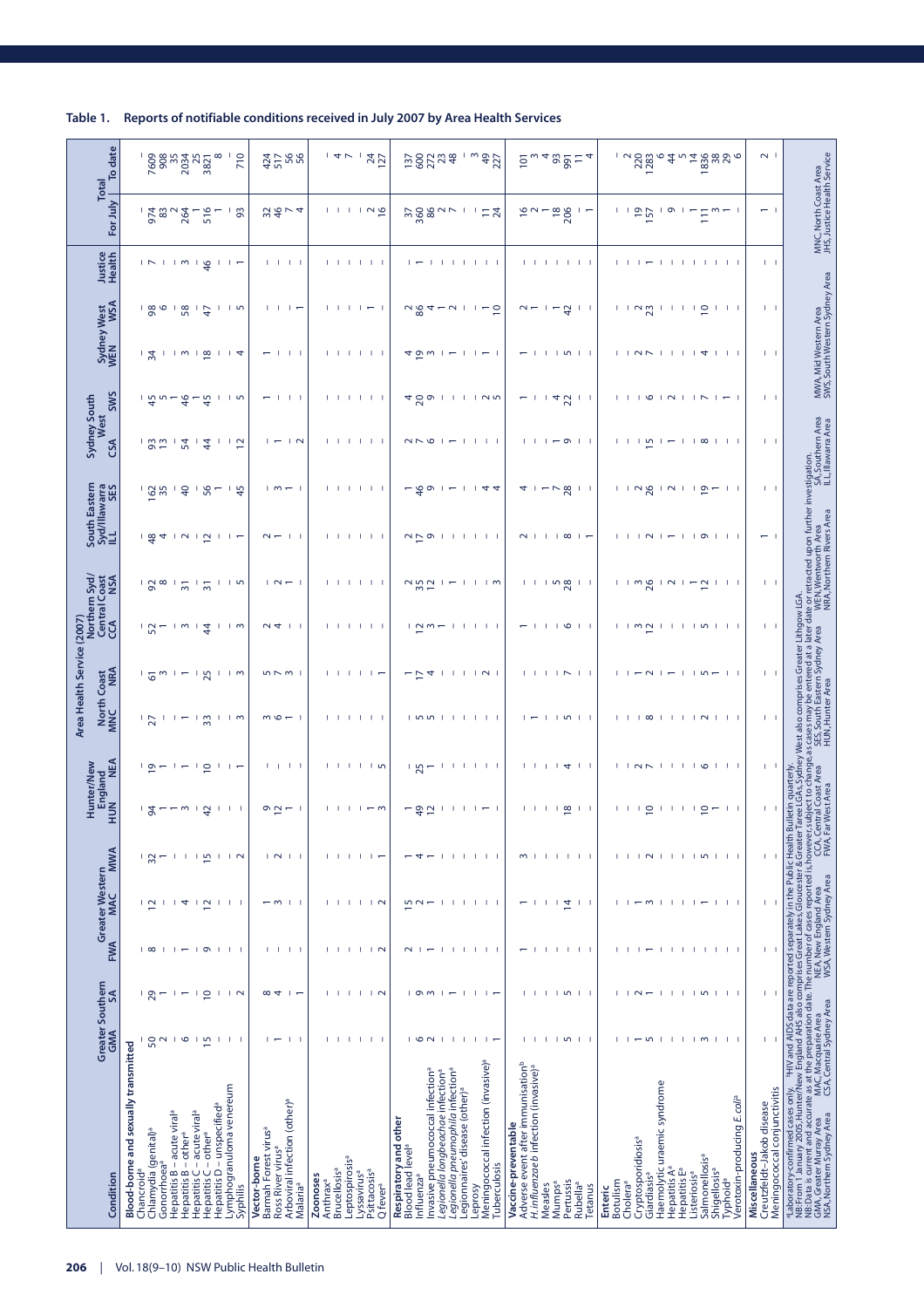#### **Table 2. Reports of notifiable conditions received in August 2007 by Area Health Services**